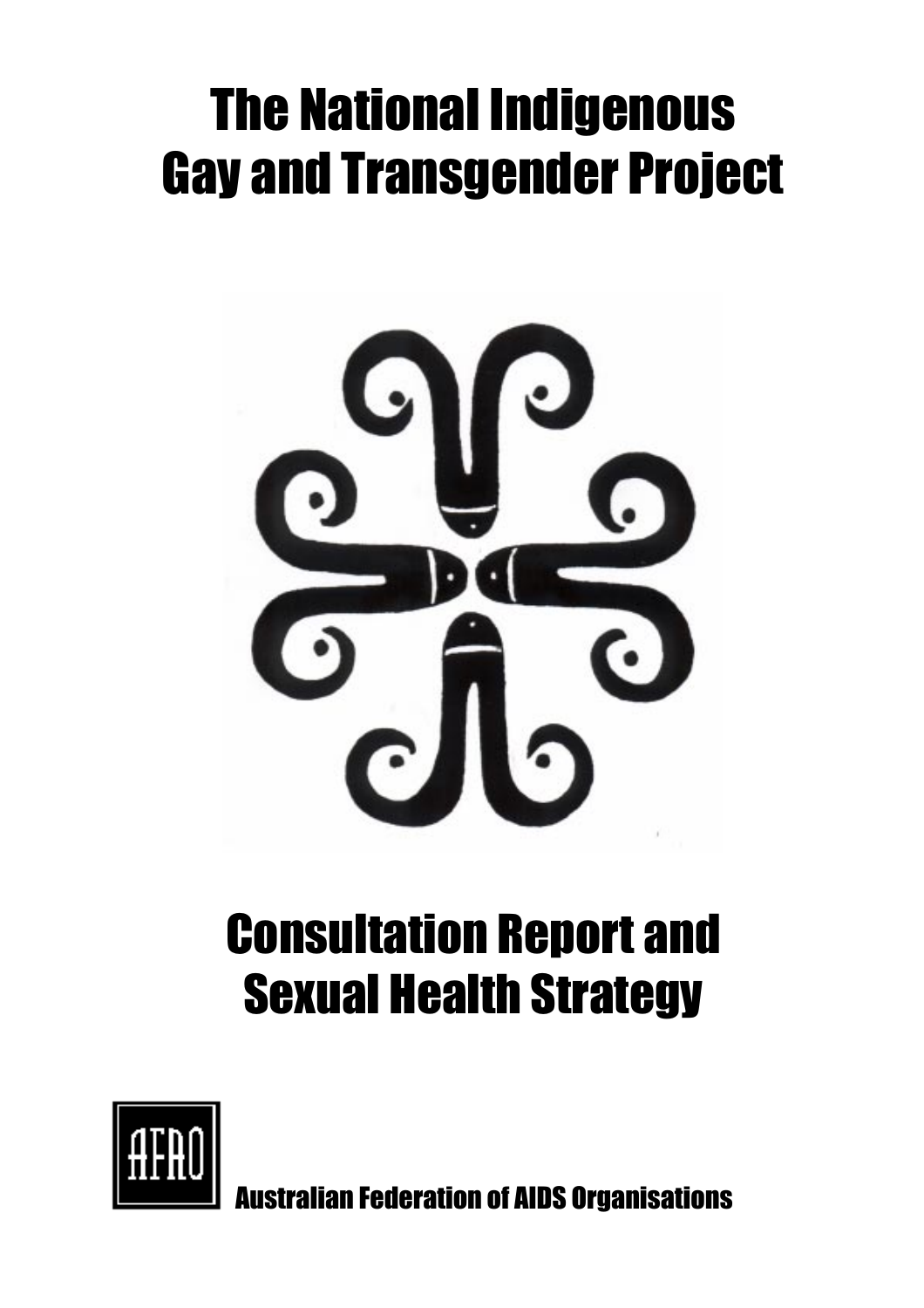Copyright Ó Australian Federation of AIDS Organisations (AFAO) July 1998.

This work may not be sold or used commercially. It may be reproduced in whole or in part for study or training purposes subject to the inclusion of an acknowledgment of the source. Reproduction for other purposes requires permission of AFAO.

The Commonwealth Department of Health and Family Services has funded this project. However, the Commonwealth does not necessarily endorse the recommendations listed in the *National Indigenous Gay and Transgender Sexual Health Strategy*.

ISBN: 1 876469 00 5

Cover design Ó Gary Lee

Editing and layout: Therese Sands

The *National Indigenous Gay and Transgender Consultation Report* was written by Gary Lee. The *National Indigenous Gay and Transgender Sexual Health Strategy* was written by Gary Lee and Timothy Moore in association with the AFAO Indigenous Gay and Transgender Steering Committee. Thank you to all those who assisted this process with their generosity in time, knowledge and experience.

AFAO can be contacted at:

PO Box 876 Darlinghurst NSW 2010 Phone: (02) 9281 1999 Fax: (02) 9281 1044 E-mail: afao@rainbow.net.au Internet: http://www.afao.org.au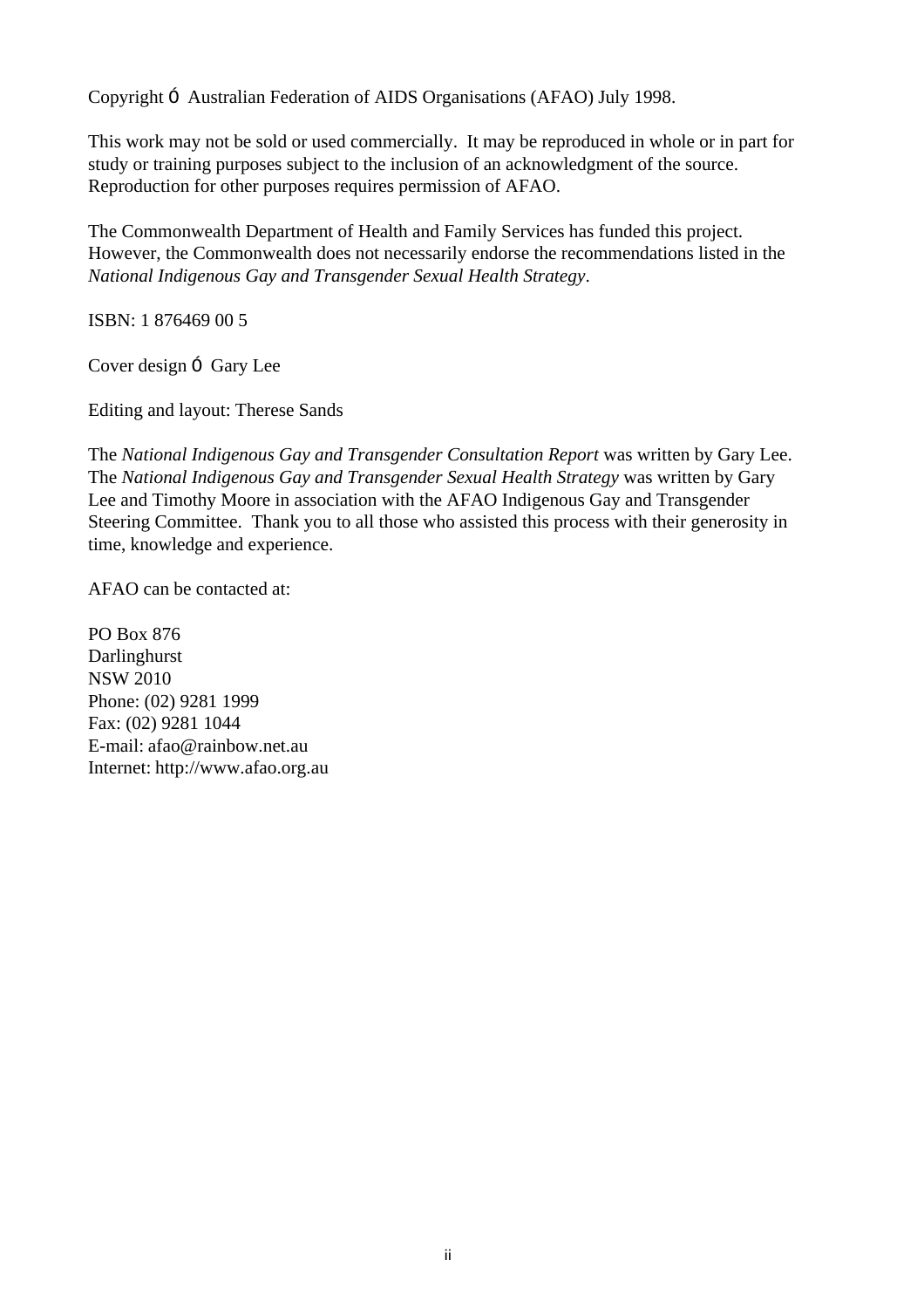# Foreword

The Australian Federation of AIDS Organisations (AFAO) is delighted to present this *National Indigenous Gay and Transgender Consultation Report* and *National Indigenous Gay and Transgender Sexual Health Strategy*, produced by the AFAO Indigenous Gay and Transgender Project.

As the peak non-government organisation representing Australia's community response to HIV, AFAO has long been concerned about the possible impact of the epidemic on Indigenous communities. It is becoming apparent that the HIV threat to Indigenous Australians is a real one, and this Report and Strategy will be important weapons in our struggle to overcome the problem.

For AFAO, 1997 was characterised by a number of significant achievements in our effort to be part of addressing the HIV-related needs of Indigenous Australians. In addition to establishing our first Indigenous project and producing this Report, it was also the year we moved to formalise a cooperative arrangement with the National Aboriginal Community Controlled Health Organisation (NACCHO), to ensure our movements work together to address HIV-related needs within the Indigenous community.

AFAO and its constituent AIDS Councils and peak bodies face significant challenges in meeting the health needs of Indigenous Australians, and must make greater efforts to work with Aboriginal Medical Services and other Indigenous community organisations and to learn more about the needs of our Indigenous constituents. We believe that as a movement, the HIV sector is keen to meet these challenges and we are confident that with NACCHO's assistance, we will be able to do so.

With this Report and Strategy, we at last have documentation of the reality of HIV for Indigenous gay men and transgender persons, and we would like to thank and commend the Indigenous Australians who generously shared their concerns and experiences so that this Report could be written and the Strategy developed. We ask all readers to respect the trust demonstrated by those who shared their experiences, and to recognise the obligation on all Australians to work with Indigenous people to improve Indigenous health.

The Report and Strategy will shape AFAO's ongoing response to the needs of Indigenous Australians. We also hope that these resources will be utilised by other key stakeholders, including governments, to help ensure that the general health care needs of Indigenous Australians are all addressed and are not exacerbated by the emergence of HIV epidemics within Indigenous communities.

The Commonwealth government's third *National HIV/AIDS Strategy 1996-97 to 1998-99* identifies gay men and Indigenous Australians as groups deserving of priority in the HIV response, in all areas of HIV servicing including prevention education, treatments access and care and support. AFAO is committed to heeding the Strategy's call for greater attention to Indigenous HIV issues, while maintaining our services and commitment to gay men and other groups at risk.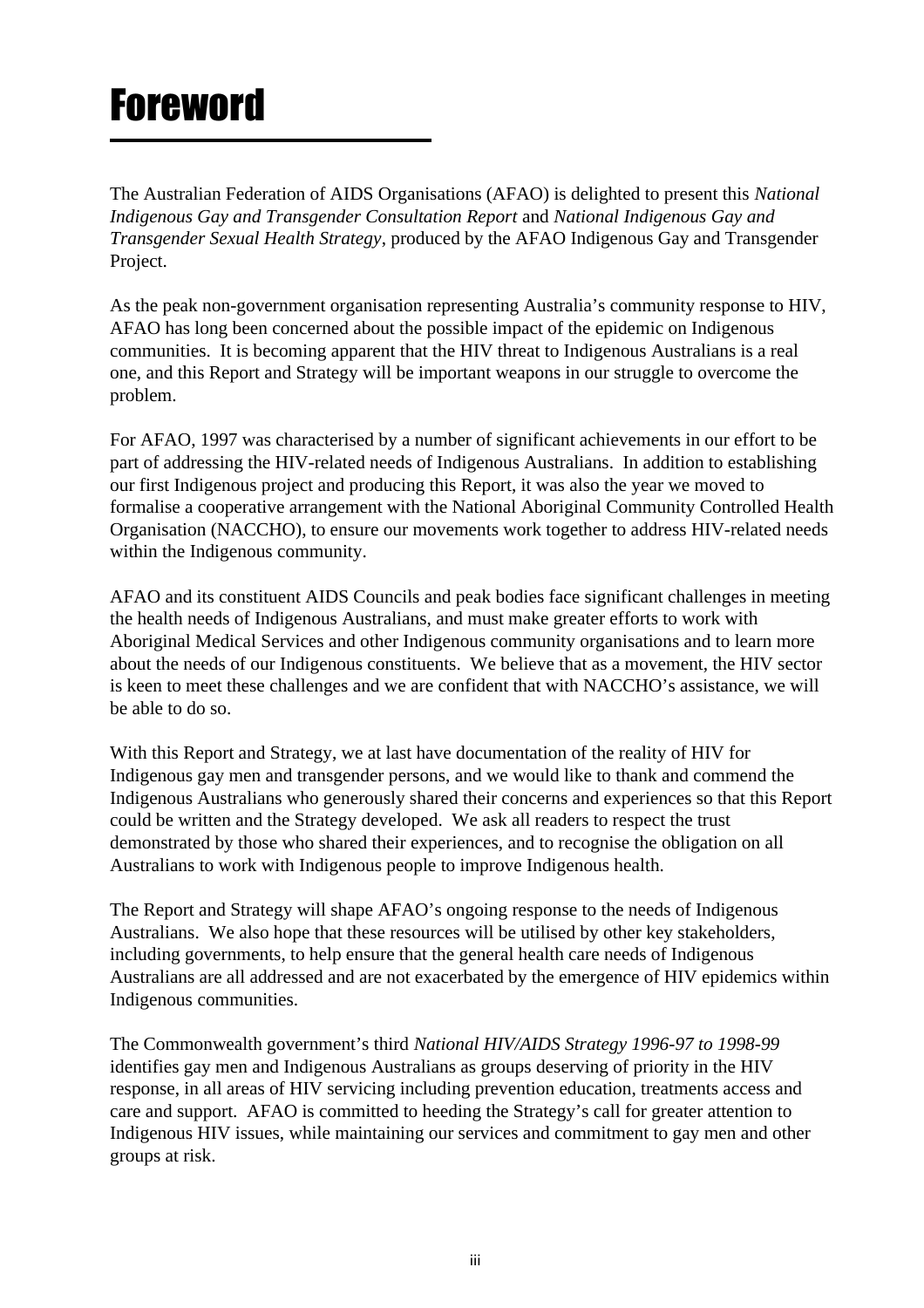AFAO would like to thank project worker Gary Lee for his hard work in the preparation of this Report. AFAO would also like to thank the members of the Indigenous Gay and Transgender Steering Committee, formerly Aboriginal and Torres Strait Islander Gay and Transgender Working Party, for their ongoing and unpaid work for AFAO, for their dedication to the project and for enabling AFAO to better understand and respond to the needs of Indigenous gay men and transgender persons.

The individual members of the group are named in the Report, and AFAO thanks each and every one of them for their important contribution.

While the Strategy has been devised primarily for AFAO and AIDS Councils, we hope that it will be considered and implemented by all service organisations with a commitment to addressing the HIV-related needs of Indigenous Australians. While some readers may think it inappropriate for AFAO to be making recommendations relating to the work of other organisations, we could not in good conscience forgo the opportunity to present a broad, multifaceted strategy to address the needs so clearly articulated during the consultations.

Prior to publishing this Report, we have consulted with NACCHO about its contents and the process for affecting change in AIDS Councils and in Aboriginal Medical Services.

The Report contains strong messages for AIDS Councils and equally strong messages for Aboriginal Medical Services and other policy makers responsible for the delivery of health care. All three groups need to accept and respond to the information contained in this Report. We hope that these messages are recognised for what they are, the collective views of over 130 Indigenous gay men, transgender persons, HIV positive people and HIV and Indigenous health care service providers. These voices, so long unheard and never before recorded, now deserve a response.

As always, the best responses to the HIV epidemic require honest and often difficult dialogue, and clever, courageous policy and community responses.

We commend the Report and Strategy to you.

Peter Grogan Colin Ross National President Convenor

AFAO Indigenous Gay and Transgender Steering Committee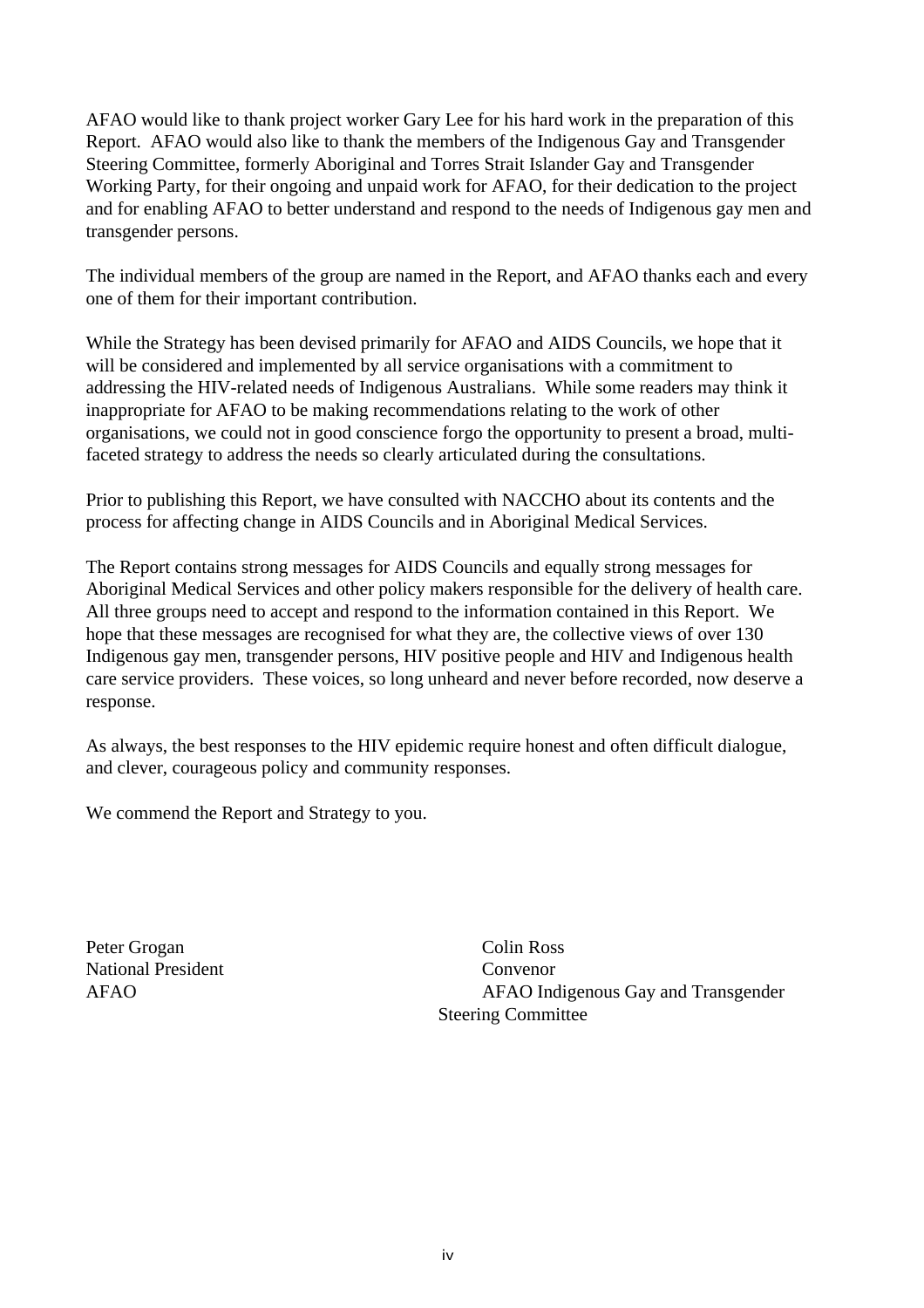# **Contents**

| 2.3 HIV positive Indigenous gay and transgender people  14 |  |  |
|------------------------------------------------------------|--|--|
|                                                            |  |  |
|                                                            |  |  |
|                                                            |  |  |
|                                                            |  |  |
|                                                            |  |  |
|                                                            |  |  |
|                                                            |  |  |
|                                                            |  |  |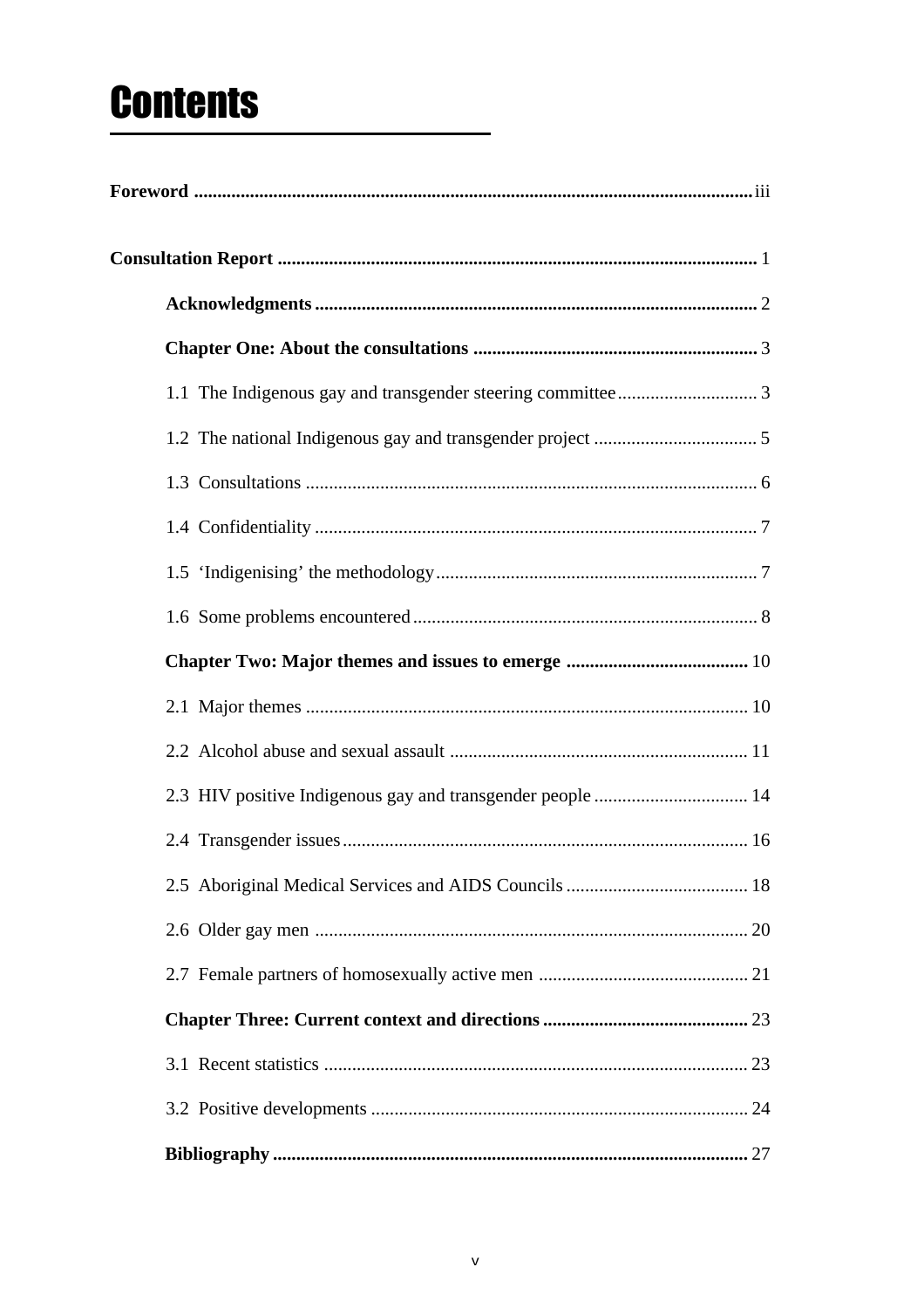| 1              |                                                                          |  |  |
|----------------|--------------------------------------------------------------------------|--|--|
| 2              |                                                                          |  |  |
| 3              |                                                                          |  |  |
| $\overline{4}$ |                                                                          |  |  |
| 5              |                                                                          |  |  |
| 6              |                                                                          |  |  |
| 7              |                                                                          |  |  |
| 8              | Partnership building in Indigenous health and HIV/AIDS organisations  46 |  |  |
| 9              |                                                                          |  |  |
|                |                                                                          |  |  |
|                |                                                                          |  |  |
|                |                                                                          |  |  |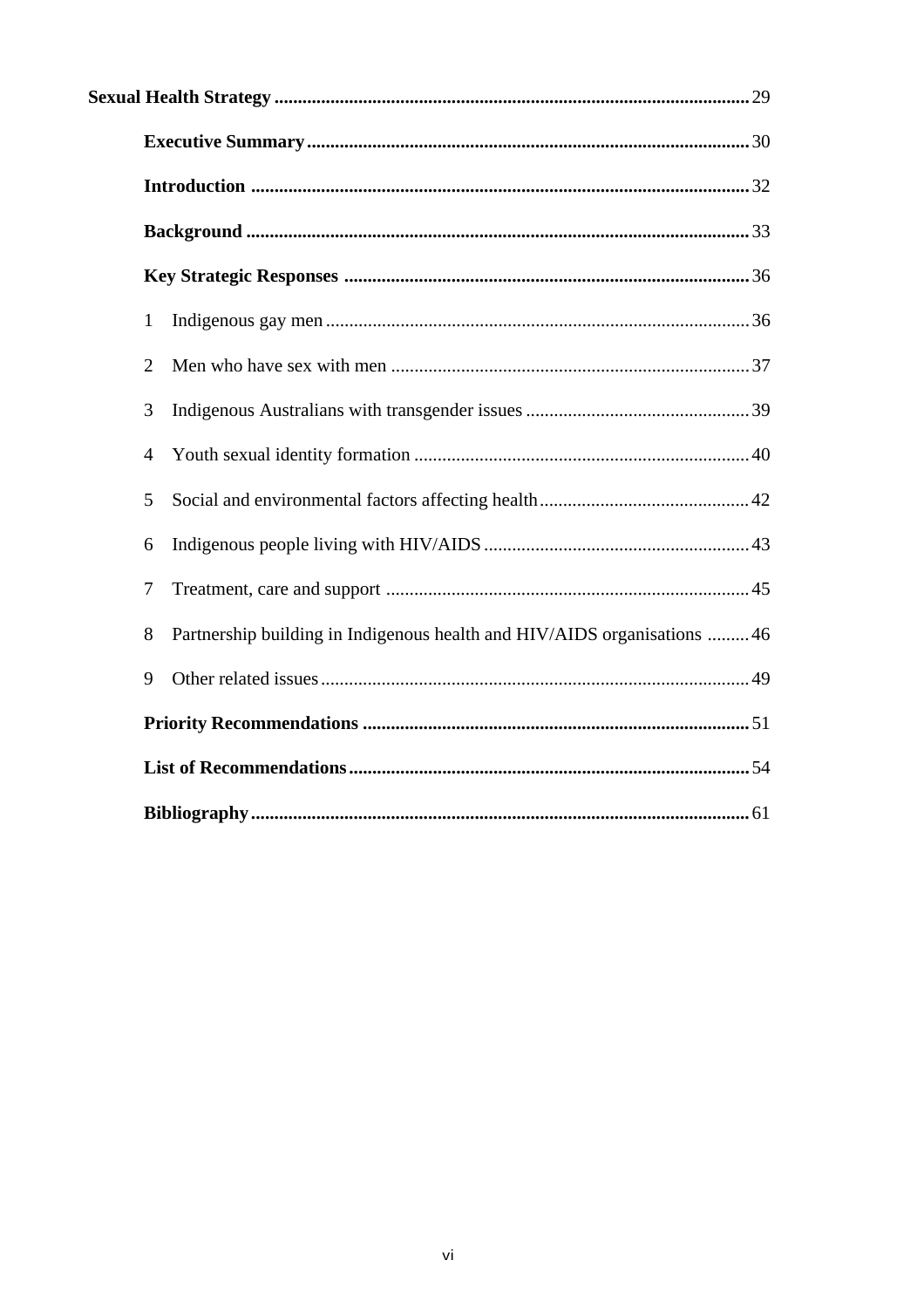# Consultation Report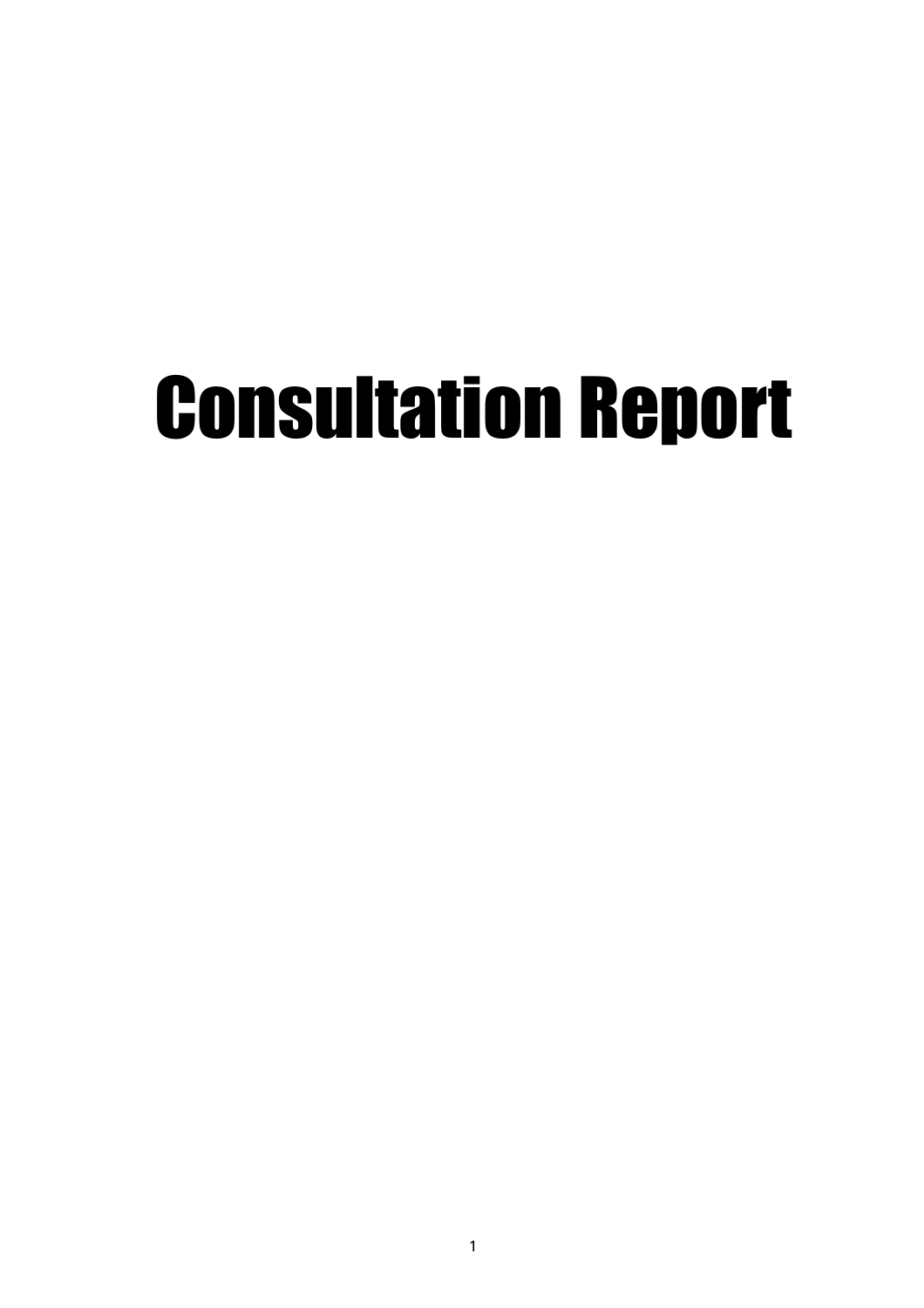# Acknowledgments

I would like to give thanks to the many people who contributed to this Report either directly or indirectly.

Firstly I would like to acknowledge the work of the Australian Federation of AIDS Organisations (AFAO) Indigenous Steering Committee - previously the AFAO Indigenous Working Party. Their enthusiasm for, and monitoring of the Project and the Project Officer went a long way towards keeping things on track.

Special thanks goes to all the Indigenous and non-Indigenous communities, community organisations - particularly indigenous health centres, AIDS Councils and staff - and other organisations and individuals who participated in this Report. There were many individual acts of kindness and gestures of community generosity extended to me which made my hard task all the more easy.

Thanks to Bill O'Loughlin, past president of AFAO, who was and is a staunch supporter of the Project and Indigenous gay and transgender issues.

I would like to thank the staff of AFAO, especially Lou McCallum, Executive Director, for continual support throughout the Project. In particular, I want to thank Tim Leach, Deputy Director, for his tireless efforts in managing the Project, his good humour, and his extremely good patience in keeping the Project, the Indigenous Steering Committee and this Project Officer moving forward as smoothly as possible.

A very special acknowledgment to the partners, friends and relatives of the Indigenous gay and transgender people who are the focus of this Report and, in particular, to the gay and transgender individuals whose 'voices' have been depicted throughout. Without you there would be no Report.

And last but certainly not least, I wish to acknowledge my life-partner, Maurice O'Riordan, for his unqualified love, understanding and unselfish support, particularly during my long absences away on the national consultations and while I was writing up this Report.

#### **This Report is dedicated to all Indigenous gay and transgender people.**

Gary Lee Project Officer AFAO National Indigenous Gay and Transgender Project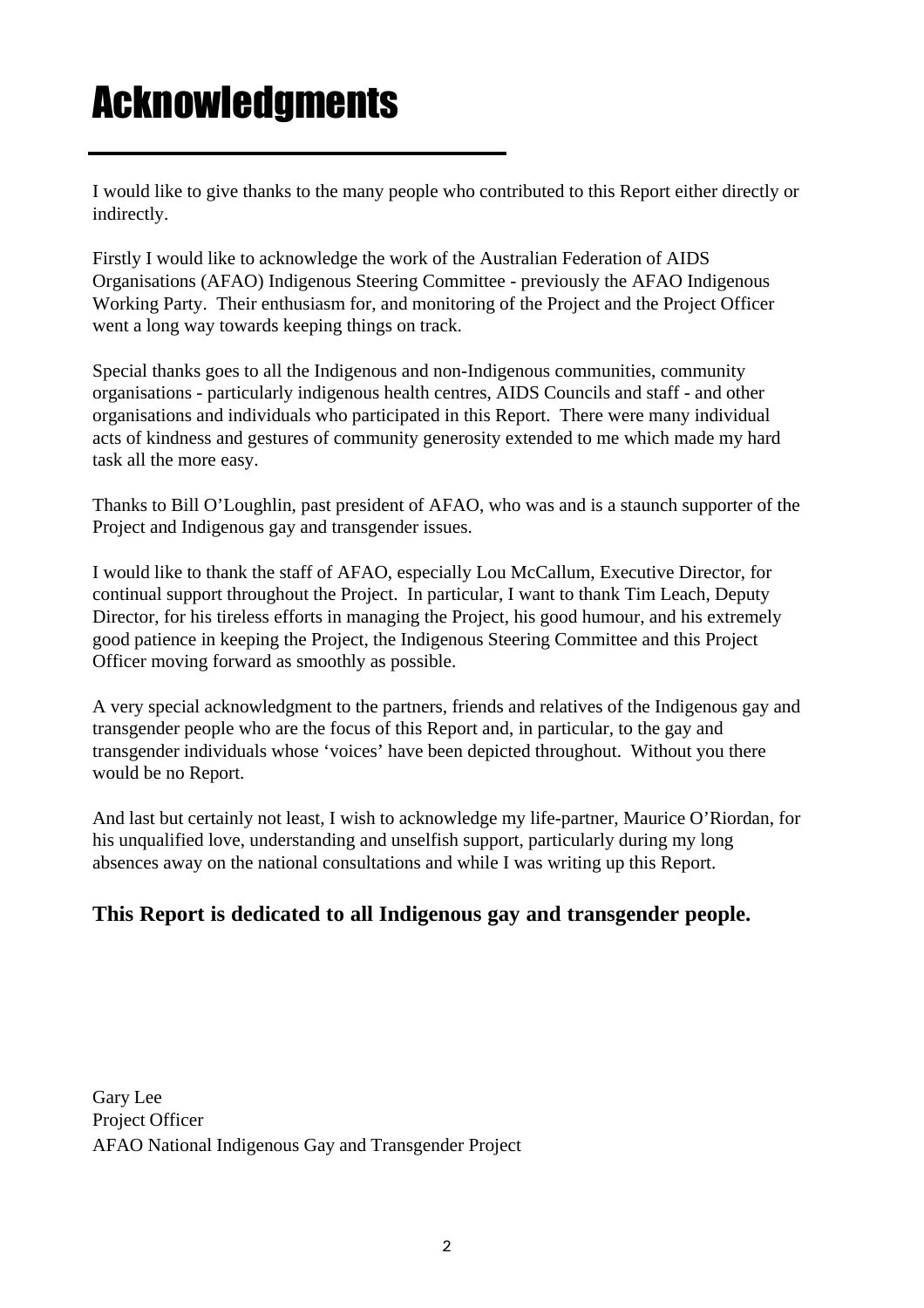### **1.1 The Indigenous gay and transgender steering committee**

The Indigenous Gay and Transgender Steering Committee was established in response to one of the major recommendations of the 1994 Anwernekenhe Report (Anwernekenhe means 'us mob' in the Arrernte language and is used with full permission).

This Report was the primary document to come out of the first and historic Indigenous Gay Men and Transgender Sexual Health Conference held in late 1994 on Arrernte country at Hamilton Downs in the Northern Territory, 75 kilometres north-west of Alice Springs.

This Conference took place because of the dedicated efforts and lobbying skills of a number of committed Aboriginal and Torres Strait Islander gay men, many of whom were members of the first national conference steering committee:

- · (the late) John Cross;
- · (the late) Matthew Cooke;
- · Colin Ross;
- · Allen Cohen;
- · Tommy Pearce;
- · Jo'Deanne Bebe Mohamad-Gleeson;
- · Shane Burgess;
- · Neville Fazulla; and
- · Rodney Junga-Williams.

A full listing of primary sponsors can be found in the Anwernekenhe Report (1994: 16).

Conference participants collectively drew up the important recommendations contained within the Anwernekenhe Report, and formed a national Working Group which they hoped would 'lead to the establishment of a National Aboriginal & Torres Strait Islander Gay Men's & Transgenders' Committee empowered to act on the issues raised in this document' (ibid: 3).

The national Working Group set itself a very clear objective:

That the Aboriginal and Torres Strait Islander Gay Men and Transgender Working Group formed at this conference be a national advisory group in assessing the delivery of HIV/AIDS and Sexual Health care services to Aboriginal and Torres Strait Islander communities and individuals and in particular to gay and transgender persons. This should pay attention to isolated communities (ibid: 5.4).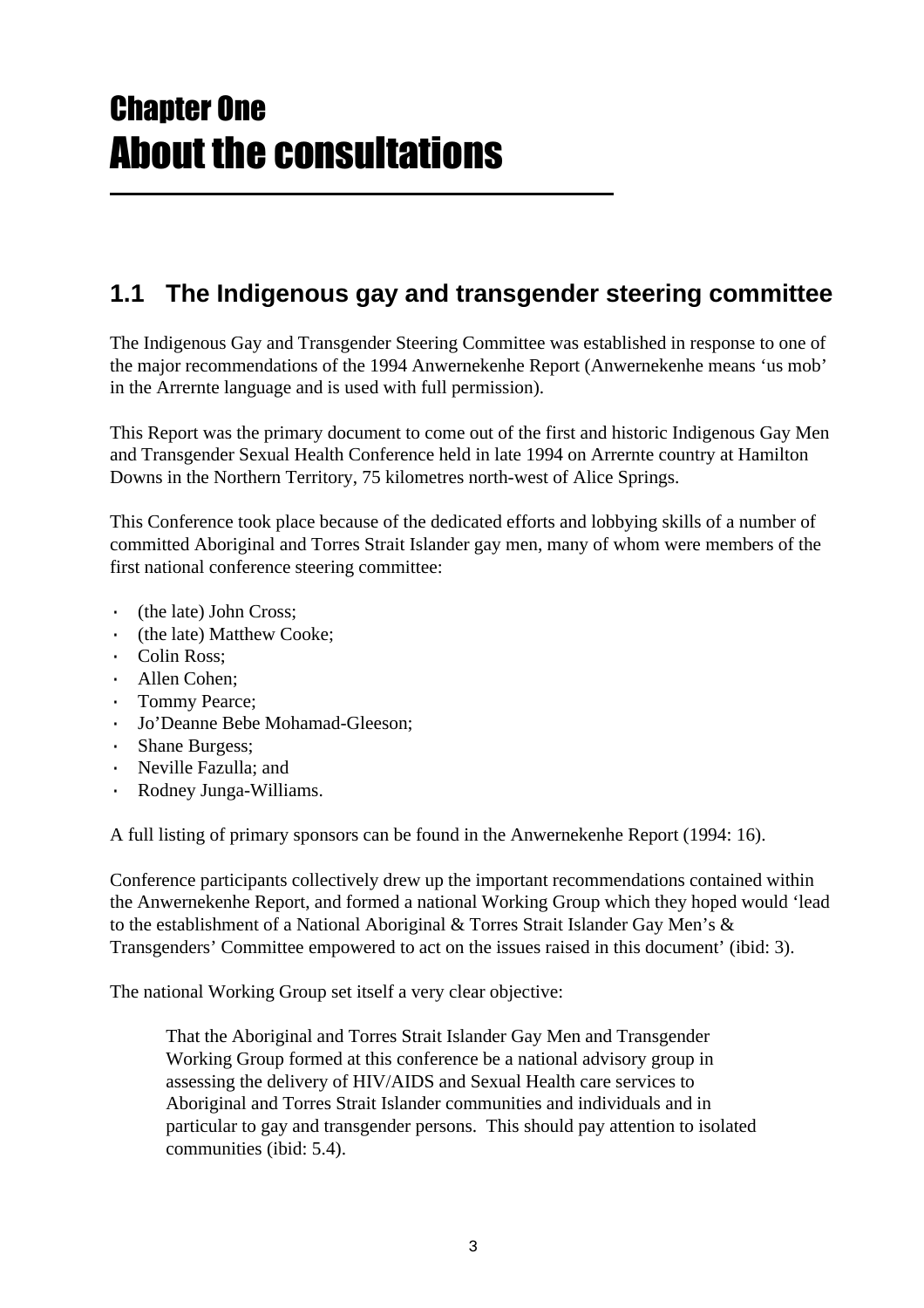The Working Group members were nominated by consensus to reflect individual areas of experience and expertise rather than geographical location. The original members, with proxy in brackets, were:

- · Colin Ross, Convenor, Queensland (QLD), (Stafford Alley);
- · Jo'Deanne Mohamad-Gleeson, Transgender Representative, (Kooncha Brown);
- · John Cross, Northern Territory (NT), (Gary Lee);
- · David Kelly, Western Australia (WA), (Ralph Johnson);
- · Rex Murray, Australian Capital Territory (ACT);
- · Neville Fazulla, South Australia (SA), (Russell Reid);
- · Rodney Junga-Williams, HIV Positive Representative; and
- · Michael McLeod, New South Wales (NSW), (Bruce Forrest).

After the Anwernekenhe Conference the membership of the Working Group, which was renamed the Working Party, consisted of the following representatives:

- · Colin Ross, Convenor, Qld;
- · Jo'Deanne Mohamad-Gleeson/Kooncha Brown, Transgender Representatives;
- · Gary Lee, NT;
- · Peter Pinnington, ACT;
- · Neville Fazulla, SA;
- · Bruce Forrest, NSW;
- · Ralph Johnson, WA; and
- · Rodney Junga-Williams, HIV Positive Representative.

With the assistance and support of the Australian Federation of AIDS Organisations (AFAO), the new Working Party set out to develop the scope and parameters of a national project which would be consistent with Recommendation 33 of the Anwernekenhe Report:

On-going recurrent funding and opportunities be provided for Aboriginal and Torres Strait Islander gay and transgender people to develop and implement a national strategy to ensure that the complex and neglected issues of these groups are fulfilled (ibid: 10).

The Working Party fine tuned the Anwernekenhe Report and worked with AFAO on the preparation of a submission to the Commonwealth for the funding of the national project.

Over a twelve month period, and after much concentrated effort on behalf of all parties, the submission was completed and submitted in late 1995. In mid-1996, the Commonwealth, under the National Priorities Program, approved funding for the submission with virtually no amendments. This is testament to the amount of hard work and careful thought that went into the submission's preparation and planning.

AFAO was commissioned to conduct the National Indigenous Gay and Transgender Project. I resigned my position as NT representative on the Working Party, nominated Phillip McGuinness as my proxy and declared my interest in applying for the position of Project Officer. After being appointed Project Officer, I relocated from Darwin and commenced the project at the AFAO offices in Sydney in January 1997.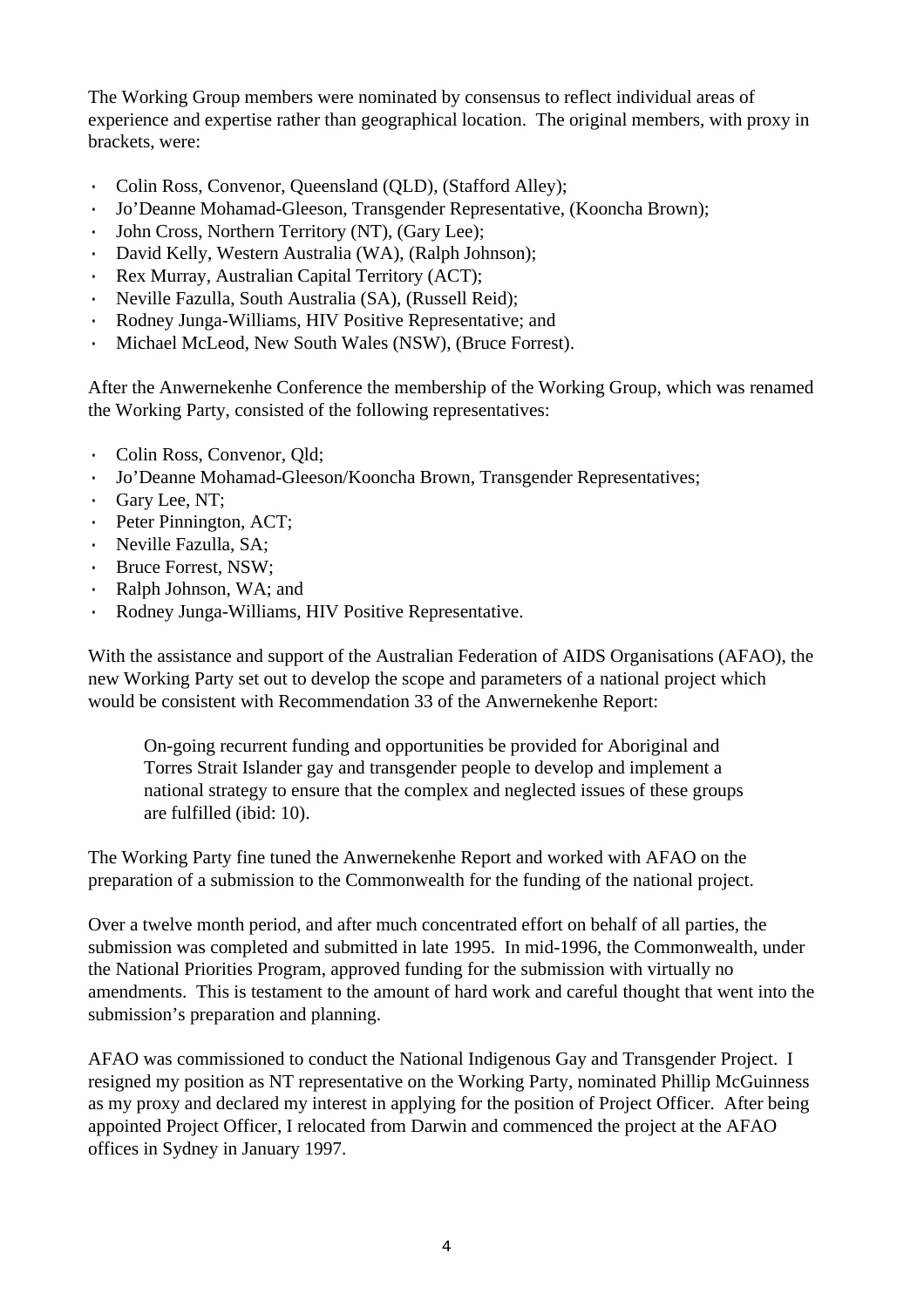For the duration of the consultations and the writing of this Report, the members of the Indigenous Gay and Transgender Project Working Party were:

- · Colin Ross, Convenor;
- · Neville Fazulla;
- · Rodney Junga-Williams;
- · Jo'Deanne Mohamad-Gleeson;
- · Ralph Johnson;
- · Bruce Forrest;
- · Phillip McGuinness;
- · Peter Pinnington;
- · Tim Leach, AFAO; and
- · Eamonn Murphy, the Commonwealth, ex-officio.

The Working Party met four times a year to monitor the Project and to provide other related advice and assistance to AFAO and myself.

In the next section I will detail the Project itself and outline the 'doing' of the consultations. I will look at the issue of confidentiality, which was a major consideration for conducting consultations and writing this Report, and will describe how I 'indigenised' the project methodology. Some of the problems encountered during the consultations will be outlined.

The consultations took place over a period of seven months and entailed extensive travel across the country with visits to each capital city as well as some very remote communities and regions. In a number of communities I was used as an outlet for some general homophobic feelings. In one case, I was 'called out' in front of a small assembly, in a men's group meeting, to receive a dressing down about 'government people' and the perceived 'waste of money' in sending people around the country to 'talk about AIDS'.

Thankfully, these situations were in the small minority and do not reflect the generally overwhelming support I received around the country for the Project and for myself.

### **1.2 The national Indigenous gay and transgender project**

The National Indigenous Gay and Transgender Project was established to address the major Recommendations of the Anwernekenhe Report.

The Project has four main objectives:

- · to address the needs that exist within gay and transgender communities around Australia, particularly in relation to sexual health delivery;
- to identify and build on existing networks, particularly in HIV/AIDS education;
- · to encourage the establishment of support networks and foster liaison between the target group and the broader community, particularly in relation to the promotion of positive sexuality; and
- · to formulate, co-ordinate and write a National Indigenous Gay And Transgender Strategy for the period 1996-2000.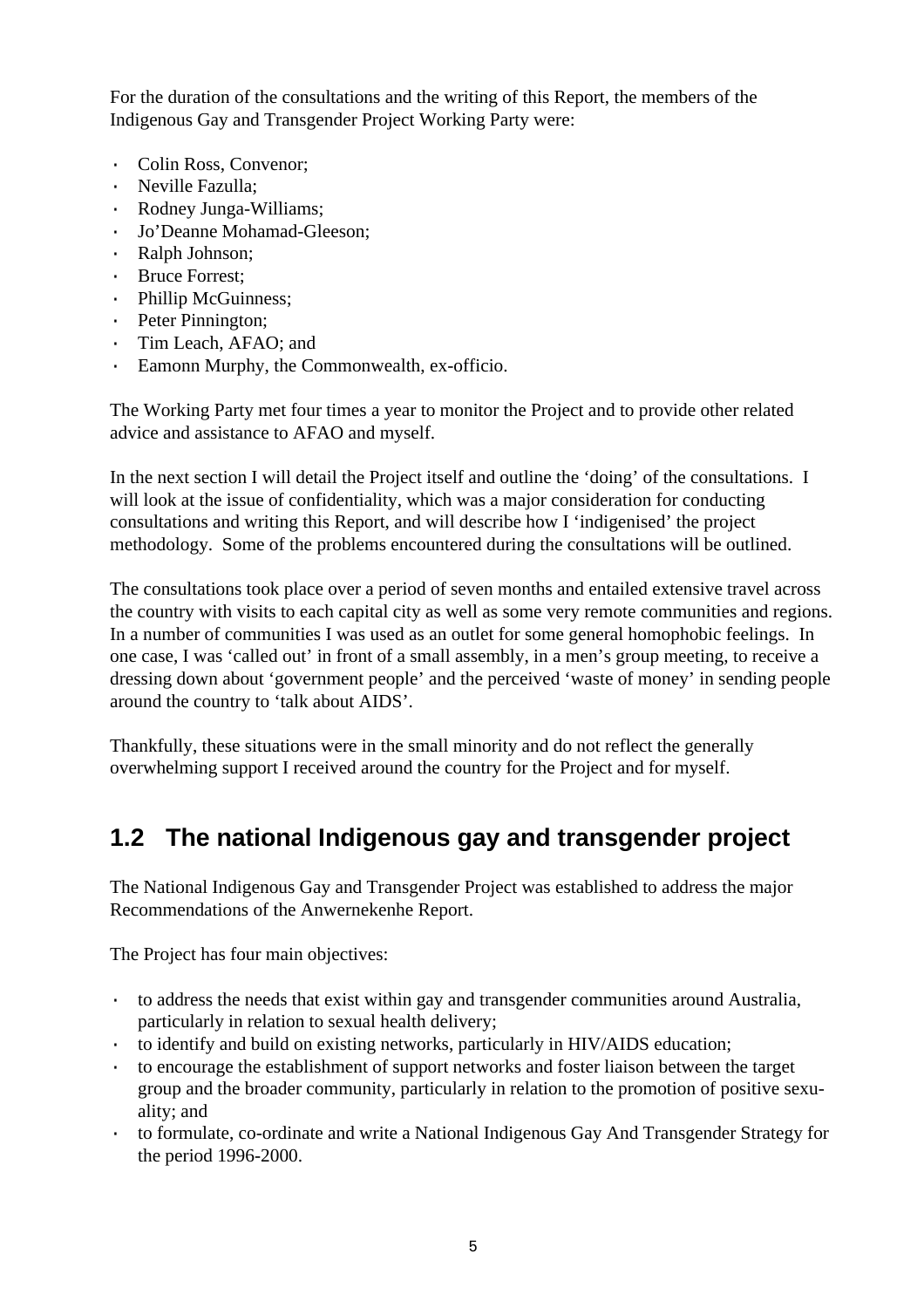The Project originally had a twelve-month timeframe - January to December 1997 - which was later extended by a further three months - January 1997 to March 1998.

As identified in the submission to the Commonwealth, it was considered appropriate and essential to the success of the Project to obtain a truly national perspective by conducting an intensive consultation schedule.

Moreover, Indigenous and non-Indigenous service providers in the areas of community and sexual health and in HIV/AIDS prevention, care and support and education needed to be contacted on as broad a level as possible.

Given the diversity and remote localities of many Aboriginal and Torres Strait Islander communities, it was decided to visit each State and Territory, including the Torres Strait Islands, at least once. Communities to be visited were identified following advice from the Working Party, pinpointing Indigenous communities with larger populations and/or specifying known areas with significant gay and transgender populations.

Queensland, the Torres Strait Islands, Western Australia and the Northern Territory were visited for approximately four to six weeks each, while South Australia, Victoria, Tasmania and the Australian Capital Territory were visited from between one to four weeks each.

The Working Party recognised the need for not only Indigenous gay and transgender issues to be highlighted and assessed, but also those of people living with HIV/AIDS, particularly in relation to the demystification of and education about positive sexuality and identity within the broader Indigenous community.

### **1.3 Consultations**

To ensure that the target group in particular were able to contribute to a national Indigenous gay and transgender strategy, an extensive program of consultations was undertaken across Australia between April and November 1997.

Initial consultations were conducted by telephone and letter, with follow-up telephone and fax calls made where necessary. Working Party members provided invaluable advice and suggestions in relation to State and Territory contacts within Indigenous communities as well as direct links to individual gay and transgender members, health educators and other valuable contacts. The expertise and experience of Working Party members facilitated liaison with Indigenous and non-Indigenous service providers.

Approximately 112 consultations were undertaken between April and November 1997. Those who contributed were community health workers, sexual health workers, HIV/AIDS peer educators, researchers, doctors, nurses, health care workers, tertiary and secondary school students, representatives from community councils, Land Councils, AIDS Councils, Aboriginal community controlled and Aboriginal health organisations, members of State and Territory government departments, people living with HIV/AIDS and their families, teachers and last but not least, the Aboriginal and Torres Strait Islander gay men and transgender participants.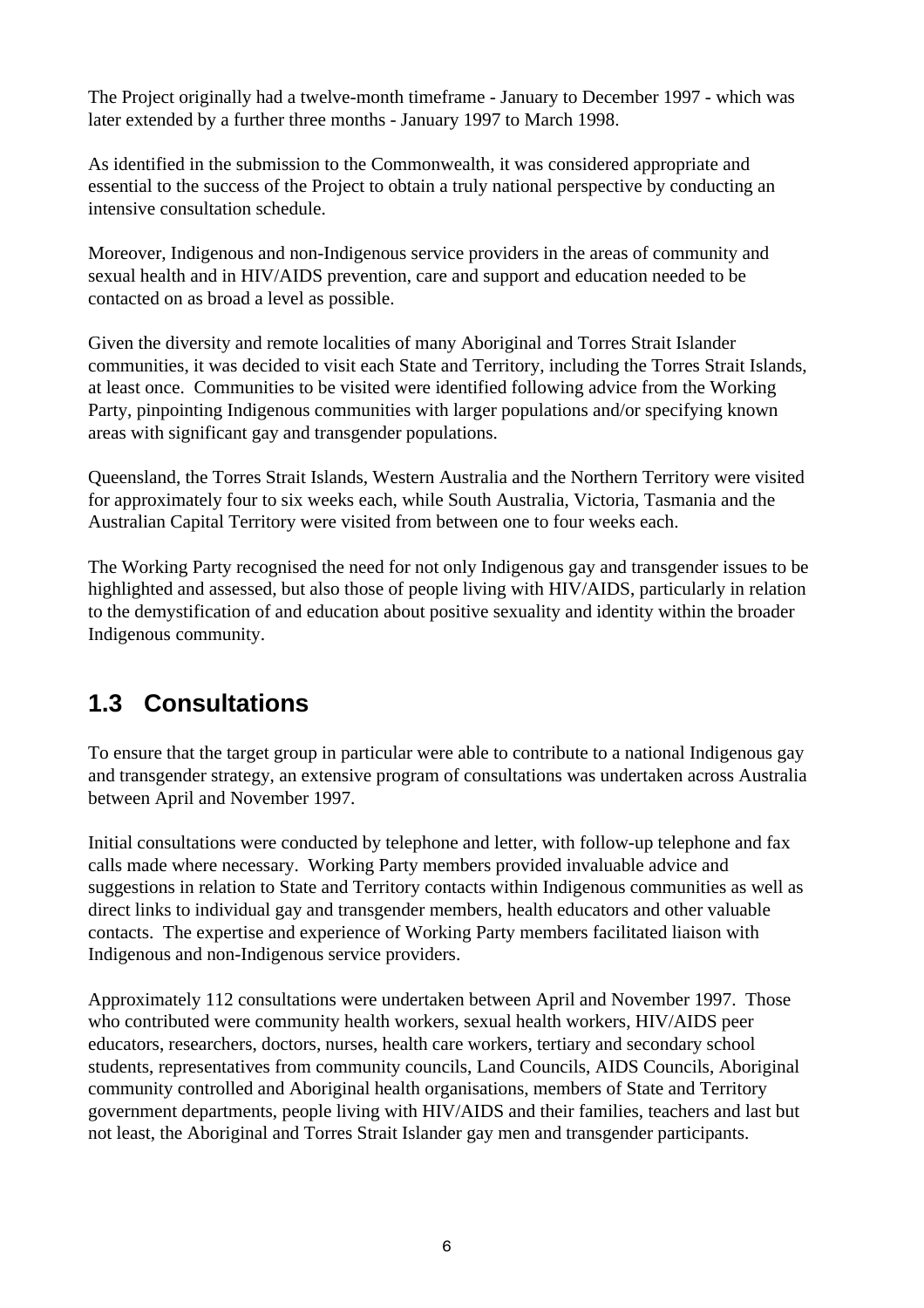### **1.4 Confidentiality**

The Working Party members were very concerned with the question of confidentiality, particularly in relation to individuals and to the identity of individual communities. This was reflected throughout the consultation process.

It was my task to assure all individuals and community groups that their confidentiality would be strictly observed; and to ensure that any recorded or written information obtained by or given to me would remain with me.

Confidentiality has been maintained throughout this Report. No community, region, groups or individuals are directly identified by name or by inference except where permission has been first obtained to do so, such as in the case where local language terms have been quoted. In these instances a geographical area might be recognisable but individuals or communities are not. Some individual people gave me permission to use their names but this might have identified a specific community so no personal names have been used.

### **1.5 'Indigenising' the methodolgy**

I approached the consultations from the perspective of co-authorship: I wanted to allow the voices of people to inform parts of the Report. Therefore, I chose the method of oral history recording to collect stories, experiences and statements.

Patience and flexibility were necessary to successfully 'Indigenise' the methodological approaches for conducting consultations. That is, consultations were conducted in culturally and socially acceptable ways, in accordance with Indigenous protocols, and in deference to local, social and cultural rules and processes, as determined by the participants and/or communities themselves.

The majority of group meetings were conducted according to community schedules and cultural protocols and were encouraged at all times to be as informal and affirming as possible for all in attendance. Communities themselves dictated where and when meetings would take place and for how long.

With solely women's groups, I would adapt my language and way of speaking in order to put the Project into an Indigenous context. I would be introduced to the group by a prominent female community member according to Indigenous women's protocols. The meeting was conducted away from the men, in a separate place and at a time that they decided on.

This 'Indigenisation' of consultations occurred with the large and small groups, with separate men's, women's and youth groups, mixed gender groups, with groups of elders, and also in the 'closed' forums.

In all but a few cases, gay men and youth, transgender people and homosexually active men were consulted individually and/or in face to face meetings. While wider community consultations were conducted out in the open in public spaces, talks with gay and transgender individuals generally occurred in private or in groups of two or threes. In the case of both groups and individuals, free expression and maximum participation was actively encouraged at all times.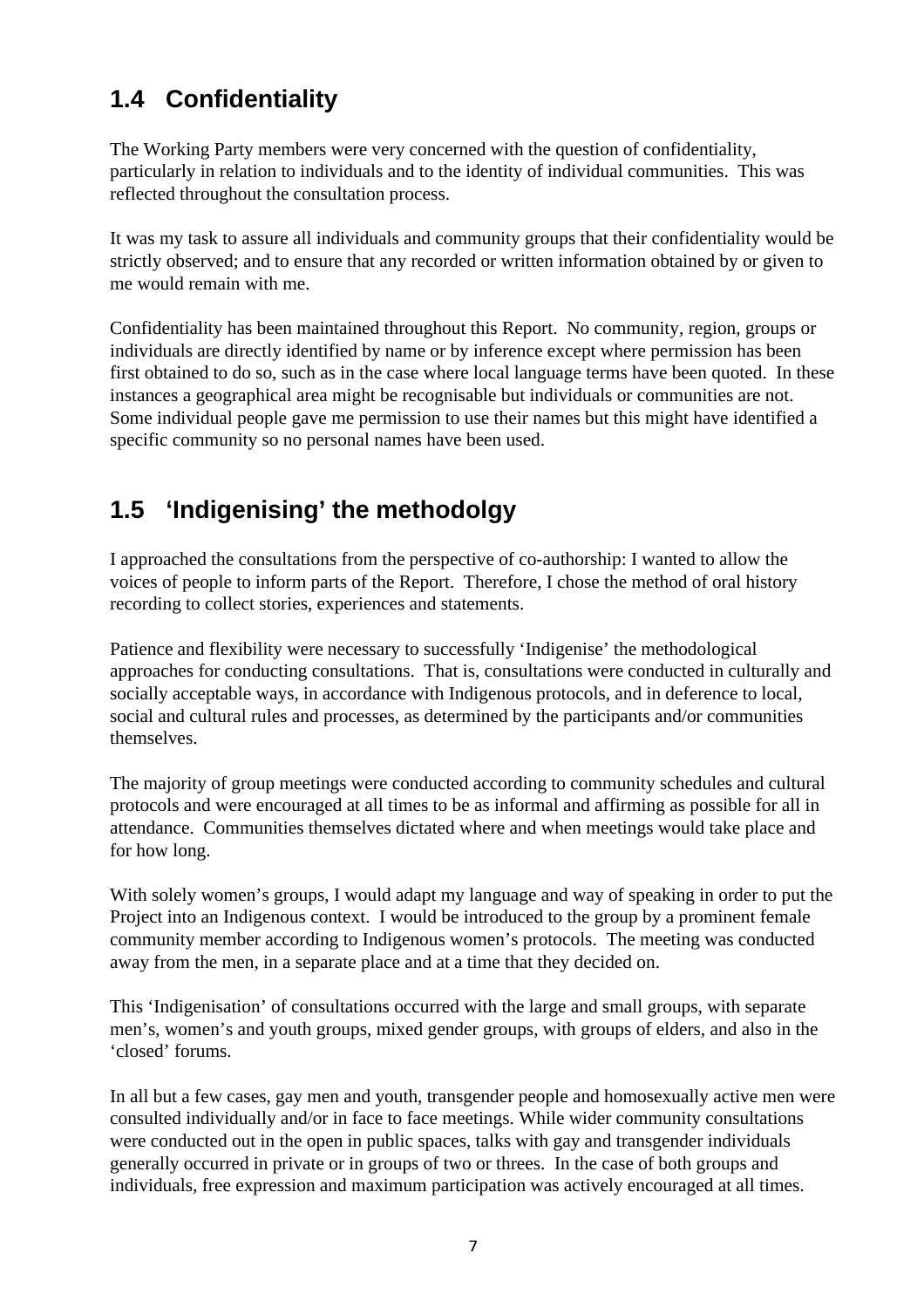Consultations were also carried out well in advance of community visits to establish my contact or contacts in a particular community, to allow an appropriate introduction for myself and to gather an idea of local politics and other important background information.

Although recording equipment in the form of a discreet hand held tape recorder was used, in most cases this was inappropriate and a pen and notebook was used instead. Permission was first sought and granted before proceeding with the recording of any information.

### **1.6 Some problems encountered**

From time to time, various problems arose during the course of the national visits but none were so insurmountable that they threatened the progress of the actual project itself. However, there were issues that could have affected the way certain information was given by or withheld from me.

My identity as a gay man only became an issue when people seeking that information turned out to be homophobic. Homophobic tendencies were evident in their responses to my enquiries and to my gay identity. I never felt that my sexuality has ever impinged upon my ability to conduct sound, objective research so, unless I was directly asked, I never thought to mention my sexual identity.

There were minor logistical problems such as people not showing up for appointments and waiting for long periods for scheduled meetings that never started. One community cancelled my visit at the last minute because of the perceived sensitivity and nature of my research enquiries.

The very sensitive nature of much of the information I received meant that I made some decisions and choices regarding its inclusion or non-inclusion within the Report. However, no information directly relating to the issues discussed in this Report has been withheld unless I was directed to do so by the individuals and/or communities involved or where it could be deemed libellous or even culturally inappropriate. It was my aim to gather as wide a range and diversity of opinions, experiences and statements as possible, particularly from the group for whom these consultations are for and about.

Perhaps one of the biggest challenges to the success of the consultations was finding a balance between not offending community sensibilities while at the same time giving a voice to the people being interviewed. However, my task was greatly facilitated by prior liaison and making appropriate Indigenous contacts such as male and female community and sexual health workers, STD/HIV/AIDS educators and certain elders. Thus, information on community sensibilities was obtained before each visit. This allowed me to introduce and discuss the Project in ways that were appropriate to each community.

Community sensibilities were finally ascertained during the initial process of the actual meetings and/or interviews themselves. In some situations I needed to use my cultural instinct and be adaptable as cultural sensibilities quickly changed during the process of the gathering and/or interview itself. At these times, and as with all other situations, the group or individual would influence the direction and boundaries of the discussion. I would take my lead from them.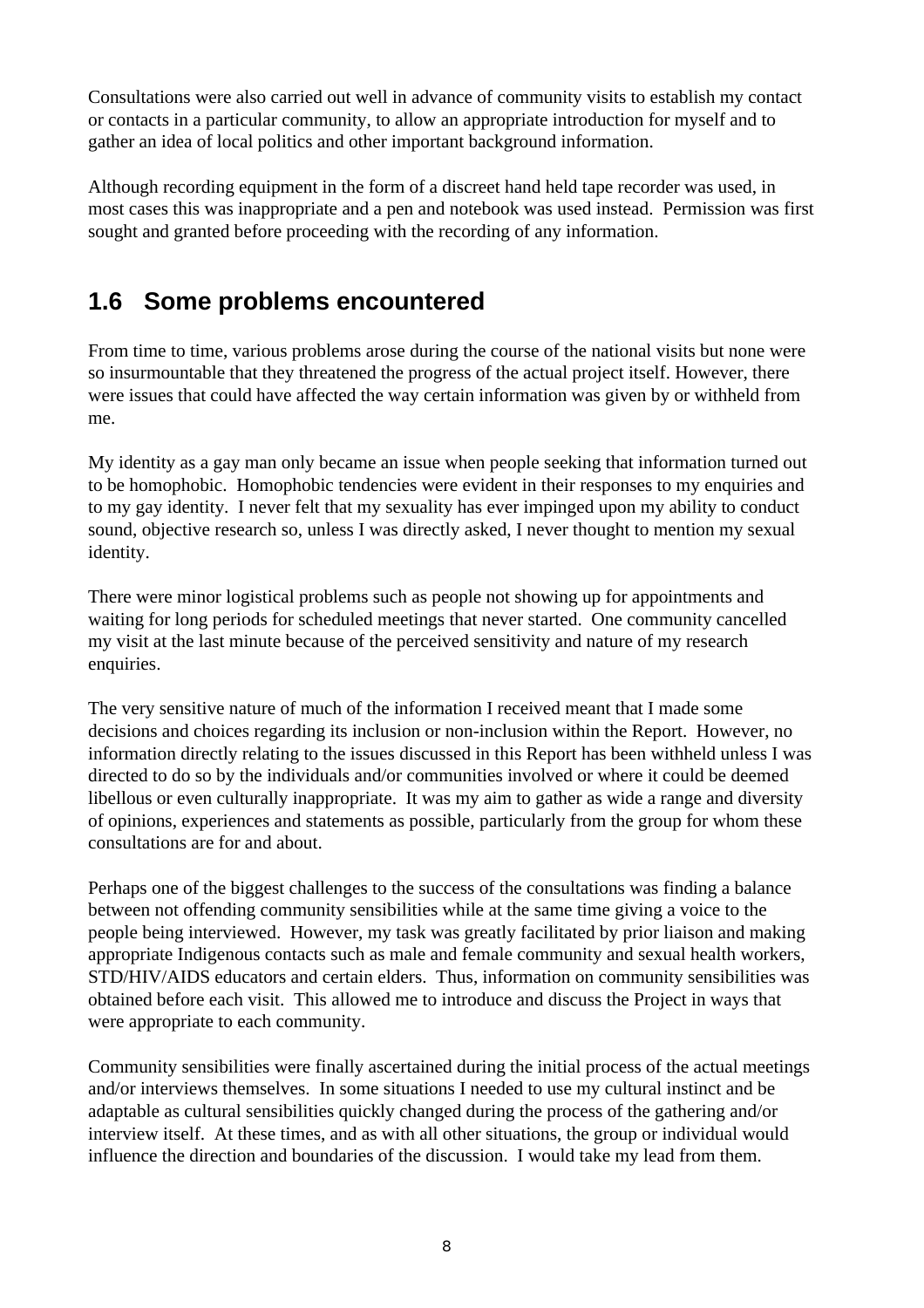On a personal level, I encountered specific problems of my own in relation to the issue of 'moral' confidentiality. I was sometimes given information from HIV positive individuals who were knowingly putting others in the community at a very high risk, and whose HIV status was unknown to the local health team. This placed me in an insidious position: knowing incriminating HIV information of such severity that I was tempted to pass it on to an appropriate person or persons.

What are the 'moral' boundaries of confidentiality? There are none. I have broken no confidentiality at any time, yet this serious predicament – where to draw the moral line? - needs to be addressed urgently, especially since the level of social research into Indigenous Australians' sexual health and HIV/AIDS issues is increasing each year.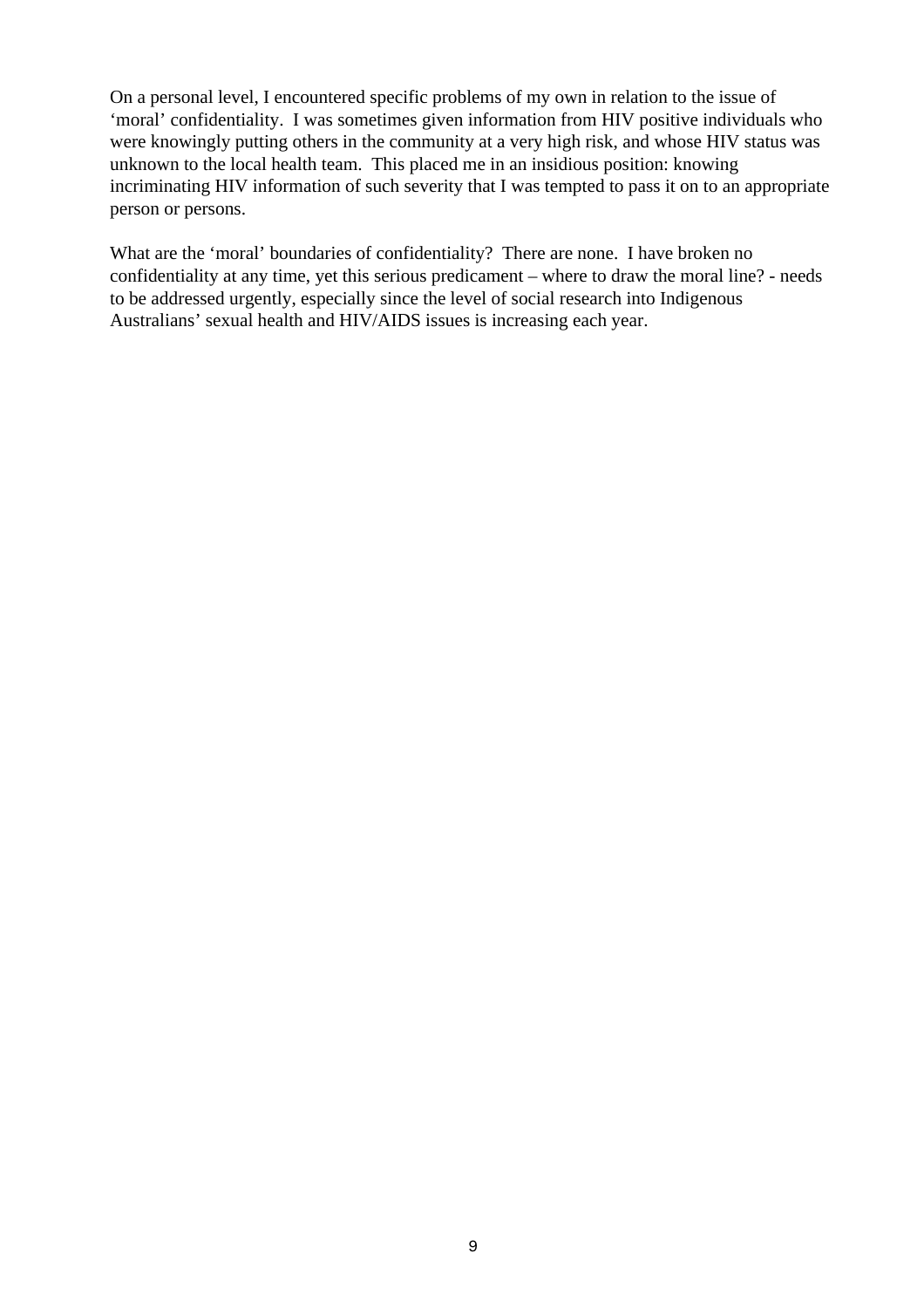## Chapter Two Major themes and issues to emerge

#### **2.1 Major Themes**

During the seven months of national consultations, participants were encouraged to identify and discuss concerns and issues that were important to them. The most significant contribution in this respect came from Indigenous gay men and transgender participants whose 'voices' provide the human dimension to this section.

The following themes were determined by the participants and are in no particular order.

#### · **Alcohol abuse and sexual assault**

- $\triangleright$  adult male to youth male rape
- $\triangleright$  low self esteem
- $\triangleright$  incest
- $\triangleright$  violence
- $\triangleright$  suicide
- $\triangleright$  HIV/AIDS

#### · **Youth gay identity formation**

- $\triangleright$  internalisation of 'culture of violence'
- $\triangleright$  sexual assault/lack of positive gay role models
- $\blacktriangleright$  unemployment
- $\triangleright$  gay community exclusion
- $\triangleright$  racism
- $\triangleright$  alcohol and substance abuse
- $\triangleright$  HIV/AIDS prevention education
- Ø Aboriginal Medical Services (AMSs) and AIDS Councils
- $\blacktriangleright$  suicide

#### · **Men who have sex with men/Homosexually active men**

- $\triangleright$  HIV transmission
- $\triangleright$  adult male to youth male rape
- $\triangleright$  alcohol and substance abuse
- $\triangleright$  powerlessness of female partners and children
- · **Transgender acceptance**
	- $\triangleright$  Victimisation
	- $\triangleright$  lack of community awareness
	- $\triangleright$  lack of positive role models
	- Ø prostitution-HIV/AIDS
	- $\triangleright$  poverty
	- $\triangleright$  alcohol and substance abuse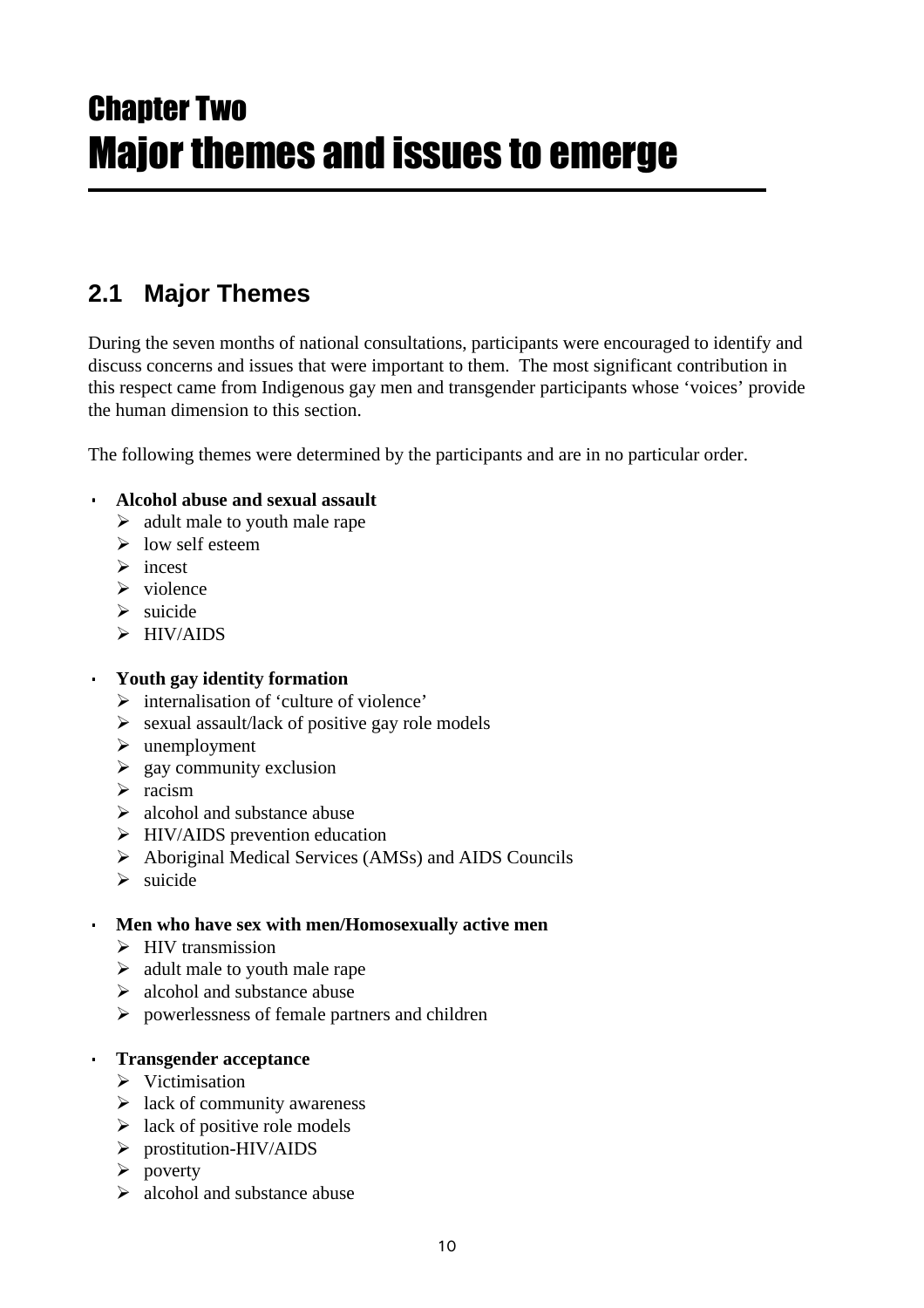#### · **People living with HIV/AIDS (PLWHA)**

- $\triangleright$  treatment and care options
- $\blacktriangleright$  poverty
- $\triangleright$  access and equity
- $\triangleright$  cultural confidentiality
- $\triangleright$  community education about HIV positive people
- $\triangleright$  ostracism
- $\triangleright$  community rejection
- $\triangleright$  family rejection
- $\triangleright$  training for Indigenous carers of PLWHAs
- $\triangleright$  AMSs and AIDS Councils

#### · **HIV/AIDS treatment, care and support**

- $\triangleright$  unpreparedness for, and the inability of communities to deal with HIV positive people who wish to move back to their home community
- $\triangleright$  lack of visible signs of HIV/AIDS in communities
- $\triangleright$  lack of knowledge about PLWHA treatments
- $\triangleright$  lack of support services
- $\triangleright$  poverty
- $\triangleright$  access and equity
- $\triangleright$  fear of PLWHAs
- $\triangleright$  AMSs and AIDS Councils

#### · **Aboriginal Medical Services and AIDS Councils**

- $\triangleright$  community politics
- $\triangleright$  lack of confidentiality
- $\triangleright$  Indigenous, local politics
- $\triangleright$  perceived nepotism at AMSs
- $\triangleright$  AMSs viewed with suspicion
- $\triangleright$  access and equity
- $\triangleright$  AMS staff and community homophobia/memorandums of understanding
- $\triangleright$  AIDS Councils viewed more favourably in general

Predominant issues arising from these major themes will now be outlined.

#### **2.2 Alcohol Abuse and sexual assault**

One of the major issues that has arisen from the consultations with Indigenous gays and transgenders is the link between alcohol abuse and sexual assaults.

I listened to many stories from Indigenous gay men who recounted experiences of sexual abuse from an early age. In nearly all cases alcohol was a major factor in the behaviour of the perpetrators of the abuse.

The most significant group of people perpetuating this adult male to youth male sexual violence is alcohol-affected homosexually active men, also commonly referred to as 'men who have sex with men' (MSM). These are the men who do not identify as being gay and who live a heterosexual lifestyle. Female partners, wives and/or lovers are usually unaware of their extracurricular activities. Many of these men are older male relatives of victims - uncles, cousins - or family friends or acquaintances. Many are married and often have families of their own.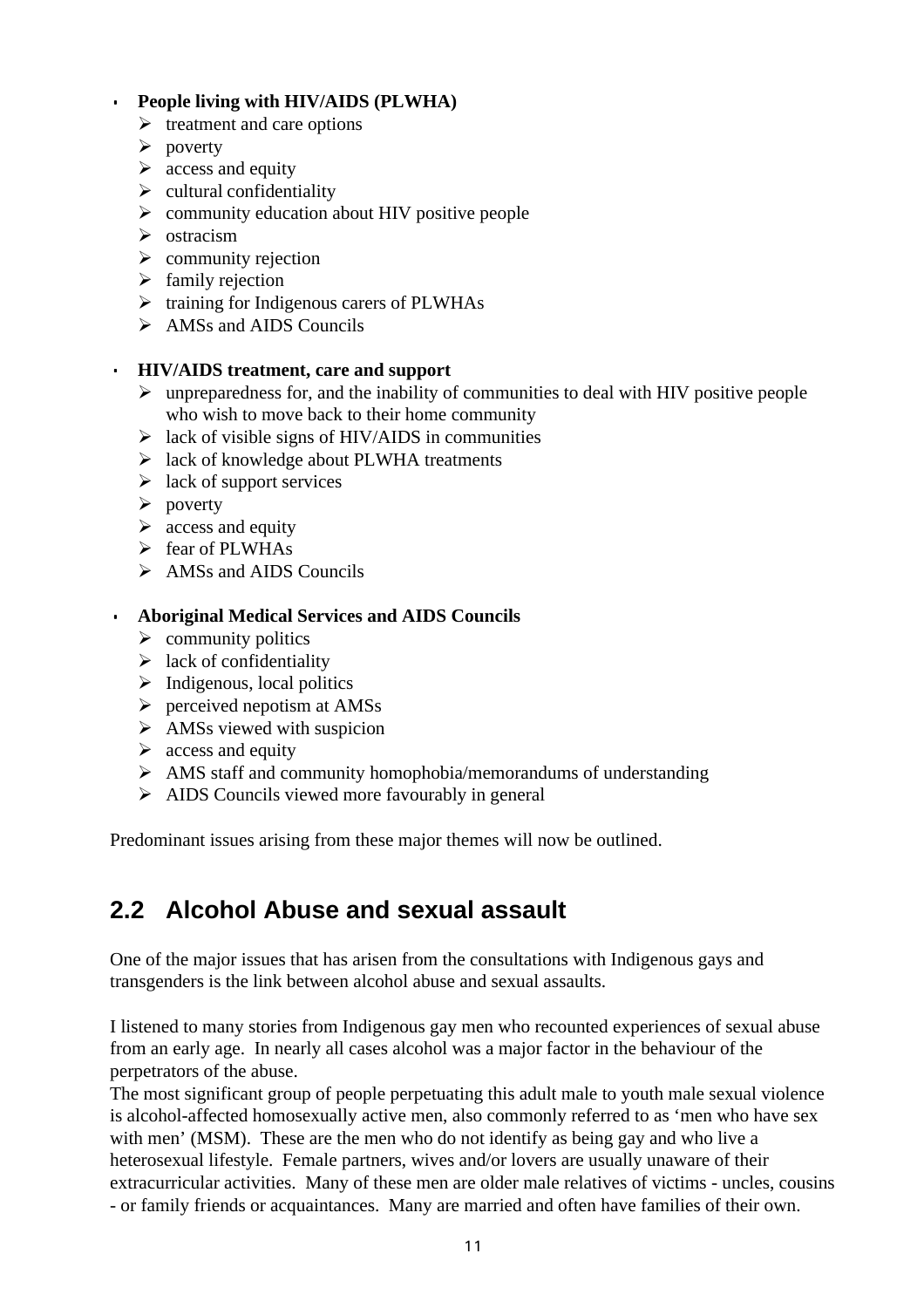In all the communities I visited, knowledge and awareness of this group of men and their activities was more widespread and tolerated than I expected. One female sexual health worker who is working with male youths explained:

*There's a hell of a lot of men walkin' 'round our communities who're gettin' their cake and eatin' it too. Ought to be shot! They gettin' sex from the women and sex from those young boys too - takin' it I should say. It's always been around... these men... I feel sorry for the boys but nobody cares about them and nobody's game to say who those men are, even though we all know who (they are) anyways.*

The personal experiences of younger gay males repeatedly illustrated the prevalence of this activity.

Although many of the gay-identifying youths in remote and/or rural regions had never or rarely been outside their home community, there was nothing naive about their responses or statements. At times, many of them seemed to be quite world-weary in their general demeanour. To a larger degree, the same could be said of a number of gay-identifying youths based in the more urbanised areas, particularly in southern and south eastern Australia.

One thirteen year old youth from a remote north Australian community related his experience to me with an air of sad resignation. This young man's self esteem was so low as to appear practically non-existent and he seemed grateful to have someone to even listen to his story:

*He [older Aboriginal married man] always is no good one that one. [He] only come 'round when he's charged up and that when we frightened... Always he bin jump us and make me do that thing with him... no good, no good. All the time he hurt me, sometime blood be there... what I do? I'm only [a] kid, can't do nothing. He jump me plenty times, other one [boys] too. Drunken mens no good. If we try get away, no good, he bash us.*

This particular youth went on to describe being similarly assaulted by two other married men in his community over a period of two years, and how he has attempted suicide on three occasions in that time. He sees no future for himself and has lost interest in school. His self-esteem is almost non-existent and he has no access to peer educators or counsellors.

In south east Australia a youth of a similar age, 14 years, has a very similar experience even though he was born and raised in a large city:

*That [X] yeah he's my cousin - married an' he does [sexually abuses] us boys...he did me, first time now, when I was only little one [8 years of age] an' he drunk an' he grabs me... you know, it really hurts. If we don't do what he says... one time he was really really drunk, you know, he was scary... [He] caught me, I went to my friend's place, after I was going home and he followed me an' that's when he caught me. He pushed me on [to] the ground you know... I had blood 'n' all comin' out... I cried an' cried but who gonna listen to me?*

Wherever their location, there is no doubt that there are high numbers of youths being subjected to, and internalising sexual abuse and equating it with 'normal' behaviour*.*

For some gay-identifying men and youths, alcohol abuse by homosexually active men is having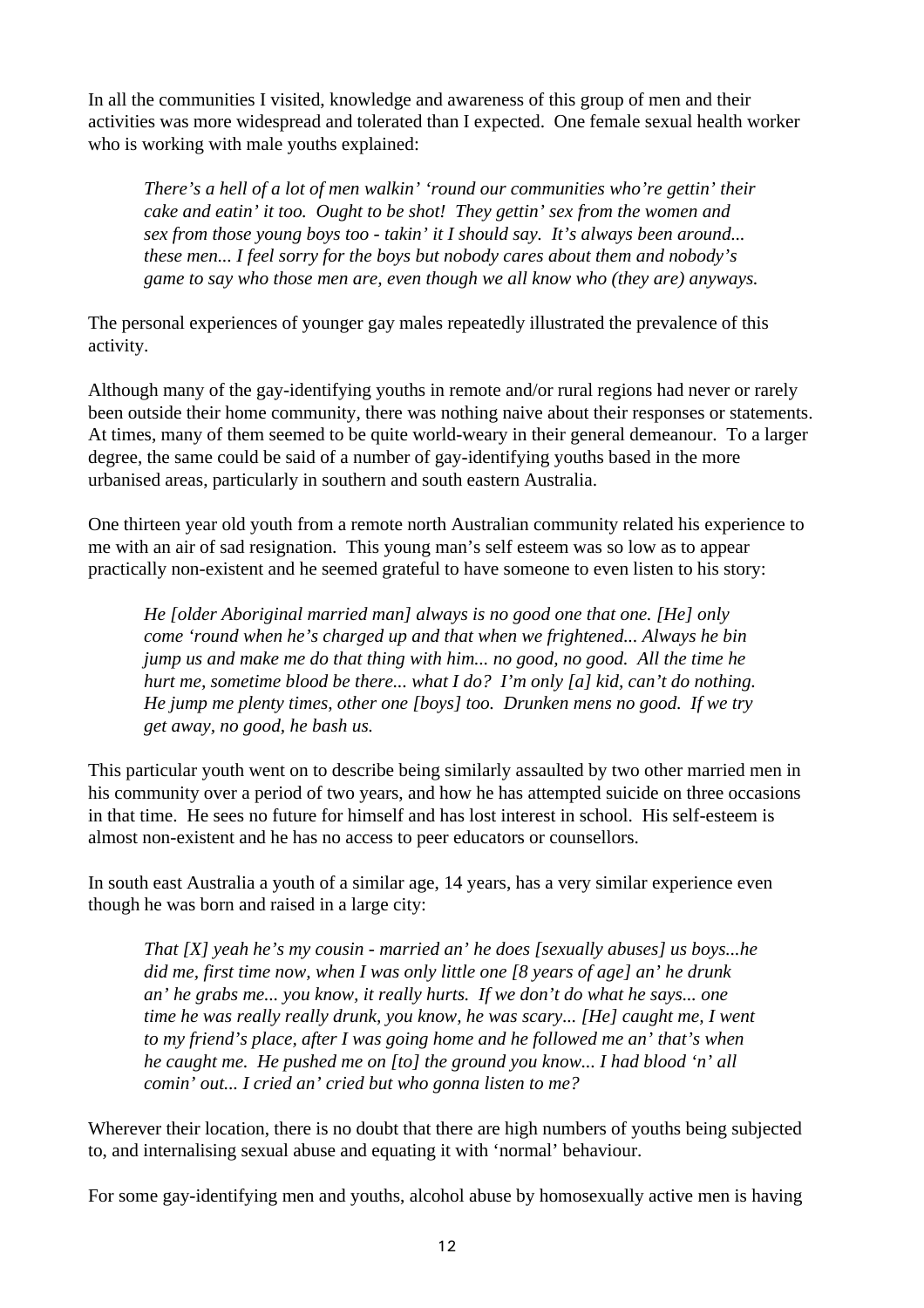a devastating affect on their perceptions of what it means to 'be gay'. Alcohol or drunkenness is accepted as normal behaviour when associated with male to male sexual intercourse which, in many cases, is expressed in the forms of sexual abuse, sexual violence and rape.

In particular, gay youths who have not yet experienced life outside rural or remote communities are growing up in a culture of male-to-male violence, a culture of misapprehension and fear of 'being gay' because they can only associate it with pain, violence, self-loathing and being the 'receptacles' for alcohol-affected males who constantly seek some quick relief. As one male in his mid-twenties put it:

*They only got the guts to fuck ya when they['re] pissed, yeah the grog makes 'em game and that's when they come sniffin' alright. It's like we [the gay boys] are only there for them to stick their bunja [penis] in you and with the grog oh it makes 'em like they big men, you know. If you don't [give in], they just bash you up and do it anyways. I hate it because of that. Bet if there's no grog they wouldn't be game like that, the grog brings out the true colours aye? No matter [they're] married, they get pissed an' what happens? It's a terrible thing what they [are] doing to us young ones. Better to stay away from [being] gay, its too hard, ugly for us. That's all I know.*

Having never lived anywhere else, a nineteen year old male living in an isolated community stated his perception of what being a gay man meant for him:

*When[ever] I have to have sex with [X] I don't worry for get hurt no more. It don't matter [he's] always drunk but he don't hit me no more - I do what he say. He don't touch myself I mean my thing. Never do that - why? What [he do] that for? They only know how to climb on the back and... too rough-way you know. Condom? Nah, they never for use that one -why? I got no AIDS. They always finish up quick-way, come onetime, finish up, that's it. Jus' up an' fuck off home to their wife anyway. It's hard bein' like me [gay]... no good.*

Even in those communities where there is a level of acceptance and/or awareness of gay identity, the situation is not necessarily any easier for the younger gay men growing up there. One eighteen year old said:

*I like men you know an' I'm not shame 'bout that. But I think it's no good [to be gay]... I dunno... [I] don't like grog. When I have that kajak [intercourse] I like to do that, but... ah, you know it hurts and... oh them mans don't give a shit - only do it when they are pissed. Hey! They only push their dick in you... in-out, in-out... always hurting. No good to be this way [gay], what for? If we don't give 'em what we gonna do? Nothin'. I think, better for not liking men you know...*

In a small remote area community which has a large alcohol 'problem' and a number of known homosexually active men, a significant number of gay- identifying men in their mid to late twenties were still coming to terms with their own adolescent and teenage histories of male-tomale experiences. One twenty eight year old said:

*Since I was a young boy I think I liked men... my uncle now. Supposed to be mindin' me and he started that now...but when he put his thing in me... you know, his buddu [penis]. I didn't know which way. But it's only pain[ful] oh I didn't like him to*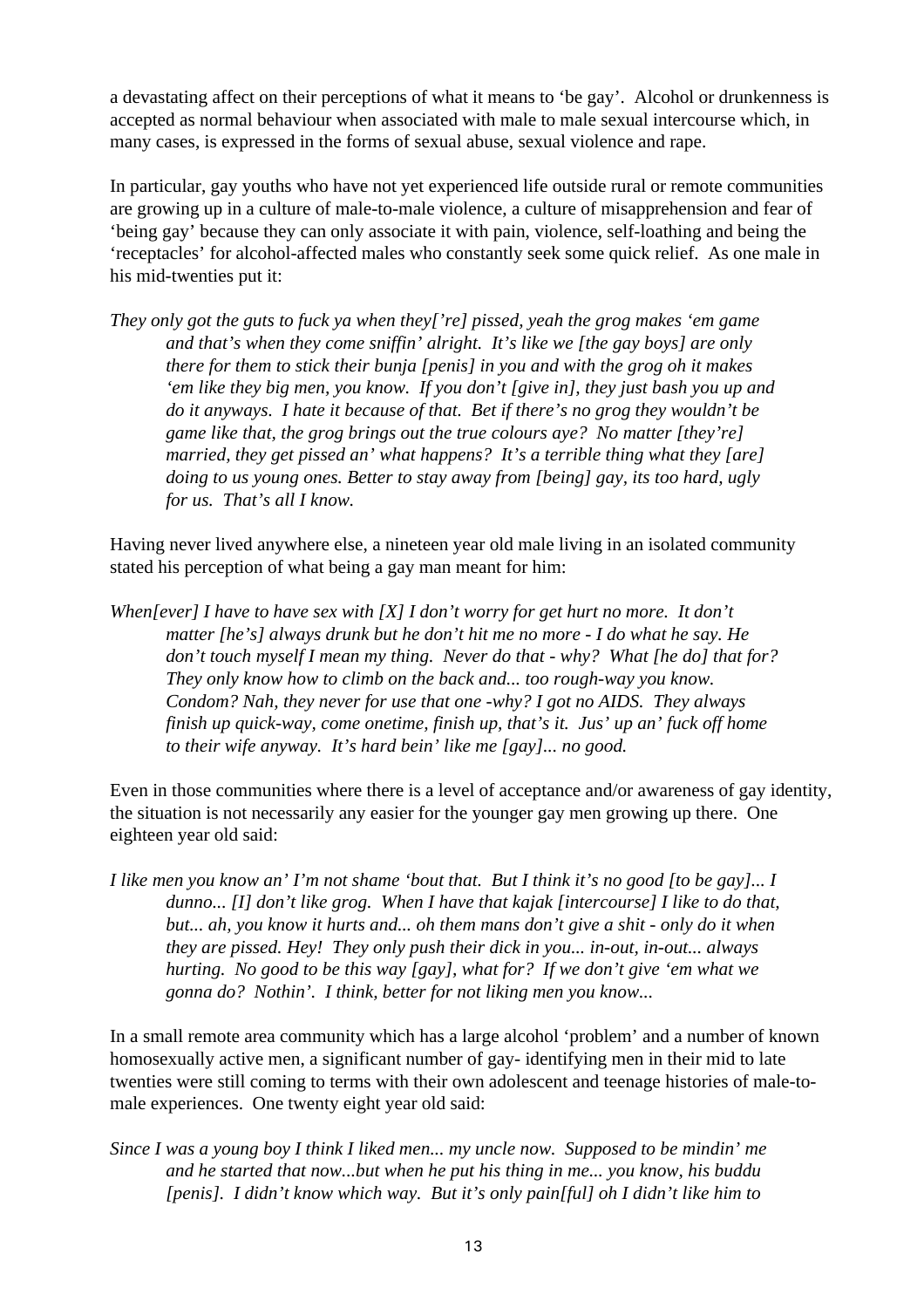*do that, I couldn't get [away] from him. He[s] charged up an' when he's like that, I know what's comin'. He's always doin' bad things to me. I like him but... nah, no good no good. I do it with other ones [males] now but that way [sex] it's no good. They never touch me, not my thing [penis], nothing. Kissing? Wah! [laughs] What for kiss? No kiss! They only want to get drunk and to root you, [it's] alright for them, but, ah I dunno. Not nice for me - only nice for them.*

With all the males I spoke to, not one said that their sexual experiences with other men, whether forced or not, included condom use. In the case of sexual assaults, younger men and boys were in no position to negotiate safe activity with aggressive, highly intoxicated males. Alcohol abuse by homosexually active Indigenous men can and does lead to rapes and sexual assaults upon young boys and other males who are perceived as easy targets.

For men and youths identifying as gay, such assaults can be the only male-to-male experience they will ever know. The low self esteem exhibited by many of these men and youths reflects their misconceptions about what it means to be gay; which have been formed by their individual life experiences of sexual interaction with other males. For some, suicide attempts have been one of the ways to cope with the situation.

Irrespective of location, environment or even gender, the link between alcohol abuse and sexual assault is not an uncommon one in many Australian Indigenous communities, or at least for the majority of those visited for this Report. Sadly, for a whole new generation of young Indigenous gay men around the country, the only conception and understanding of what it 'means' to be gay is being formed through personal experience of alcohol-induced sexual violence, perpetrated by other males, some of whom are themselves HIV positive.

HIV positive Indigenous gay and transgender people who participated in this Report face, what many of them suggested, was the triple affliction of being Indigenous, gay and HIV positive. I will now outline the issues for this group as they arose out of the consultations.

#### **2.3 HIV positive Indigenous gay and transgender people**

HIV was present in every community I visited. Not all the HIV positive men in these communities would necessarily have identified as gay nor would they have necessarily contracted HIV through homosexual activity. All the gay and transgender people I consulted have engaged or are actively participating in sex with other men.

Community awareness of the HIV positive men remained fairly low and in some places was completely absent. For those who are HIV positive there is still a strong fear of community and or family rejection. While Indigenous HIV positive men have been brought back to their home communities for burial, I was not made aware of any who had returned during the final stages of their illness.

I interviewed sixteen HIV positive gay and transgender participants during my consultations. Of this group nine were living in capital cities with the remaining seven located in remote and or rural communities. As expected, issues for the two groups differed although there were similar concerns.

The priorities of urban positive people include issues such as the availability of new HIV/AIDS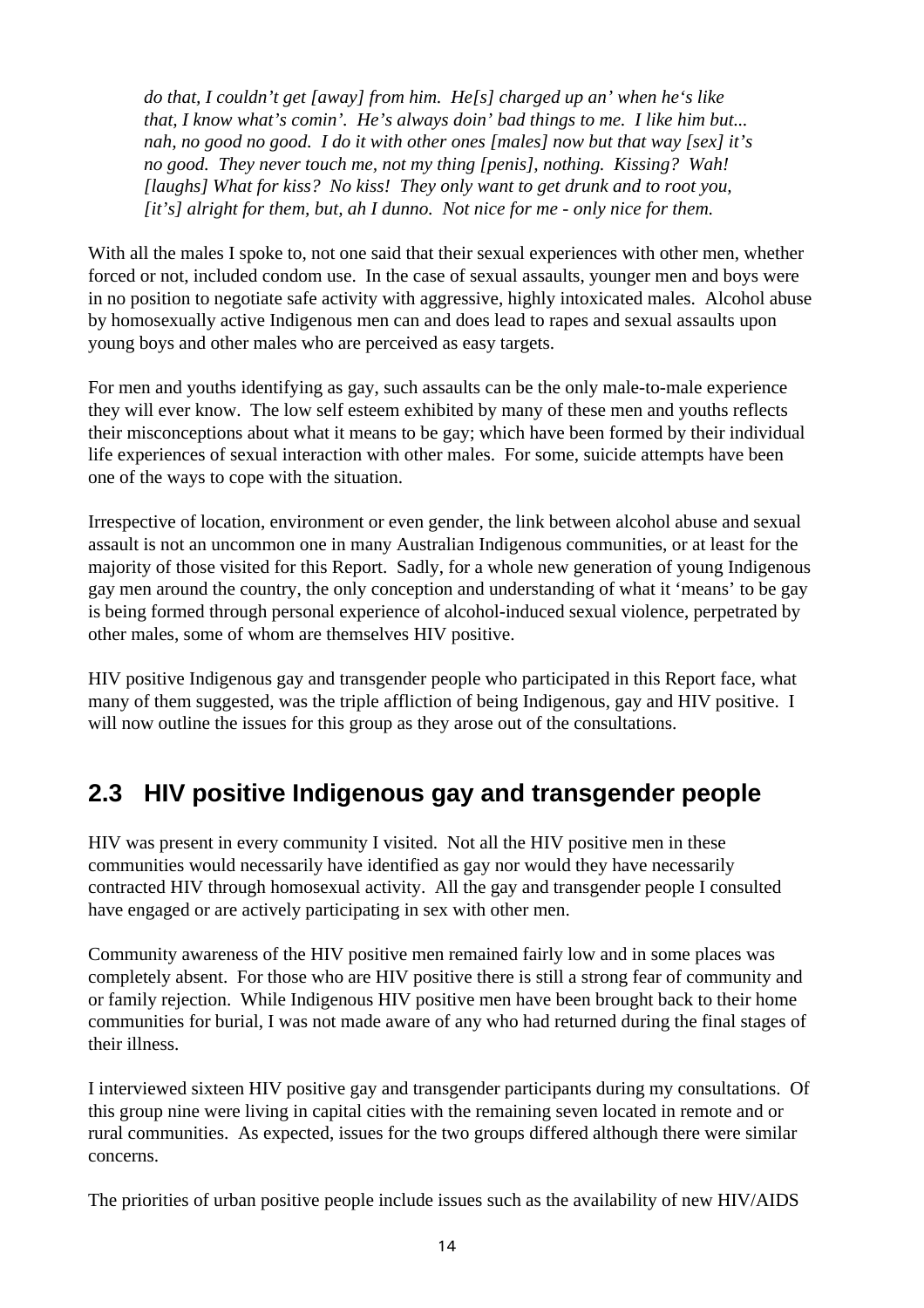treatments and access and equity. In some places, injecting drug use (IDU) problems are a major worry along with general poverty, employment and housing issues and, to a certain extent, racism and prejudice issues.

For those HIV positive gay and transgender people who are living in very remote or isolated communities, many priorities centre on issues of disclosure and fear of family or community rejection. All but a few of these men's HIV status was unknown to the wider community or indeed, even to their own families. Around half were travelling away from the community to receive treatments; the remainder were on no special medications.

HIV was not physically visible within these remote communities: the people have no experience of 'seeing AIDS', and very few HIV positive people have returned to live in their home communities so there is no wider community understanding of this situation.

Levels of community awareness about HIV positive people were also very low, especially in remote communities, and even where the health team members were otherwise quite knowledgeable. For example, one female sexual health worker in a small community observed:

*We know there's plenty of mothop [gay] thing go on at [X community]. Them married men now. There's two, three here. Nobody can talk to them about that. There's one mothop man, well, that's the one they all go to now when they've been drinkin'. No condom - nothin'... Where they gonna be carrying condom charged up and frisky like that? But there's no AIDS here so that's something. I'm worried for that though. I don't know if those men had their AIDS test or not - I hope so you know. We heard there's someone got AIDS at [X ] but [it's] not here.*

A HIV positive man from the same community told me that he intended to keep his HIV status to himself and not even tell his immediate family. He travels to a major centre many miles away for his treatment and check ups and has been HIV positive for four and a half years. He stated that when he started getting 'really sick' or 'those sores', he would leave the community rather than face the 'shame of everybody findin' out.' He summed up his feelings this way:

*Nobody knows [about me]. I found out I got AIDS in [X-another community]. I'm not a mothop [gay] man but... oh I just use 'em.... for relief, that's all... Sure I been there... No, I don't like condoms much but I've used 'em. Other blokes don't use 'em 'round here. But... it's easy to go with them mothop ones [laughs].*

In a high number of the communities where knowledge of the existence of HIV positive people was virtually unknown, unprotected sex involving HIV positive homosexually active men was taking place. Tolerance of such homosexual activity among men was generally found to be quite high in the majority of communities. That many of these men are also having sexual relations with women partners causes grave concerns about possible increases in HIV transmission rates throughout Aboriginal and Torres Strait Islander communities.

Gay and transgender HIV positive people are increasingly wishing to spend their time with family back in their home communities. HIV positive people already in communities who're yet to exhibit physical signs of HIV/AIDS may soon choose to remain rather than relocate for treatment, often many miles away or even interstate.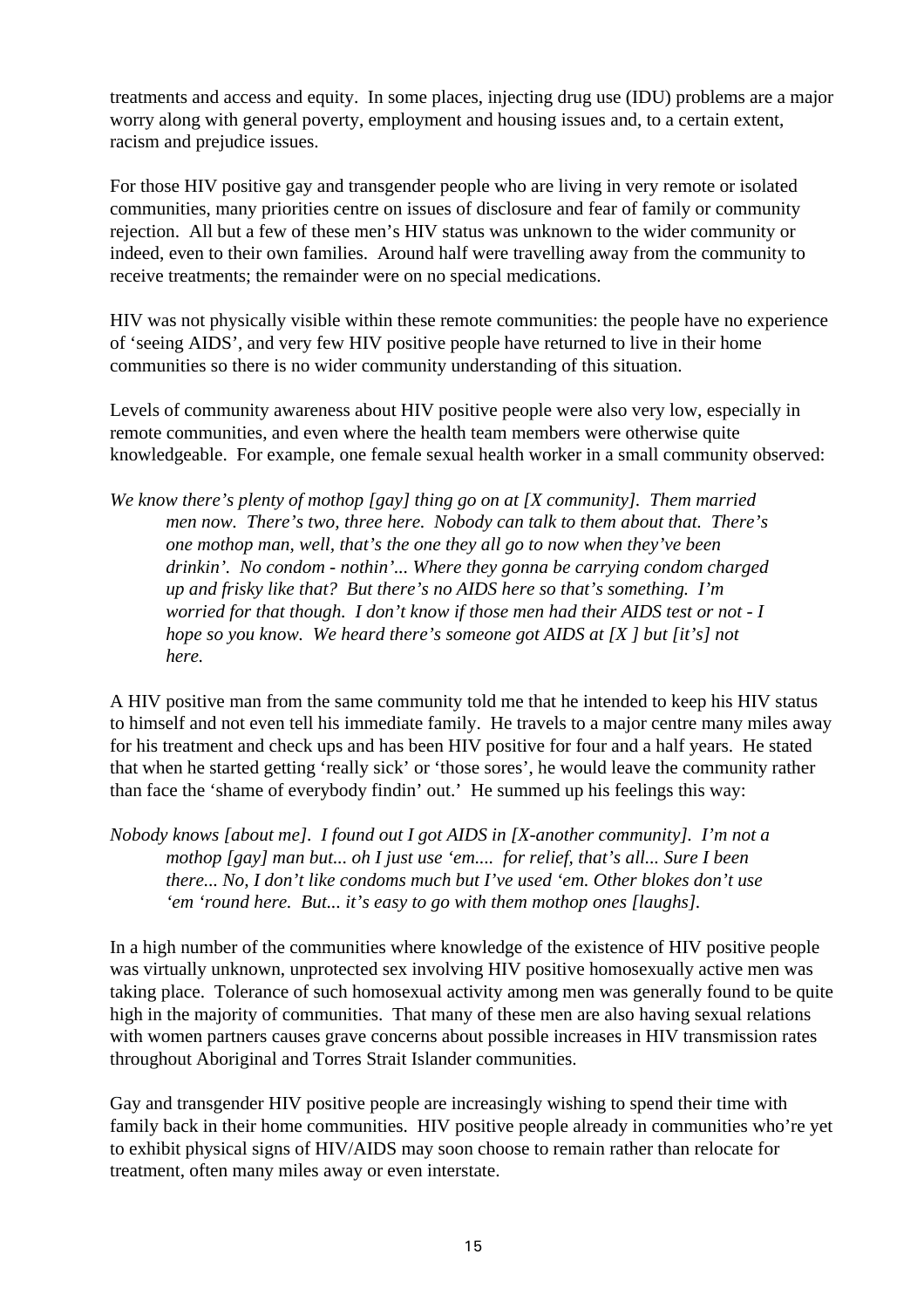Treatment, care and support for HIV positive people was found to be a major concern around the country for both infected and affected Indigenous people. This concern had more urgency in remote areas where levels of formal education of and about access to treatments, care and support are not as high as they are in the larger cities and towns.

For many communities, particularly those away from the large cities in remote locations, a long way away from major services, there is a distinctive fear of HIV positive people. This fear is based on a perceived lack of understanding and knowledge about how to 'look after' people living with HIV/AIDS, coupled with the fact that in many rural or remote communities the people have not yet 'seen' HIV/AIDS. One sexual health worker offered a compelling statement when asked about HIV/AIDS in his remote community:

*We're not too sure if there's any HIV positive people here yet but we wouldn't rule it out. It's just that if they are here they must have got their test done on the mainland.. I don't know what we'll do if anyone comes back here [HIV] positive. The people are scared because we don't know what to do. When AIDS comes here... there's nothing here for them. Families wouldn't know what to do. I guess we'll worry about that when somebody [HIV positive] turns up.*

The Anwernekenhe Report (1994: 5) stressed that particular attention should be paid to isolated communities in relation to delivery of HIV/AIDS and sexual health care services. It was in such communities in the north, centre and west of this country that concerns about awareness and understanding of HIV positive people and their treatment, care and support was strongest.

Many HIV positive participants expressed similar concerns relating to the perceived lack of commitment to them by some Aboriginal Medical Services (AMSs). In places where there is no AMS many of these communities are ill equipped to deal with HIV positive people, let alone gay and transgender ones.

#### **2.4 Transgender issues**

There are still Indigenous gay men and transgender people dying in the cities away from families and communities. Some do so by choice and others through no choice of their own.

Being nearer to treatments and to substantial care and support programs is a big advantage, but there is a growing tendency for HIV positive people to want to receive the same benefit back with their families in home communities. In talking about a close transgender friend, one gay Torres Strait Islander man put it this way:

*G was sick [HIV positive] for a long time in Sydney but all he wanted was to go back to [X island]. But his family said they couldn't look after him if he got sick and so he went back to Sydney. He was broken after that... and that's what finished him up sooner I reckon. Poor thing. I went and saw him in Saint Vincents [hospital] and he was really... really sad you know. Not even any of his own family came to see him or visit here. True! If he had been able to be back in his home, you know, he'd be here talkin' and laughin' up big like he used to, I reckon.*

This particular friend was a sex worker who had lived away from his home community for over twelve years. He had not returned due to his family's rejection of his identity and lifestyle as a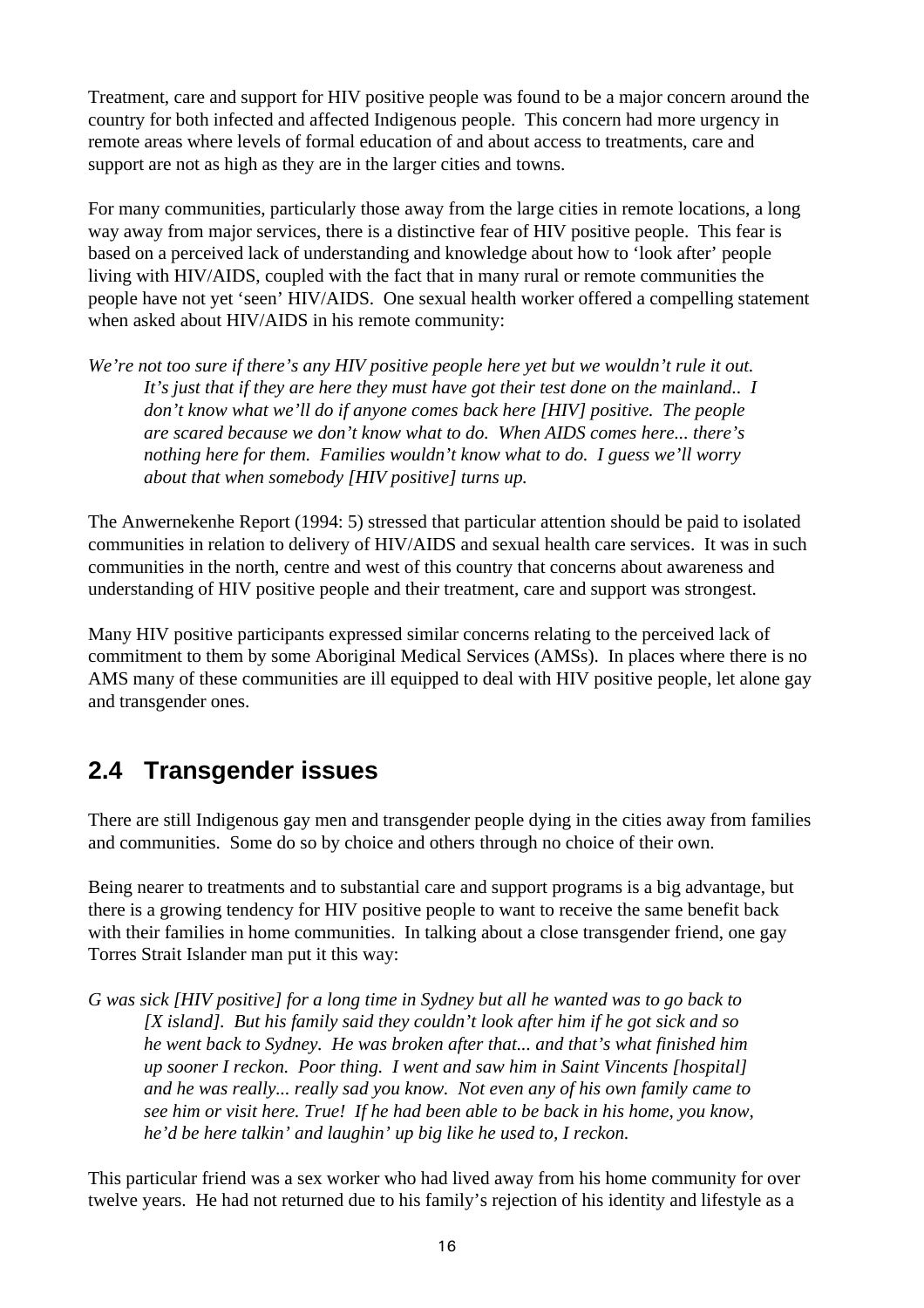transgender and as a sex worker. He was an injecting drug user and was given his diagnosis around five years before. Despite growing up in a community with a cultural and social history of transgenderism, he was compelled to leave at sixteen and had been living in Sydney ever since that time.

Of the twelve transgender participants who I spoke with, five were HIV positive and all were based in Sydney, Melbourne or Adelaide.

In a number of rural areas there are several communities where transgenderism is not only tolerated but also is supported openly, such as one where the local Aboriginal Council offices have two or three long-time transgender employees. As described by the local council director:

*They [transgenders] fit in well here, there's no bother from anybody. My secretary is one... we're all one here in this community, all together, all kinds of people. As far as I know there's always been 'the girls'... they're the best workers you know.*

A twenty-eight year old post-operative transgender from the same place summed up this particular community's cultural history and acceptance:

*Before I had my operation [gender re-assignment] I dressed as a girl here from when I was about fourteen or fifteen. I never really had any hassles. Then I went away [to a large city] and worked and saved... cracked it for awhile too for the money. Then I got fixed up and I was really happy, really really happy. I came home two years ago and my mum was great from the start. There's some [people] here who have problems with it but I don't care about them. I don't go out much anyway, just to work and back home again. I've got a man now [laughs]... mum thinks he's nice too. But we're keeping things quiet for now. Everyone knows that [X] is going with me but nobody's said anything to him. No, it's always been good for all us ones [transgenders] here.*

Not all transgender experience was the same but for many of the younger transgender men and youths it was. In three communities at opposite ends of the country, with significant transgender histories and populations, youths - those between the ages of sixteen and twenty-six - faced similar problems. The important issues for them are experiences of sexual abuse by older men, lack of community activities to be involved in, HIV/AIDS awareness education and low self esteem, all despite living in reasonably tolerant, although remote, communities.

In the large capital cities, transgender issues reflect a more urbanised existence. Among the most prominent issues are poverty, prostitution, alcohol and substance abuse, IDU issues, HIV positive sexuality, social isolation, unemployment and racism.

A pre-operative transgender male and part time sex worker from north Australia who has lived in Sydney for the past twelve years articulated her experience:

*It was hard getting acceptance here at first. We all heard about how racist the Sydney gay scene could be but you never really find out until you live here. Still, I wouldn't really live anywhere else, not now anyway. I couldn't get a job so I worked the streets picking up captains [laughs], there was a few of us black [Aboriginal] girls there then, we'd look out for each other. Most of us got into smack but I was one of the lucky ones who went to rehab and stuck with it. Been*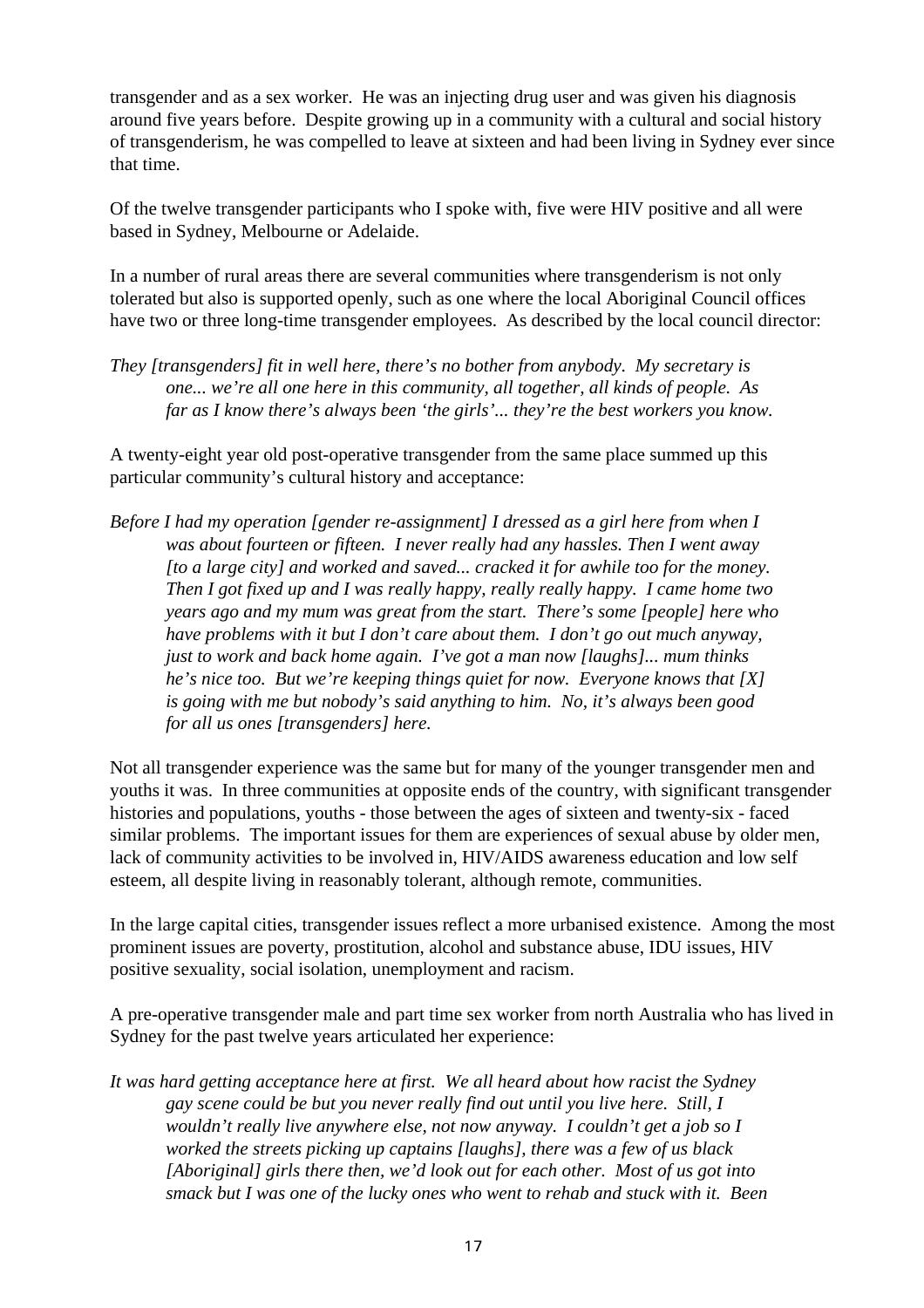*clean for near on five years now and I'm gonna stay that way. A lot of the sisters are dead now, either AIDS got 'em or smack - or both. Sydney's alright once you get settled and make friends. I guess I've been lucky but there's still a lot of prejudice around... gays are some of the most racist cunts around.. but you know that [laughs], we all do aye?*

In keeping with the evaluation of the Anwernekenhe Report (1994: 14), the consultation process aimed at establishing transgender priorities. These include prostitution, sexual assault and alcohol and substance abuse. Adoption and fostering issues are issues to be considered but were not a priority for the majority of communities I consulted.

### **2.5 Aboriginal Medical Services and AIDS Councils**

Aboriginal community health control first began in Redfern in the early 1970s. The Redfern AMS was established as a response to the inadequacy of mainstream services in dealing with the particular health needs of Indigenous Australians.

Aboriginal community controlled health services approach the delivery of primary health care from a holistic viewpoint, within a framework of self-determination. AMSs are also involved in community activities depending on the needs of the local community and the available funding. Today, there are AMSs established in all parts of the country and they each approach the delivery of health services individually, which is indicative of the AMSs' ability and willingness to respond according to the needs and circumstances of their area.

The National Aboriginal Community Controlled Health Organisation (NACCHO) is the peak body representing Aboriginal community controlled primary health care services. NACCHO is affiliated with Indigenous health care services around the country. Any development and implementation of national, State and Territory and regional policies, programs and services for Indigenous Australians cannot be successful without the involvement of NACCHO and the Aboriginal community controlled health services.

It is acknowledged that AMSs are not adequately resourced in terms of funding or expertise to conduct HIV/AIDS programs. While individual AMSs have responded and are responding to the Indigenous HIV/AIDS situation, and there have been many successes to date, some people interviewed during the consultations had not been satisfied in their dealings with AMSs.

In general, the Indigenous gay and transgender people I consulted have different experiences depending on their locality and the Indigenous politics at work there. This is true also of their experiences with AMSs. Variables in this scenario can and often do revolve around such matters as individual clan or family dominance over the particular AMS, perceived nepotism at AMSs, local black-white relations, the existence or not of an AIDS Council, confidentiality issues and Aboriginal community homophobia.

AMSs are widely perceived as being places for many Indigenous positive people, gays and transgenders to avoid. Reasons given mainly concern the perceived lack of confidentiality especially in smaller towns and communities. There were many comments surrounding this important issue. They are perhaps best summed up by one female community HIV/AIDS educator from a remote community health service that also meets the needs of outlying traditionoriented outstations: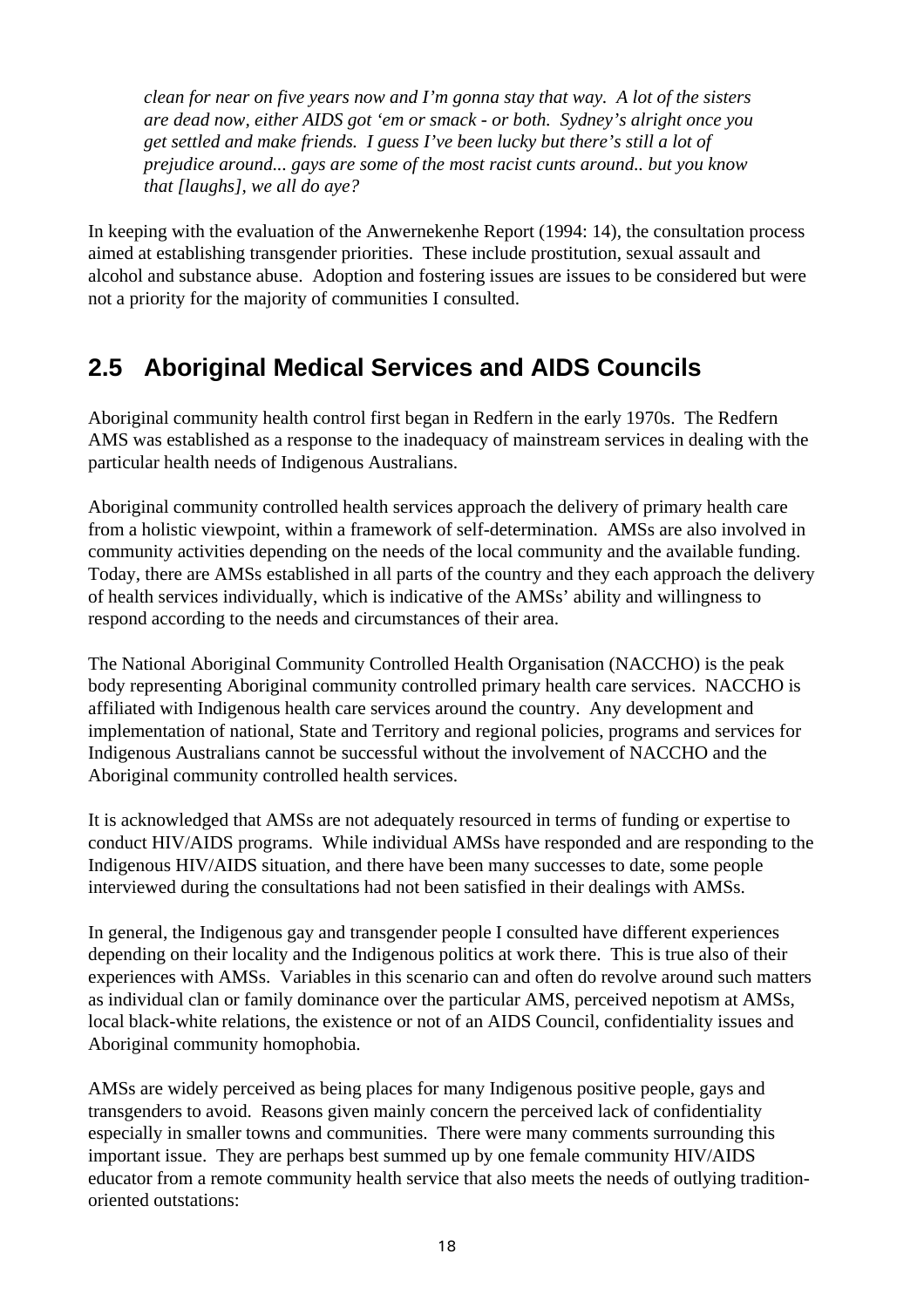*The AMS here is not really for the gays because the health workers there are very homophobic. Not only that, the [X] family runs the whole show and we can't see where all the money's going. They not worried about HIV or AIDS because they haven't done any programs or nothing for the last three, four years. We're [Community Health Service] the only ones doing programs for the men and the women and that's for the gays and the [HIV] positive ones here too. There's no way they'd go to [AMS] because they wouldn't get their confidentiality kept or anything. It's a cryin' shame how that AMS is so bad like that.*

Indigenous gay and transgender experiences in virtually every State and Territory also reflected an overall concern with perceived shortcomings of AMSs. One HIV positive gay HIV/AIDS educator working in a major capital city provided another urban perspective that shows similar concerns:

*I think the AMS here is indicative of a lot of the big AMSs, and they're the ones with all the money and power, in that they're not really addressing our [People Living With HIV/AIDS] issues properly. And you can forget about the carers and the support and treatment stuff too. It's a pity they [AMS] don't do something about the IDU [Injecting Drug User] mob as well... There's no real acknowledgment that any of us really exist, well that's how you should look at it. People infected and affected by HIV/AIDS have special needs that are being largely ignored by the one place [where] you'd think it would be the opposite... but, no.*

While criticisms of AMSs were not uncommon, some people interviewed had enjoyed positive experiences with their local AMS. Alleged breaches of confidentiality were reported, but NACCHO has found that previous allegations, when investigated, have actually shown that information about positive status was not disclosed by the particular AMS but through other sources. However, perceptions of confidentiality are extremely important and AMSs may need to address these perceptions.

During the national consultations, AIDS Councils fared better overall than the AMSs. A higher proportion of the gay and transgender people preferred to access an AIDS Council, where available, rather than the AMS. Care and support issues for both infected and affected people and their families were generally perceived as more adequately provided for by AIDS Councils.

Although not true for all States or Territories, the majority of AIDS Councils are now taking steps to work with AMSs or are at least beginning to think about ways that cross-partnerships can commence. This will benefit not just gay and transgender people but also, in the short term, the broader Indigenous community as a whole.

With the release of the *National Indigenous Australians' Sexual Health Strategy* (1997), AMSs and AIDS Councils have a particular role to play in the delivery of health care to Indigenous gay and transgender people, including PLWHAs and affected communities. Effective partnership building (ibid: 47-48), must include direct participation by Indigenous gay and transgender people although, as has emerged during the consultations for this Report, this can only happen when both the AMS and AIDS Council start from common ground.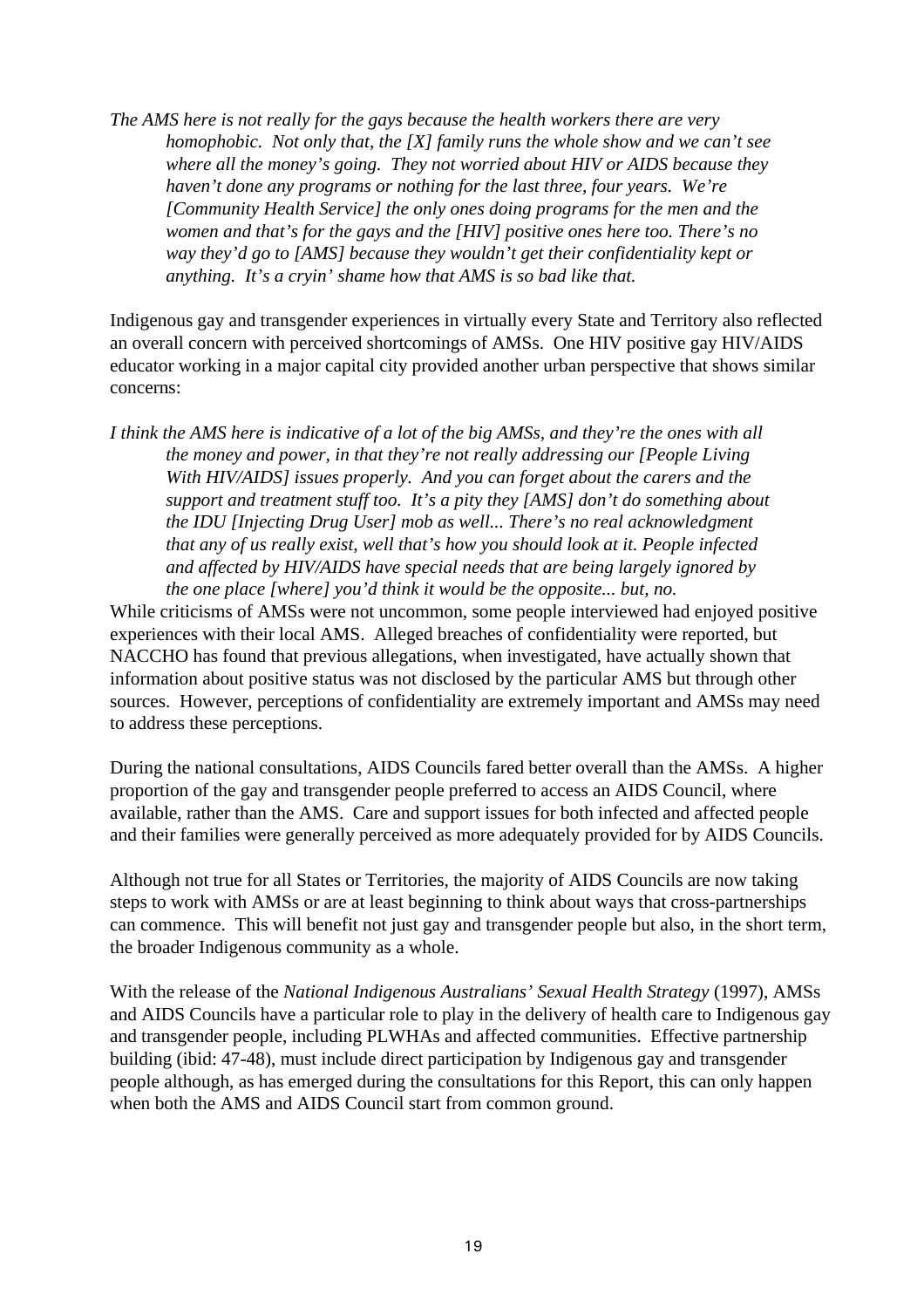#### **2.6 Older gay men**

Generally, older Indigenous gay men are not considered in the wider scheme of things. During the national consultations I was fortunate to have had the opportunity to speak with eleven men who ranged in age from fifty to seventy years, and who offered some interesting and alternative perspectives.

Five of the men were living in large cities while the remaining six lived in small remote communities. Two of the men had lived as transgenders from their teenage years up until their early forties and now were living quite comfortably as men. All but one of these men described themselves as sexually active with two being in long-term relationships.

These gay men expressed experiences that reflected a different outlook to the younger generations. As told by a sixty-six year old:

*I came to Sydney when I was a young bloke oh, I must have been eighteen, nineteen something like that. We weren't gay then, we were camp you know. It was just after the War [WW2] and there was plenty of opportunities to have sex... lots of those Negro [sic] soldiers there were... about all you had [to] do was look at their bulge [crotch] and they'd near jump you then and there. It was good times for sure, no AIDS then... There were plenty of places around the city to meet men if you wanted to. We had to be so careful them days too. I was working at Telecom later... nobody knew [about me being gay], not even my family. I only told them a long time later.*

Older Indigenous gay men growing up in a different era, nevertheless faced problems similar to the ones experienced today by many of their younger contemporaries. In an age of assimilation and well before the 1967 Referendum, one man in his late sixties had this to say:

*At [X] mission my uncle used to take me for walks to chop wood when I was only a young lad [seven years of age]. One day when we stopped for a bit by the creek he pulled his prick out of his trousers and made me suck it. I didn't want to... it seemed strange, but then he started to pull me of while I was suckin' him and that felt good. One day I didn't want to do it anymore and he got wild with me, he'd been drinking and he pulled my pants down and before I knew it he was fucking me. It hurt so bad - I still remember that pain. You know he kept doing it for three or four more years and it only stopped when he went to [X community] for work. I was about oh, ten or eleven I think. That's why I never liked doing it [anal intercourse] later on.*

Four older men from four different States discussed spiritual issues. Each described a sexual experience with an older man that was influential in the formation of a connection between their present gay identity and the spiritual experience itself. The following was articulated by one senior Aboriginal gay man who is not only held in high esteem by his community but who was also one of the custodians of Men's Business for his people:

*This bloke who was foolin' around with me when I was a kid, he used to always only do it to me at the back of the mission at this one spot. He would always put me on his lap facing his chest like... I'd straddle him and he would take his penis and mine in his hand and masturbate us together. But do you know what? He'd always sort of sing this song facing this one direction every time. We did this for nearly a*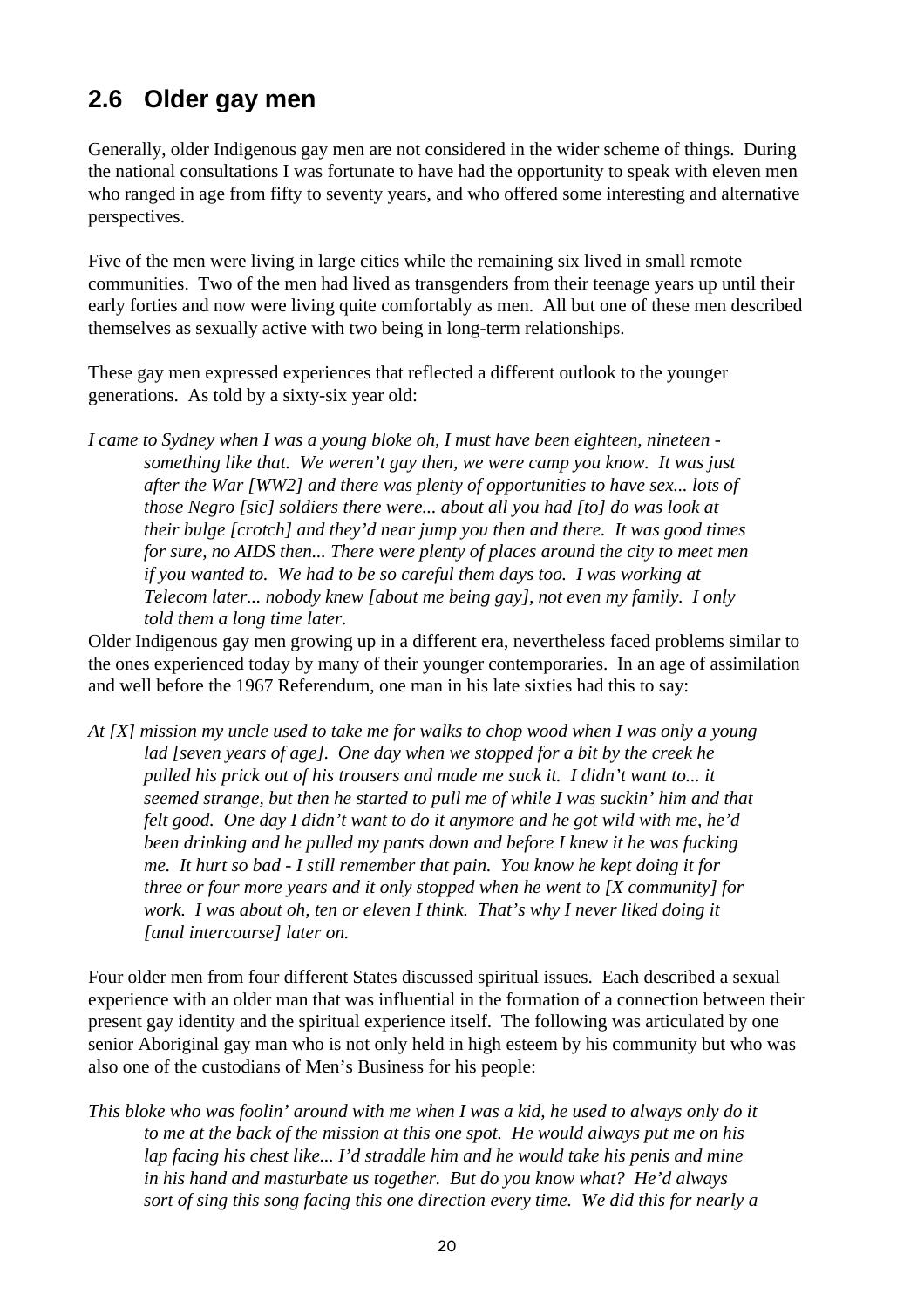*year but then he was killed in a car accident. After that, whenever I'd go to our special place, I used to feel some sort of spiritual sense there, like it would come over me. I couldn't explain what it was but I knew it definitely affected me each time.*

*Years after I left the mission I returned there for a bit of a look. You know, I went back to that special spot and that same spiritual feeling came over me only this time it was the strongest it's ever been. Then next thing I felt as though I was being drawn to the rock outcrop that sloped down to the river. I just went there and I looked under this old bush and there was a kind of small cave there. When I put my hand in there I pulled out an old bundle and when I opened it up there were these Churingas [secret/sacredboards] there.*

*I believe that that older man was teaching me or passing on a spiritual responsibility to me to take care of these boards. I think that it's men's business way what he did with me... you know, the singing and the masturbating together, always at that spot now, facing where I found those Churingas. I take care of them now, only I know where they are. Young blokes aren't interested these days. Looks like I'll take this secret to my grave.*

Another perspective was offered by the most senior male that I consulted. At sixty-nine years of age, he was still sexually active:

*My boy, I still appreciate a handsome lad... I do alright you know, here and there. Nowadays [of] course things are not the same. AIDS is everywhere but at my age, dear, I don't think I'll worry too much about that. Blackfellas have got it easy now. I've had a good life you might say... no complaints. It's the younger ones I feel sorry for. They['ve] got to worry about a lot of things... the culture's dyin' coz' it's all about money, money and everybody['s] out for himself. I see them young gay ones when I go to [X city] every now and then to stay with my niece. They think they know what it's all about... nobody cares about us old queens. Out of sight is out of mind. There's a lot of us around an' we still got feelings. We still get horny too ya know! [laughs].*

#### **2.7 Female partners of homosexually active men**

The position of Indigenous women was found to be inextricably linked to gay and transgender issues, particularly through male partners who are also homosexually active. While there was a certain level of tolerance and awareness by women about gay male-to-male sex, it was generally found that their understanding that heterosexual-identified males can and do participate in samesex encounters was unexpectedly low.

Female partners of homosexually active men are placed in an insidious position which becomes increasingly worse the longer they are kept unaware of their men's participation in unprotected male-to-male intercourse. That there are numbers of homosexually active men in many Indigenous communities around the country is without doubt. There was not one community I visited where such men were not active or where their existence within the community was totally unheard of.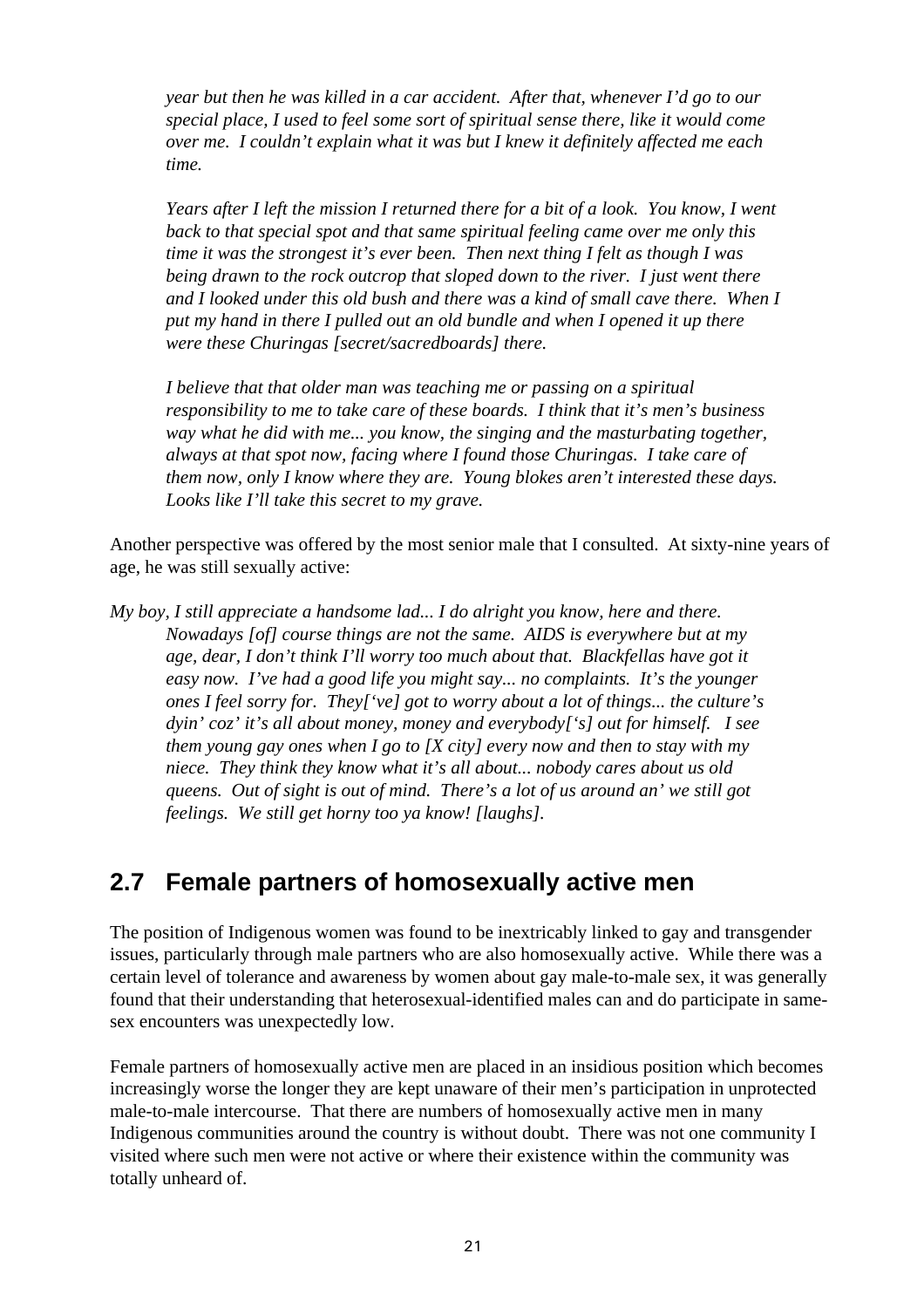Most of the women's groups I spoke with, were generally aware of this particular male sexual activity, however all expressed the opinion that it wouldn't or couldn't be their partners because they would somehow 'know'. Such assumptions were fairly widespread.

Some women expressed concern that 'those men' who were homosexually active 'could be spreading AIDS', but it was mainly younger women who did so. Months after I'd visited her remote community where I had a meeting with a mixed gender high school group, one teenager told me:

*You know, after you talked to us, us girls made sure we got condoms off [sexual health worker]. We told those boys we don't trust 'em no more. Don't know where they been, aye? We thought only gay ones [males] did that thing [male-to-male sex]. It's good to know about things like that you know.*

Generally, women were appreciative that I was raising the issue of homosexually active men in relation to them as partners, wives, girlfriends or casual acquaintances.

It was women who raised the issue of some sons or spouses returning from long or short prison sentences somehow 'changed'. This change was attributed to the perceived possibility that the men may have 'done that thing' or that 'something like that happened to them' in prison. There was certainly an awareness by women that men in prison can and sometimes do have sex with other men 'even though they themselves mightn't be gay or anything like that'.

The potential for an HIV epidemic to sweep through Aboriginal and Torres Strait Islander communities has already been remarked on in this Report but can never be reiterated too often. The vulnerable position of women, and by association children, in relation to the possible increase in infection rates through homosexually active men, has serious implications not just for Indigenous gay men and transgender people but for all Indigenous communities as well.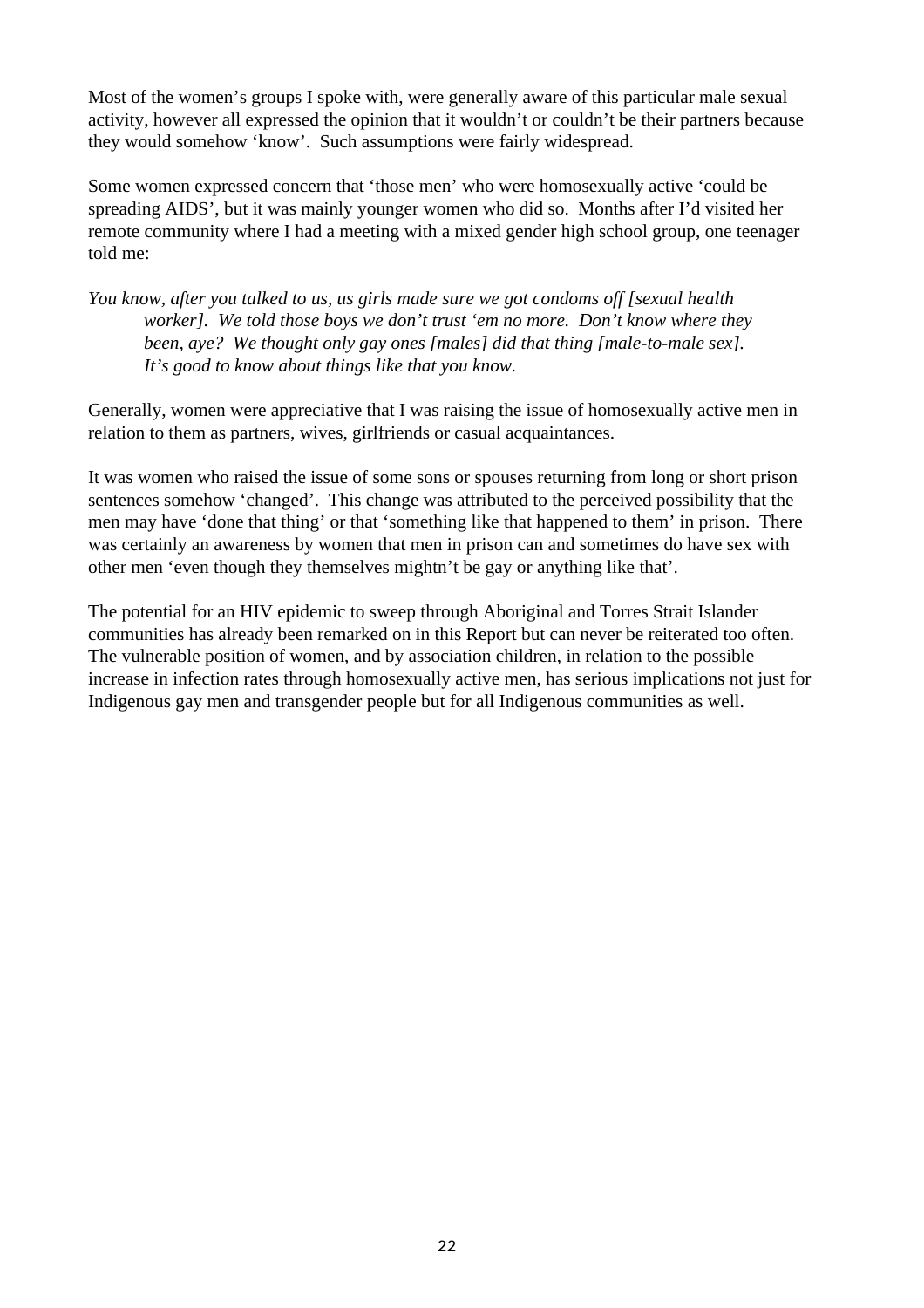## Chapter Three Current context and future directions

Indigenous gay and transgender sexual health concerns encompass a wide range of HIV/AIDS and social and cultural issues. HIV/AIDS is a factor in almost every major issue of concern to this group.

Australia is one of the few countries around the world that can show a levelling out in HIV infection rates in recent years. However, it should be noted that this decline in infection rates relates to the non-Indigenous population. Rates of HIV infection for Indigenous Australians have been increasing since 1992 (ANCARD, 1997: 25).

### **3.1 Recent statistics**

As previously stated in this Report, the position of some Indigenous gay and transgender men, and also that of some women, is quite vulnerable, particularly in light of the increasing rates of HIV transmission in the Indigenous population.

No data is available on HIV or AIDS diagnosis by Indigenous status prior to December 1996, although there has been a significant level of data collected in New South Wales since 1992 (ibid: 27). This data shows that there were a total of 128 HIV notifications, AIDS cases and AIDS deaths for women as opposed to 106 for that of men (ibid.).

Only data collected from Queensland, South Australia and Western Australia give detailed figures for Indigenous gay and/or bisexual men. These figures show that from 1985 to 1996, 54% of the exposure category for HIV notifications among Indigenous Australians was through male gay and or bisexual contact (ibid.).

The high sexually transmitted disease (STD) rates among Indigenous Australians suggest the 'likelihood of HIV transmission rates continuing to rise' (ibid: 28), as STDs are believed to increase the likelihood of HIV transmission particularly where they cause genital ulceration (ibid.).

Also on the increase among Indigenous Australians are rates of notification for gonorrhoea, syphilis, chlamydia and donovanosis. Hepatitis C is less prevalent among Indigenous Australians but Hepatitis B is 4 to 26 times higher than it is for the non-Indigenous population.

Information on exposure categories for HIV infection among the Indigenous population shows that 5 per cent of total infections were due to injecting drug use (ibid: 28-31).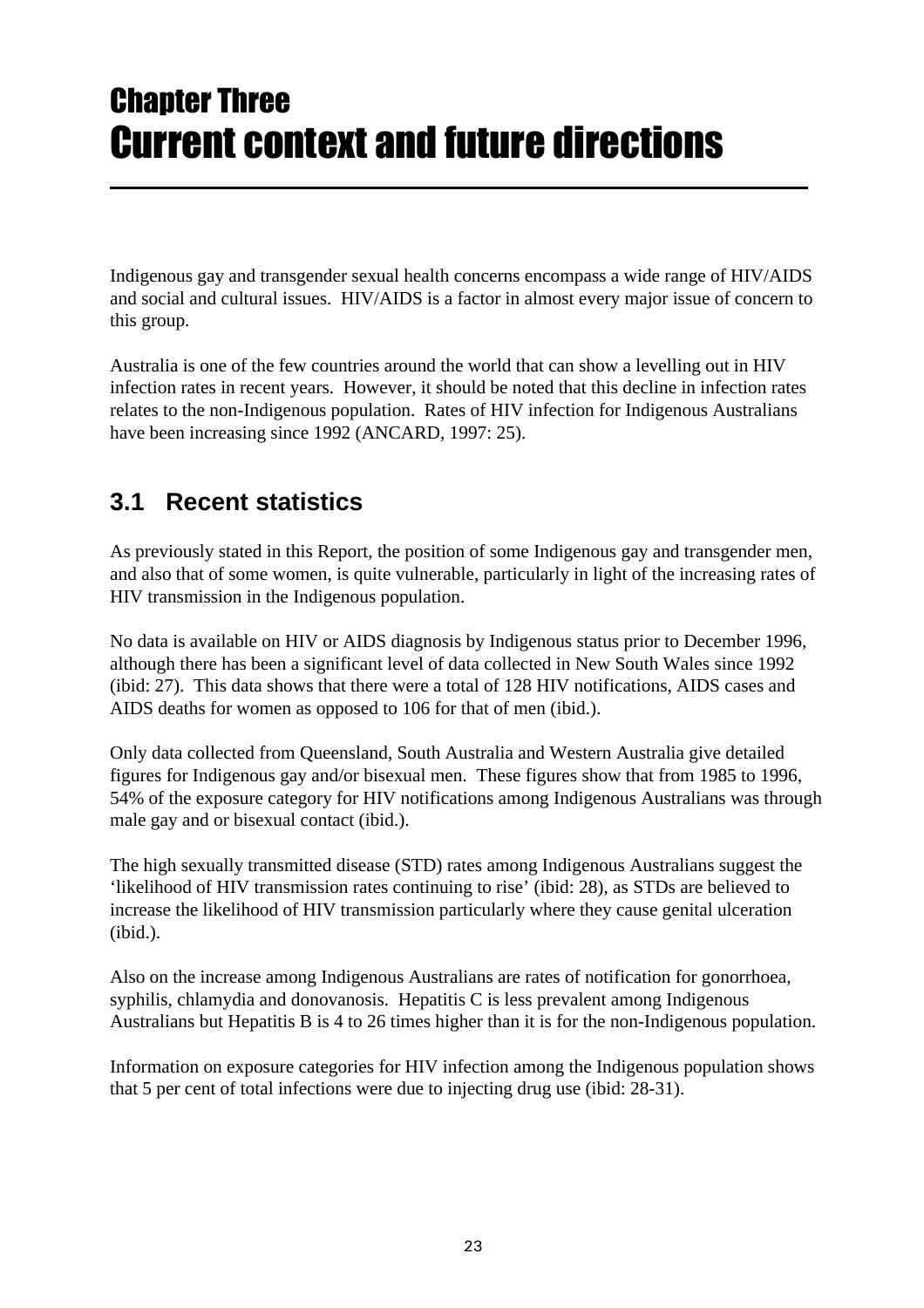### **3.2 Positive developments**

In August of 1989, the Commonwealth Department of Community Services and Health published the *National HIV/AIDS Strategy - a policy information paper*. This paper was commonly known as the first National HIV/AIDS Strategy.

While the priority of this first Strategy was to address the prevalence of HIV infection in homosexually active men, it also identified Indigenous Australians as a 'high risk' group. It recommended that HIV education be incorporated with drug and alcohol programs and delivered to Indigenous communities by primary health care services.

One of the most significant Indigenous responses to HIV/AIDS was the establishment of the National Indigenous Australians' Sexual Health Working Party in December 1987. The 1989 report of this Working Party was called the *National Aboriginal Health Strategy*. This report stressed the importance of primary health care approaches for dealing with the possibility of HIV infections. It put Aboriginal community controlled health providers at the forefront of all approaches in dealing with HIV/AIDS (ANCARD 1997: 34).

The second Commonwealth Strategy, *The National HIV/AIDS Strategy 1993-94 to 1995-96*, brought about the implementation of many local and broader Indigenous responses to HIV/ AIDS. However, in a major evaluation of this Strategy, known as the Feachem Report, it was found that while HIV epidemics among injecting drug users, sex workers and heterosexuals had been avoided, HIV infections among homosexually active men remained high.

Of greater concern was the fact that HIV infection in Aboriginal and Torres Strait Islander communities was found to be increasing. Urgent action was recommended to develop an effective Indigenous HIV prevention strategy (ibid: 36). This positioned homosexually active men and Aboriginal and Torres Strait Islander communities as the two most 'at risk' groups in Australia.

Indigenous gay and transgender men were also taking the initiative in responding to HIV/AIDS. Their important work led to the first Aboriginal and Torres Strait Islander Gay Men and Transgender Sexual Health Conference, the development of the Anwernekenhe Report and the formation of a national Working Party, whose work with AFAO has led to the national consultations described in this Report and the *National Indigenous Gay and Transgender Sexual Health Strategy*.

The release of the third *National HIV/AIDS Strategy 1996-97 to 1998-99*, put the prime focus for minimising HIV transmission onto gay and homosexually active men and on Indigenous communities. From the perspectives of the Indigenous gay men and transgender people who I consulted with, recognition of their specific needs and concerns has been long overdue and should be given priority. Clearly, the findings from the national consultations are that Indigenous gay and transgender concerns warrant urgent attention.

The recently released *National Indigenous Australians' Sexual Health Strategy 1996-97 to 1998- 99* outlines the latest positive developments in the Indigenous community and in government responses to the HIV/AIDS epidemic in Australia. In developing this Strategy, the ANCARD Working Party paid particular attention to three important Reports (ibid: 2):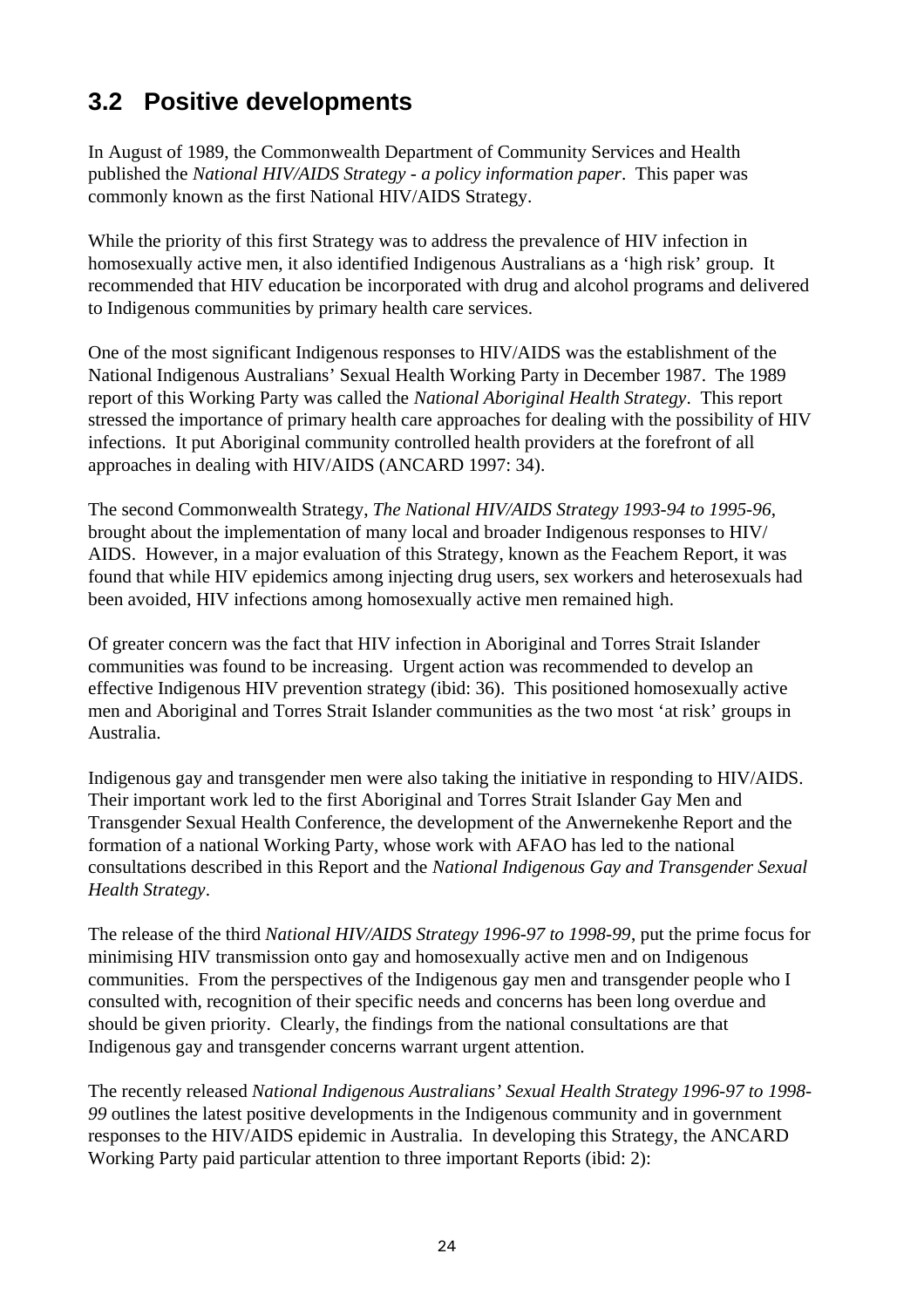- · the *Report of the Aboriginal and Torres Strait Islander Forum on Sexual Health*, which was held in Alice Springs from 14 to 17 May 1995 (ANCA, 1995);
- · the *Report on 'Anwernekenhe': the First National Aboriginal and Torres Strait Islander Gay Men and Transgender Sexual Health Conference*, which was held at Hamilton Downs in the Northern Territory from 31 October to 4 November 1994 (Anwernekenhe Conference Committee, 1994); and
- · the *Review of Research and Program Findings Relating to the Sexual Health of Aboriginal and Torres Strait Islander People* (Reid, D., 1996).

Another positive development is the *Indigenous Care and Support Manual*, put together by Indigenous gay, transgender and HIV positive men and women in conjunction with the Office of Aboriginal and Torres Strait Islander Health Services (OATSIHS), Commonwealth Department of Health and Family Services. This resource manual will not only be a first for Australia, but is also written and designed for wide applicability and adaptability by both Indigenous and non-Indigenous HIV/AIDS and other health and sexual health service providers.

During the final stages of this Project, the Working Party became the AFAO National Indigenous Gay and Transgender Steering Committee and its membership was increased so as to be more representative of each State and Territory. The current Steering Committee members are:

- · Colin Ross, Convenor, QLD;
- · Rodney Junga-Williams, PLWHA representative;
- · Neville Fazulla, SA;
- · Jo'Deanne Mohamad-Gleeson, Transgender representative;
- · Phillip McGuinness, NT;
- · Peter Pinnington, ACT;
- · Chris Lawrence, WA;
- · Ron Johnson, VIC;
- · Shane McLennan, TAS;
- · Tim Leach, AFAO; and
- · Alan Thorpe, the Commonwealth, ex-officio.

The Steering Committee is an example of gay men and transgenders working on their issues at a national level. At the time of writing this Report, the Committee is planning the second National Indigenous Gay Men and Transgender Sexual Health Conference to be held in Queensland from 8 to 11 July 1998.

Indigenous gay and transgender Australians are beginning to address their issues on a far wider scale than ever before. One important way this has been facilitated has been through the support, particularly of partners, both Indigenous and non-Indigenous. Those with partners who spoke with me during the consultations expressed the especially important role their partners played. Not least of these were the non-Indigenous partners of HIV positive Indigenous gay and transgenders, many of who have taken on added responsibilities as carers and nurturers.

While the majority of participants I consulted with did not have a partner or permanent relationship, and the majority who did were located in the larger cities and towns, there was a general preference or desire for such a relationship.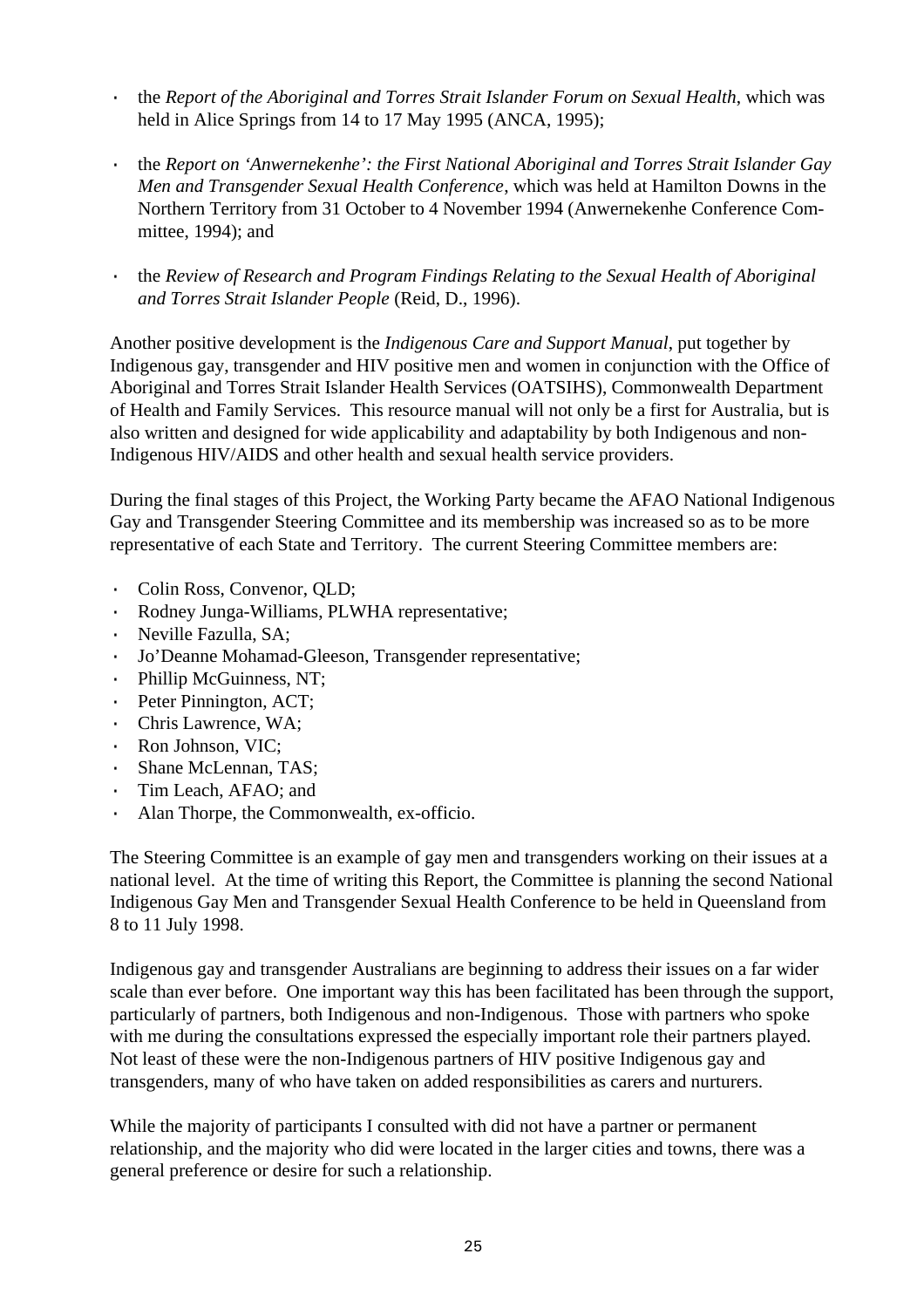This *National Indigenous Gay and Transgender Sexual Health Strategy 1998-2000* will complement both the *National Indigenous Australians' Sexual Health Strategy 1996-97 to 1998- 99* and the third *National HIV/AIDS Strategy 1996-97 to 1998-99*.

It is also hoped that it will emphasise the need for more Indigenous gay and transgender Australians to become actively involved in the strategic planning of their own issues at both the State and Territory level.

The *National Indigenous Gay and Transgender Consultation Report* and *Sexual Health Strategy 1998-2000* will further contribute to the ongoing recognition in the fight towards minimising HIV transmission and HIV/AIDS within the broader Indigenous sexual health context.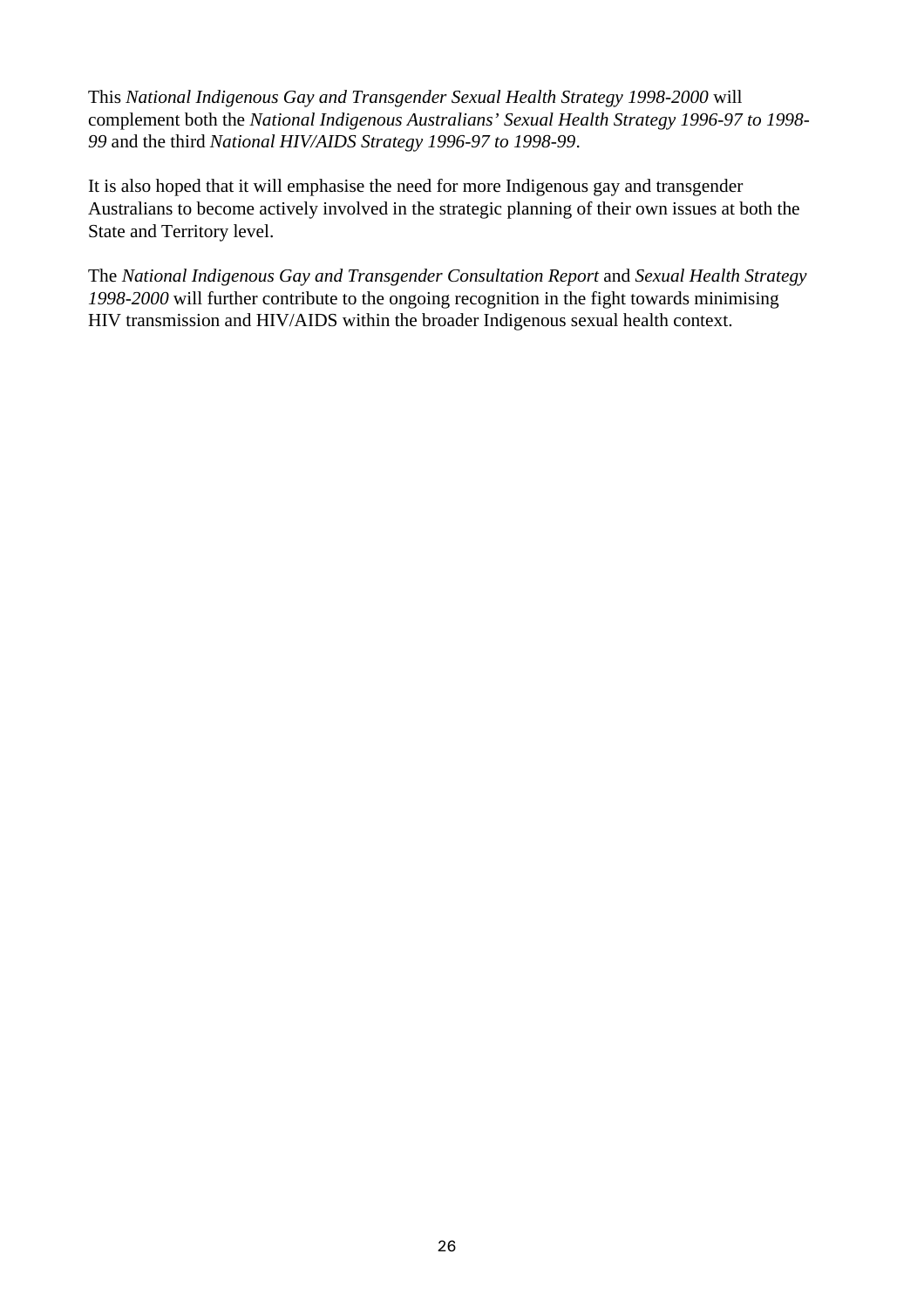# **Bibliography**

Aboriginal and Islander Health Worker Journal, 1997, *Uniting Our Voices: Report of the National Aboriginal & Torres Strait Islander Health Worker's Conference 28th-30th April 1997*, Sydney.

Australian Federation of AIDS Organisations, 1995 *Gay Education Strategies Project Report*, AFAO, Sydney.

ANCA, 1995, *Report on the Aboriginal and Torres Strait Islander Forum on Sexual Health,* Alice Springs, Australian Government Printing Service (AGPS), Canberra,

Scrimgeour, D. and Tsey, K., 1996, 'An Evaluation of Tri-State STD/HIV Project', *Menzies Occasional Papers*, Issue No. 1/97, Menzies School Of Health Research, Darwin.

Anwernekenhe Conference Committee, 1994, *Report of 'Anwernekenhe': First National Aboriginal and Torres Strait Islander Gay Men and Transgender Sexual Health Conference*, AFAO, Sydney.

Bowden, F., 1996, *Northern Territory Sexually Transmitted Diseases Program*, Territory Health Services, Darwin.

Chapple, M. and Kippax, S., 1996, *Gay and homosexually active Aboriginal men in Sydney*, National Centre in HIV Social Research, School of Behavioural Sciences, Macquarie University, HIV, AIDS and Society Publications, Sydney.

Department of Community Services and Health, 1988, *AIDS: a time to care, a time to act. Towards A Strategy for Australians*, Policy discussion paper, AGPS, Canberra.

\_\_\_\_\_\_\_\_\_\_\_\_\_\_\_\_\_\_\_\_\_\_\_\_\_\_\_\_\_\_\_\_\_\_ 1989, *National HIV/AIDS Strategy: a policy*

*information paper*, AGPS, Canberra.

Department of Health and Family Services, 1997, *The Government response to the report of the ANCARD Working Party on Indigenous Australians' Sexual Health*, Looking Glass Press (LGP), for The Office for Aboriginal and Torres Strait Islander Health Services, Canberra.

\_\_\_\_\_\_\_\_\_\_\_\_\_\_\_\_\_\_\_\_\_\_\_\_\_\_\_\_\_\_\_\_\_\_ 1997, *Indigenous Care and Support Manual*, The Office for Aboriginal and Torres Strait Islander Health Services, AGPS, Canberra.

\_\_\_\_\_\_\_\_\_\_\_\_\_\_\_\_\_\_\_\_\_\_\_\_\_\_\_\_\_\_\_\_\_ 1997, *The National Indigenous Australians' Sexual Health Strategy 1996-97 to 1998-99: A report of the ANCARD Working Party on Indigenous Australians' Sexual Health,* LGP, Canberra.

\_\_\_\_\_\_\_\_\_\_\_\_\_\_\_\_\_\_\_\_\_\_\_\_\_\_\_\_\_\_\_\_\_\_ 1996a, *National Communicable Diseases Surveillance Strategy*, AGPS, Canberra.

\_\_\_\_\_\_\_\_\_\_\_\_\_\_\_\_\_\_\_\_\_\_\_\_\_\_\_\_\_\_\_\_\_\_ 1996b, *Partnerships in Practice: National HIV/AIDS Strategy 1996-97 to 1998-99,* AGPS, Canberra.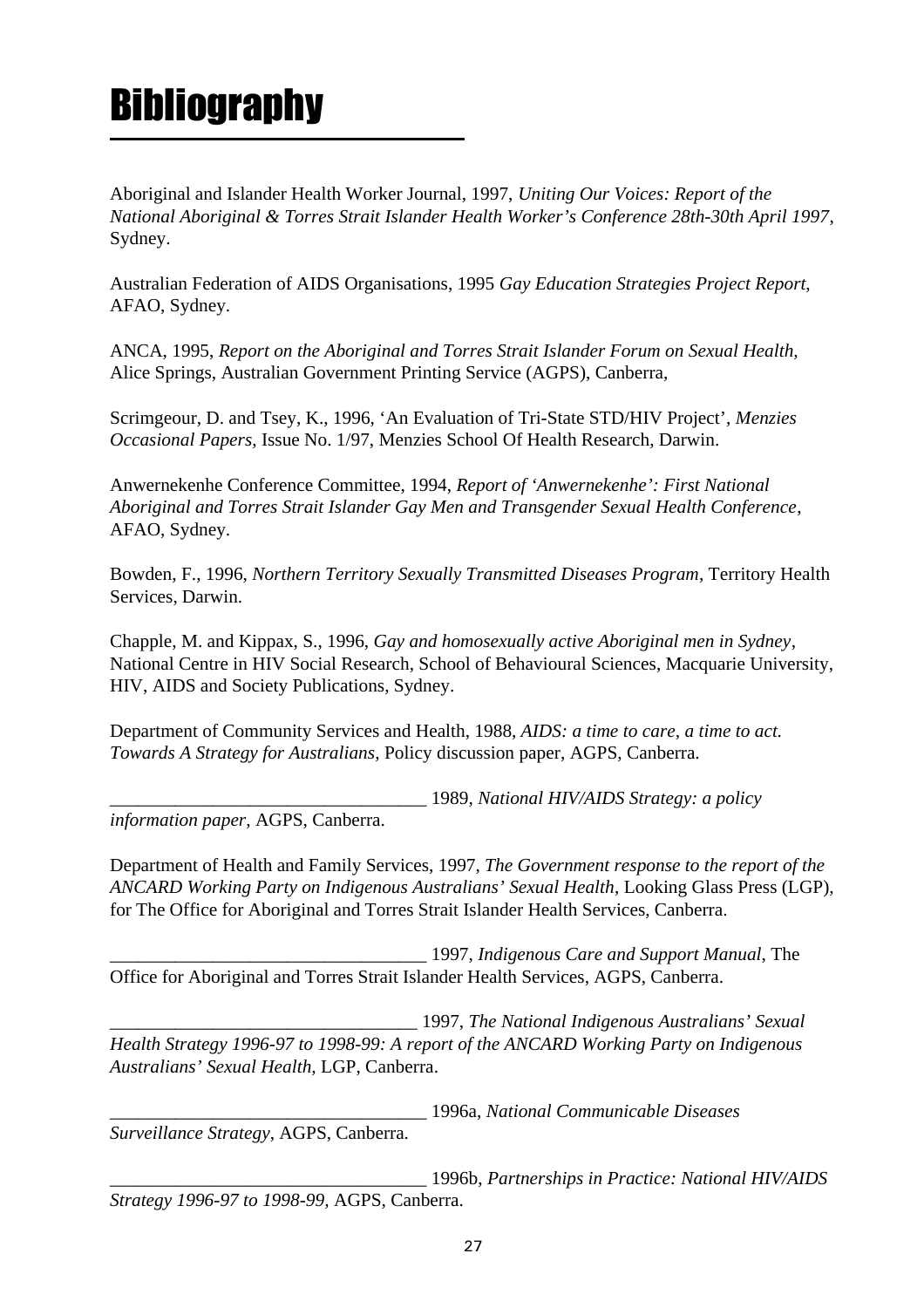Department of Human Services and Health, 1993, *The National HIV/AIDS Strategy 1993-94 to 1995-96*, AGPS, Canberra.

\_\_\_\_\_\_\_\_\_\_\_\_\_\_\_\_\_\_\_\_\_\_\_\_\_\_\_\_\_\_\_\_\_\_\_\_ 1995, *Valuing the Past... Investing in the Future: evaluation of the National HIV/AIDS Strategy 1993-94 to 1995-96*, AGPS, Canberra.

Forrest, B., 1995, 'The sexual health of indigenous gay men and transgender people', *Venereology,* 8 (1), pp 13-14.

Lee, G., 1996, 'Malaga to Malaga - Man to Man': *Aboriginal and Torres Strait Islander HIV/ AIDS Research Report,* for Danila Dilba Medical Service and Northern Territory AIDS Council, Danila Dilba Biluru Butji Binnilutlum Medical Service Aboriginal Corporation and Northern Territory AIDS Council Incorporated, Darwin.

\_\_\_\_\_\_\_ 1997, 'Dealing with HIV among Indigenous peoples in northern Australia', *National AIDS Bulletin*, vol. 11, no. 5, pp. 8 & 30, AFAO, Sydney.

Murray, S.O., 1992, *Oceanic Homosexualities,* Garland, New York.

National Aboriginal Health Strategy Committee, 1994, *The National Aboriginal Health Strategy: an evaluation*, Department of Human Services and Health, Canberra, unpublished.

National Aboriginal Health Strategy Working Party, 1989, *A National Aboriginal Health Strategy*, AGPS, Canberra.

Neilsen, G & Hill, P.S., 1993, 'Human Immunodeficiency Virus Notifications for Aborigines and Torres Strait Islanders in Queensland', *Medical Journal of Australia*, vol. 158, pp.155-7.

Portsmouth, L., 1997, *HIV Services Access Project: Promoting Access to Services for People living with HIV/AIDS in Rural Western Australia*, AFAO and The Western Australian AIDS Council, West Perth, unpublished.

Reid, D., 1996, *Review of Research and Program Findings Relating to the Sexual Health of Aboriginal and Torres Strait Islander people*, Department of Health and Family Services, Canberra, unpublished.

Torres Strait Health Workshop Working Party Strategy, 1993, *Our health, Our future, Our decision: Torres Strait Health Strategy,* unpublished.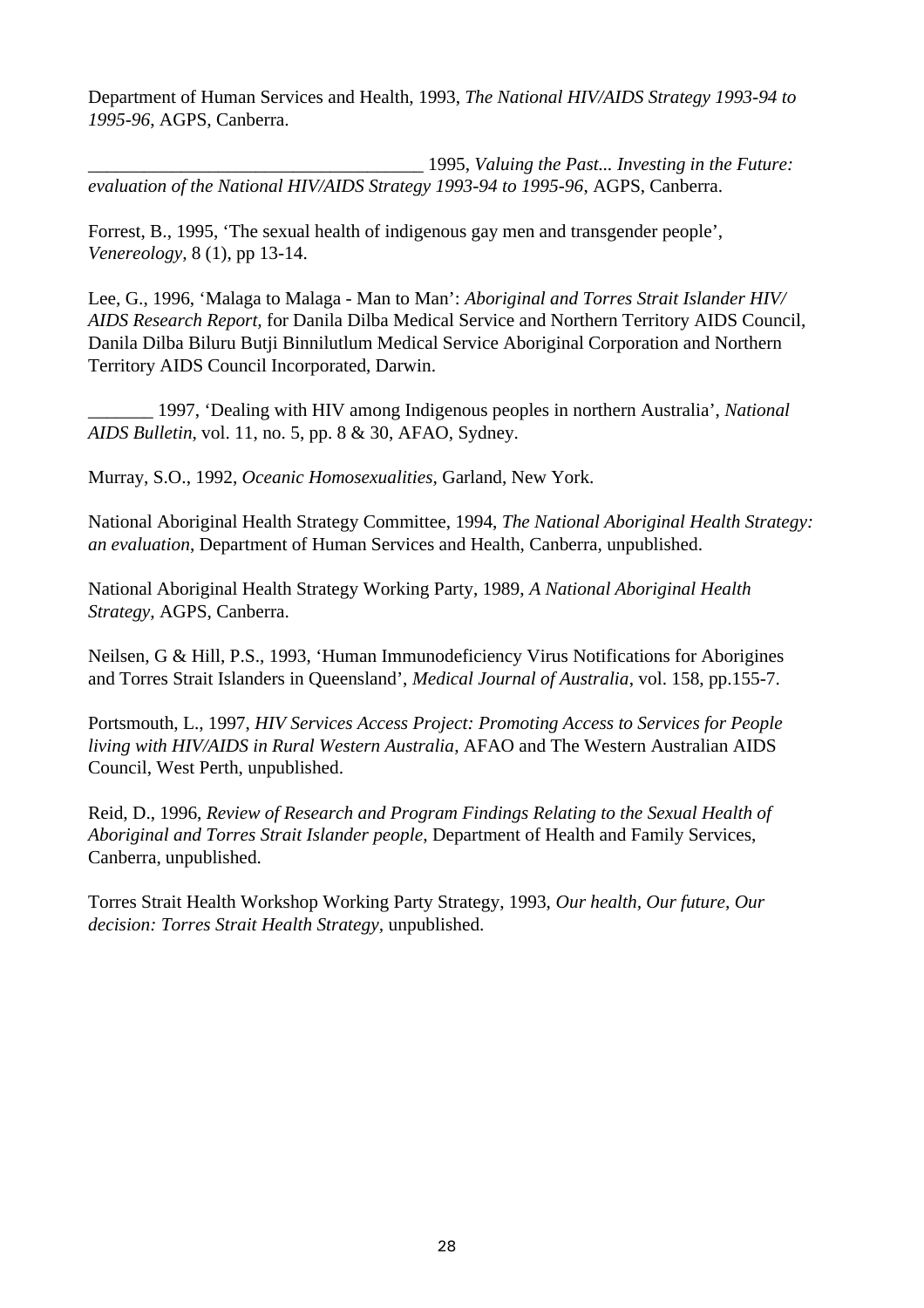# Sexual Health Strategy 1998 - 2000

# Putting partnerships into practice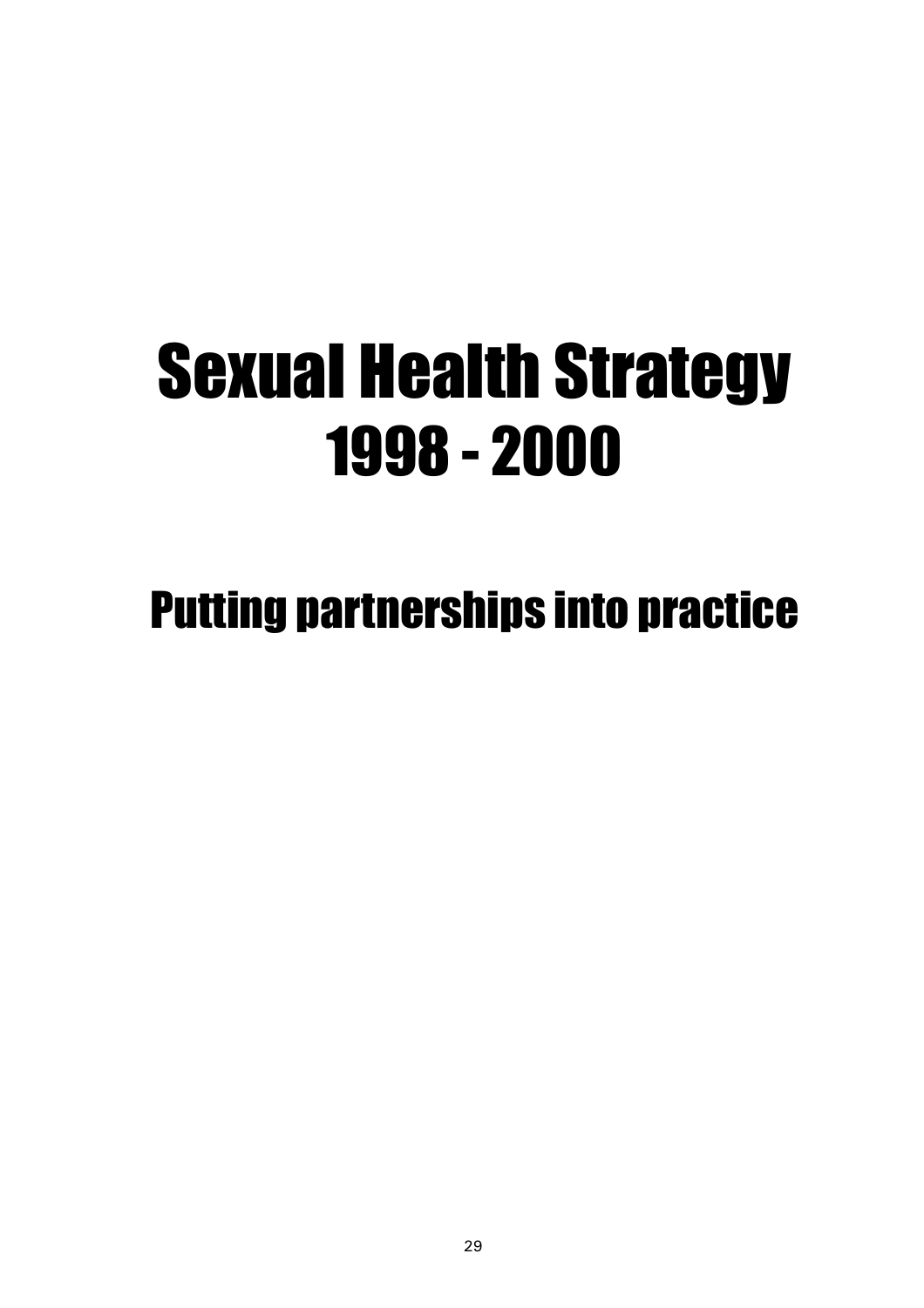# Executive Summary

This *National Indigenous Gay and Transgender Sexual Health Strategy* addresses the issues discussed in the *National Indigenous Gay and Transgender Consultation Report*. Both the Strategy and Report have been produced by the Australian Federation of AIDS Organisations (AFAO) as part of its National Indigenous Gay and Transgender Project.

The Project was developed in response to concerns about sexual health and HIV/AIDS among Indigenous Australians, which were raised by Indigenous gay men and their supporters prior to the first National Conference on 'HIV/AIDS Among Indigenous Communities' held in 1992 in Alice Springs, Northern Territory.

The AFAO Strategic Plan 1996-2000 has prioritised HIV/AIDS issues for Indigenous Australians and their communities. Indigenous Australians have been identified also as a priority population in the third *National HIV/AIDS Strategy 1996-97 to 1998-99*. This third Strategy identifies gay and transgender Indigenous Australians as experiencing specific and significant risks of HIV transmission. Moreover, HIV positive Indigenous Australians experience particular hardship and reduced life expectancy compared with other HIV positive Australians.

This *Sexual Health Strategy* has been designed to address the needs of Indigenous gay men and transgender people. The main needs have been identified in the *Consultation Report* and through other research. They are:

- · increased HIV and sexual health awareness in Indigenous communities;
- · increased condom use and safe behavioural practices among men irrespective of sexual activity;
- heightened priority for HIV issues among Indigenous health and community services;
- · enhanced capacity to address sexual health, HIV and sexuality issues using peer education in Aboriginal and allied medical services;
- · addressing drug and alcohol related sexual abuse in a harm reduction framework;
- increased understanding in HIV/AIDS organisations and primary health settings of Indigenous health, sexuality and community issues;
- · responses to overcome poor understanding in the Indigenous and gay communities of the issues relating to gay Indigenous men;
- · strategies to address the lack of HIV/AIDS prevention information and education targeting Indigenous Australians;
- · acknowledgment of, and programs to assist, a significant but hidden population of Indigenous men who have sex with men;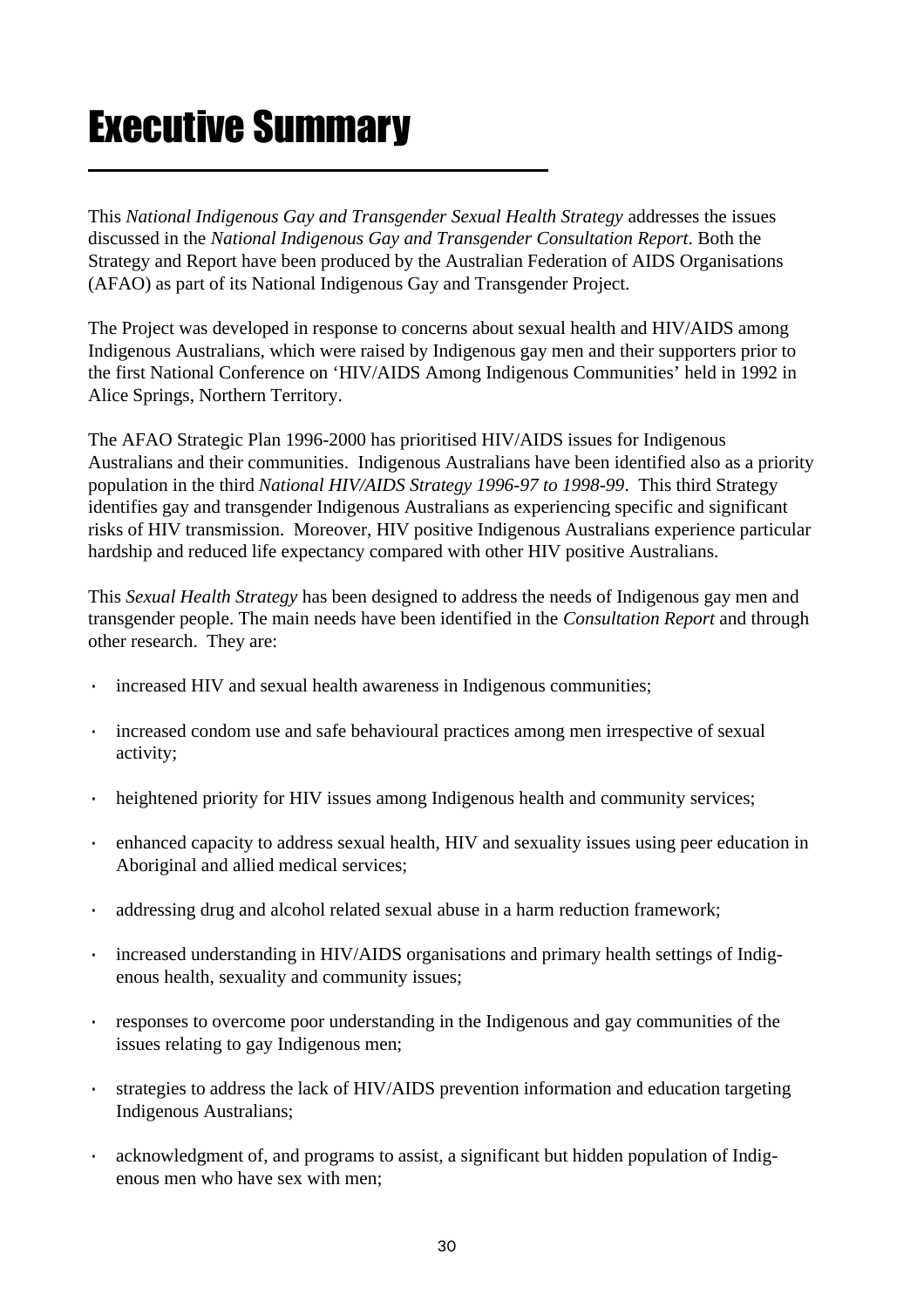- · ending the marginalisation of Indigenous people with transgender issues;
- · addressing the lack of understanding of HIV/AIDS prevention, treatment, care and support issues in Indigenous communities and in Indigenous medical services;
- addressing drug and alcohol abuse and sexual assault within Indigenous communities;
- · expanding the limited access to primary health care and other social determinants of public health; and
- · overcoming the lack of understanding of Indigenous issues within HIV/AIDS organisations.

By applying strategies to address these needs, the health and social outcomes for all Indigenous communities, including their gay and transgender members, will be improved.

The recommendations outlined in the *Sexual Health Strategy* cover broad issues, with responsibilities carried by a range of governments, HIV/AIDS agencies and Indigenous organisations.

Addressing these issues will require a cooperative and strategic approach by service delivery agencies in Indigenous health and HIV/AIDS organisations, as well as their national organisations and funding bodies. The expertise and experience of existing community organisations places them in an ideal position to build partnerships with one another and with funding bodies to address the significant issue of HIV/AIDS among Indigenous Australians. A number of recommendations address the development of cooperative approaches between the organisations at state and national level.

The successful implementation of this Strategy and effective prevention of the further spread of HIV and sexually transmitted diseases among Indigenous Australians is dependent upon a cooperative approach between HIV/AIDS and Indigenous health agencies.

It will also depend on the support and commitment of national organisations such as the Office of Aboriginal and Torres Strait Islander Health Services (OATSIHS), National Aboriginal Community Controlled Health Organisation (NACCHO) and AFAO.

We must move swiftly to develop more effective programs to prevent the emerging HIV/AIDS epidemic and ongoing high rates of sexually transmissible diseases in our Indigenous communities"

> Dr Michael Wooldridge Minister for Health and Family Services *National HIV/AIDS Strategy 1996-97 to 1998-99*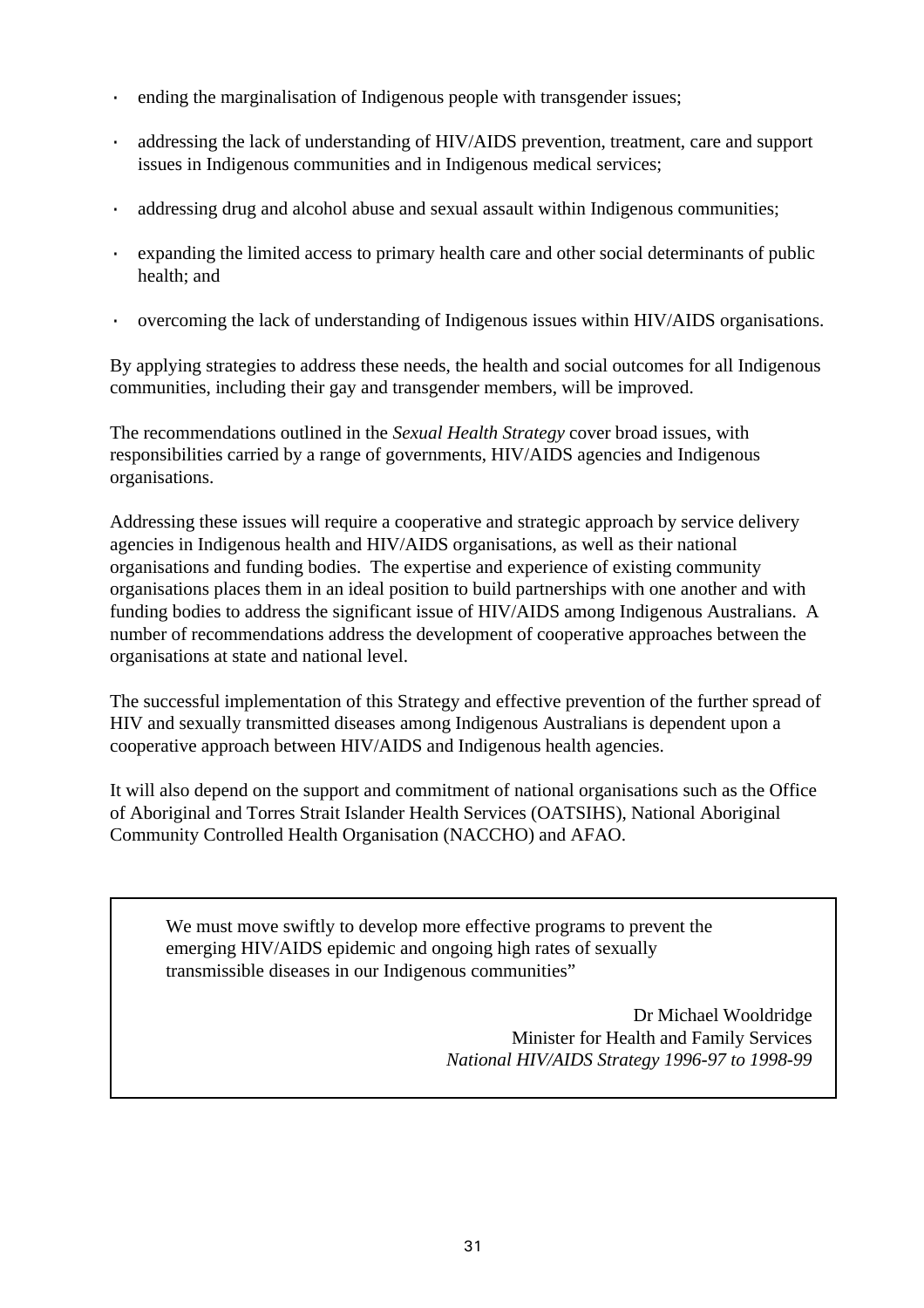# Introduction

This *National Indigenous Gay and Transgender Sexual Health Strategy* builds on the results of a national consultation process that involved visiting Indigenous communities in all states and territories from April to October 1997. The consultation program was carried out with the assistance and support of people within the HIV/AIDS and Indigenous health sectors.

The *National Indigenous Gay and Transgender Consultation Report* was written as a qualitative review of the risk activities and risk situations experienced by gay and transgender Indigenous Australians. Local or regional studies will need to be carefully undertaken to establish which recommendations will be appropriate to address the issues of a particular community and how they can best be developed and targeted for that community.

The *Consultation Report* and the *Sexual Health Strategy* should be considered in conjunction with a number of other resources produced recently in the field of HIV and Indigenous sexual health. These include the 1994 Anwernekenhe (Us Mob) Report of the First National Aboriginal and Torres Strait Islander Gay and Transgender Sexual Health Conference, the *National HIV/AIDS Strategy 1996-97 to 1998-99*, the *National Indigenous Australians' Sexual Health Strategy 1996-1999* and the OATSIHS *Indigenous HIV/AIDS Care and Support Manual*.

HIV/AIDS in Indigenous communities must be seen in broader sexual and public health contexts.

*As Aboriginal Australians, we recognise HIV/AIDS as a major health care threat to Aboriginal Australians. We also recognise and acknowledge Aboriginal Australians are dying alone and in shame and this must stop.*

> Rodney Junga-Williams *Aborigine must be free, lets control HIV* Youth sector training council manual, 1992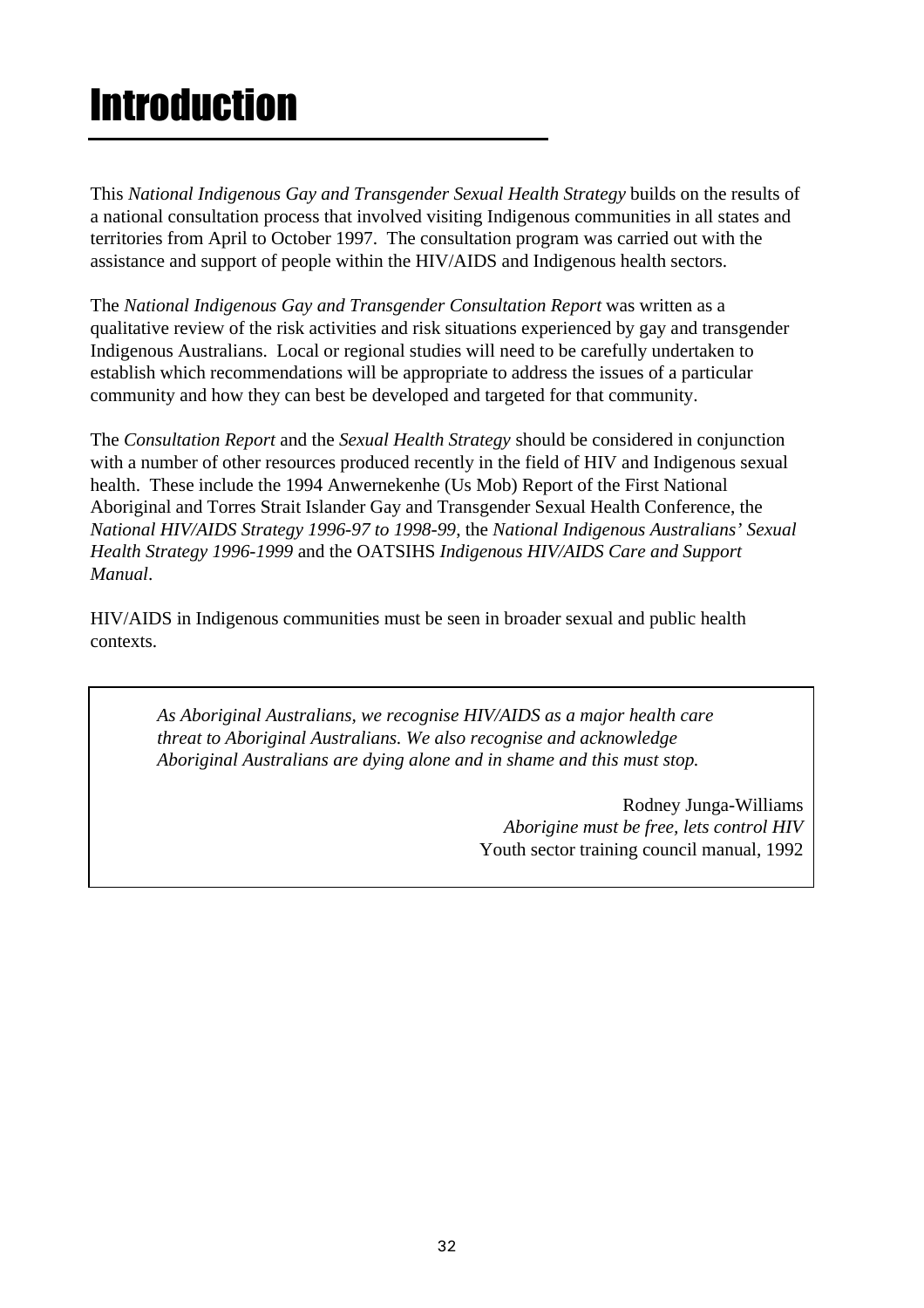# **Background**

Australia's first nationally coordinated response to the challenges of the HIV/AIDS epidemic was the formulation of the 1989 *National HIV/AIDS Strategy*.

The priority of the first strategy was to address the incidence and prevalence of HIV infection in the group in which it had first appeared - homosexually active men.

Indigenous Australians were also seen as a group at 'high risk' in this first Strategy. The Strategy stressed HIV education in a primary health care context to be incorporated with drug and alcohol programs.

The second *National HIV/AIDS Strategy 1993-94 to 1995-96* emphasised HIV within a broader sexual health context. It called on Indigenous Australians to be pro-active and involved in the strategic planning of an HIV response at the state and territory level.

A comprehensive evaluation of the second Strategy, known as the Feachem Report, noted with concern that there were growing rates of HIV infection in Aboriginal and Torres Strait Islander communities. The Feachem Report went on to conclude, among other things, that any work done through close partnerships with Indigenous communities should commence on the basis of the recognition of the multiple health and social disadvantages which face such communities.

There was also the understanding that more social and behavioural research needed to be conducted so as to more accurately identify and describe the issues involved in addressing HIV/AIDS and sexual health among Indigenous communities.

With the release of the third *National HIV/AIDS Strategy 1996-97 to 1998-99*, the minimisation of HIV transmissions was now focused on two groups - homosexually active men and Indigenous Australians.

This third Strategy acknowledged that there was indeed a considerable wealth of Indigenous community experience in matters of sexual health. The changing epidemiology of HIV suggested a need for a comprehensive approach to education, prevention, treatment and care and the need to build on the work already being done by Indigenous communities.

The *National Aboriginal Health Strategy* released in 1989 described the health of Indigenous Australians as completely deficient and well below that of other Australians. This Indigenous Strategy offered a culturally sensitive framework for dealing with Aboriginal health. The Strategy strongly emphasised Indigenous community control of health services as a way to ensure that primary health care services were culturally accepted and socially acceptable.

Basic principles were put forward that stated the need for not only recognition of the Indigenous holistic view of health, but also the importance of local community control of and participation in the development and delivery of health care.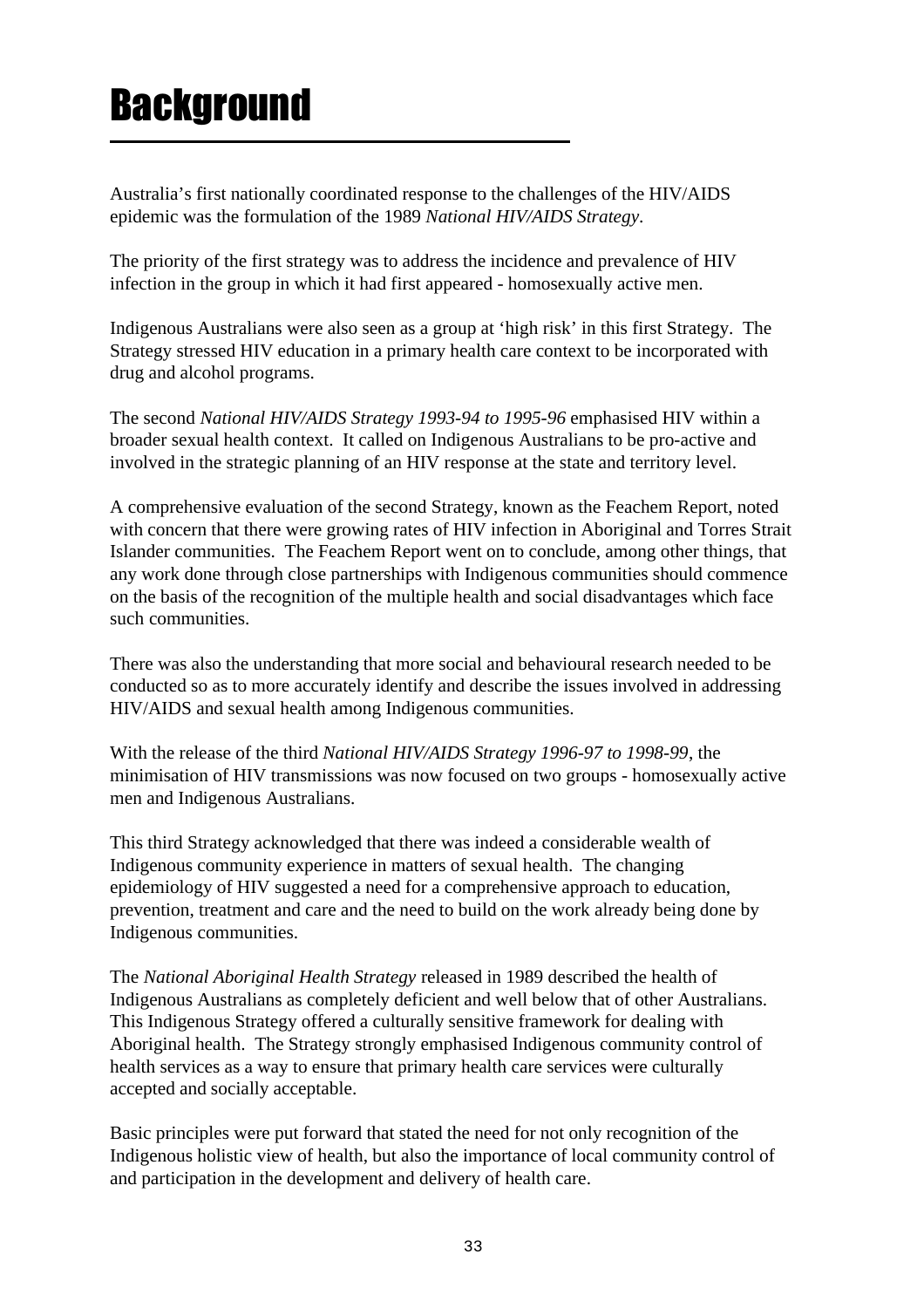These basic principles have guided the *National Indigenous Australians' Sexual Health Strategy 1996-97 to 1998-99*. This national Strategy has achieved the huge task of not only identifying the problems but also assessing the position of sexual health within the broader Indigenous health agenda. Following on from the *National Aboriginal Health Strategy*, the *National Indigenous Australians' Sexual Health Strategy* now provides an opportunity to tackle the problems and to produce sustainable improvements in Indigenous Australians' health.

The implementation of the *National Indigenous Australians' Sexual Health Strategy* is the responsibility of OATSIHS. While responsibility for many areas of health and health services lie with State and Territory governments, it is OATSIHS which is responsible for the coordination of a range of national initiatives, providing funds directly to Aboriginal community controlled health organisations in addition to channelling funding through State and Territory governments.

The *National Indigenous Australians' Sexual Health Strategy* highlights the paucity of research into Indigenous Australians' sexual health (1997: 95-97). Particular mention is made of the need for community involvement in research and the use of methods that take into account the range and diversity of Aboriginal and Torres Strait Islander culture.

Community involvement in research programs and community control of decision-making processes connected with research needs is identified as being crucial to Indigenous involvement. The ANCARD Working Party found that greatest public health benefits will come from research processes that are developed collaboratively between researchers and researched (ibid: 96). Also stressed is the importance of ensuring that research methodologies include strategies to provide the researched community with research results in a format understandable to that community.

One of the other key recommendations of the *National Indigenous Australians' Sexual Health Strategy* concerns the building of partnerships and special mention is given to establishing an alliance between NACCHO and AFAO. A 'Memorandum of Understanding' is being prepared between the two organisations that will enable this alliance to be formalised. Collaboration between sectors is seen as a major step towards the fundamental process of dealing with the sexual health of Indigenous Australians.

But where do Indigenous gay men and transgender people fit into the changing HIV/AIDS and sexual health story? The Feachem Report certainly spelled out the two most 'at risk' groups - homosexually active men and Indigenous Australians - but Indigenous gay and transgender people have felt that they, being a part of both communities, warranted particular attention.

Whatever the equation, Indigenous gays and transgenders have expressed dissatisfaction with their lived experience of marginalisation within the wider, white, gay HIV agenda and even the broader gay 'community'.

In 1994, Indigenous gay and transgender activity led to the planning and staging of the first Aboriginal and Torres Strait Islander Gay Men and Transgender Sexual Health Conference, and the development of the Anwernekenhe Report. This conference was the first time an Aboriginal Medical Service (AMS) in a primary health care setting ran both an Indigenous gay men's project and auspiced the Conference.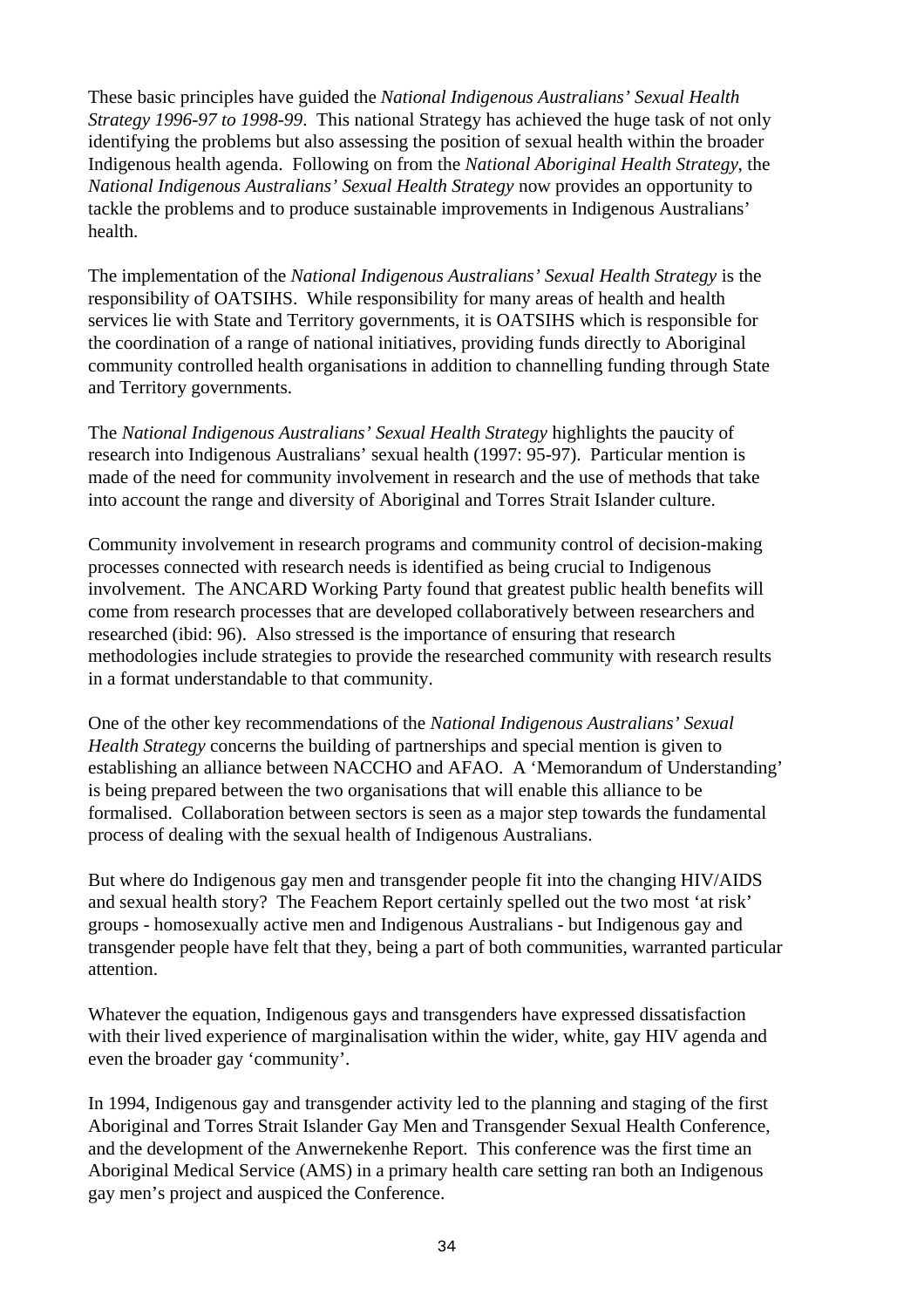The Anwernekenhe Report, which grew out of the Conference, informed the basis of the AFAO National Indigenous Gay and Transgender Project and the research and national consultations that were essential to the Project. This in turn prompted the development of this *National Indigenous Gay and Transgender Sexual Health Strategy*.

With alarming rates of HIV infection in the Indigenous community and with 65% of HIV positive Indigenous Australians identifying as gay or transgender, the implementation of this Strategy is imperative (Kaldor, 1996).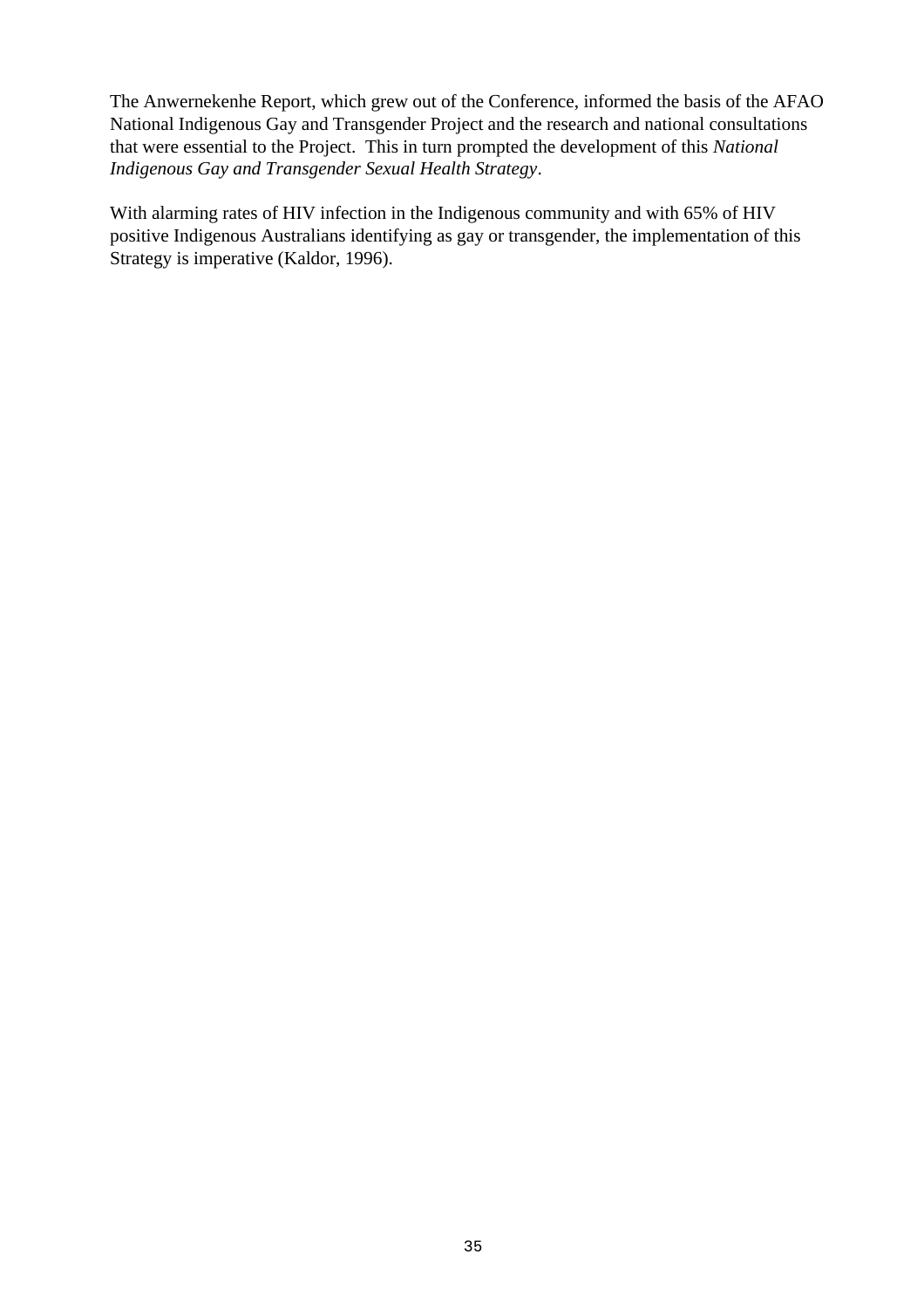#### **1 Indigenous gay men**

Indigenous gay men account for 65% of HIV evident in the Indigenous community (ibid: 1996). For this reason particular attention must be given to Indigenous gay men in addressing HIV transmission in the broader Indigenous community.

Indigenous gay men have played a crucial role in the development and implementation of the Indigenous communities' response to HIV/AIDS, including highly significant contributions from Indigenous gay men living with HIV. This has occurred since the first 'National Conference on HIV/AIDS Among Indigenous Communities' held in Alice Springs in 1992, where HIV positive gay and lesbian Indigenous Australians came out publicly to address members of their own and other Indigenous communities.

An Indigenous emphasis or stream should be incorporated into gay community education programs and references to Indigenous gay men should be incorporated into all Indigenous community sexual health education messages.

AIDS Councils have particular expertise in the development of education resources targeting the gay community and addressing safer behaviours.

Aboriginal Medical Services (AMSs) and allied health services have particular experience and expertise in health promotion and sexual health education with Indigenous communities.

Given the expertise of AIDS councils in education and prevention programs particularly peer education for gay and homosexually active men, collaborative arrangements [between AMSs and AIDS Councils] ... should be further developed in the Indigenous community around the country. Strong links are encouraged between the national gay education strategy [and the *National Indigenous Australians' Sexual Health Strategy*] to ensure that national sexual health programs and strategies are inclusive of Indigenous gay men.

*National Indigenous Australians' Sexual Health Strategy*

#### **Recommendations**

1.1 The Commonwealth should ensure that all community sexual health education programs and strategies are inclusive of, and address the needs of, Indigenous gay men.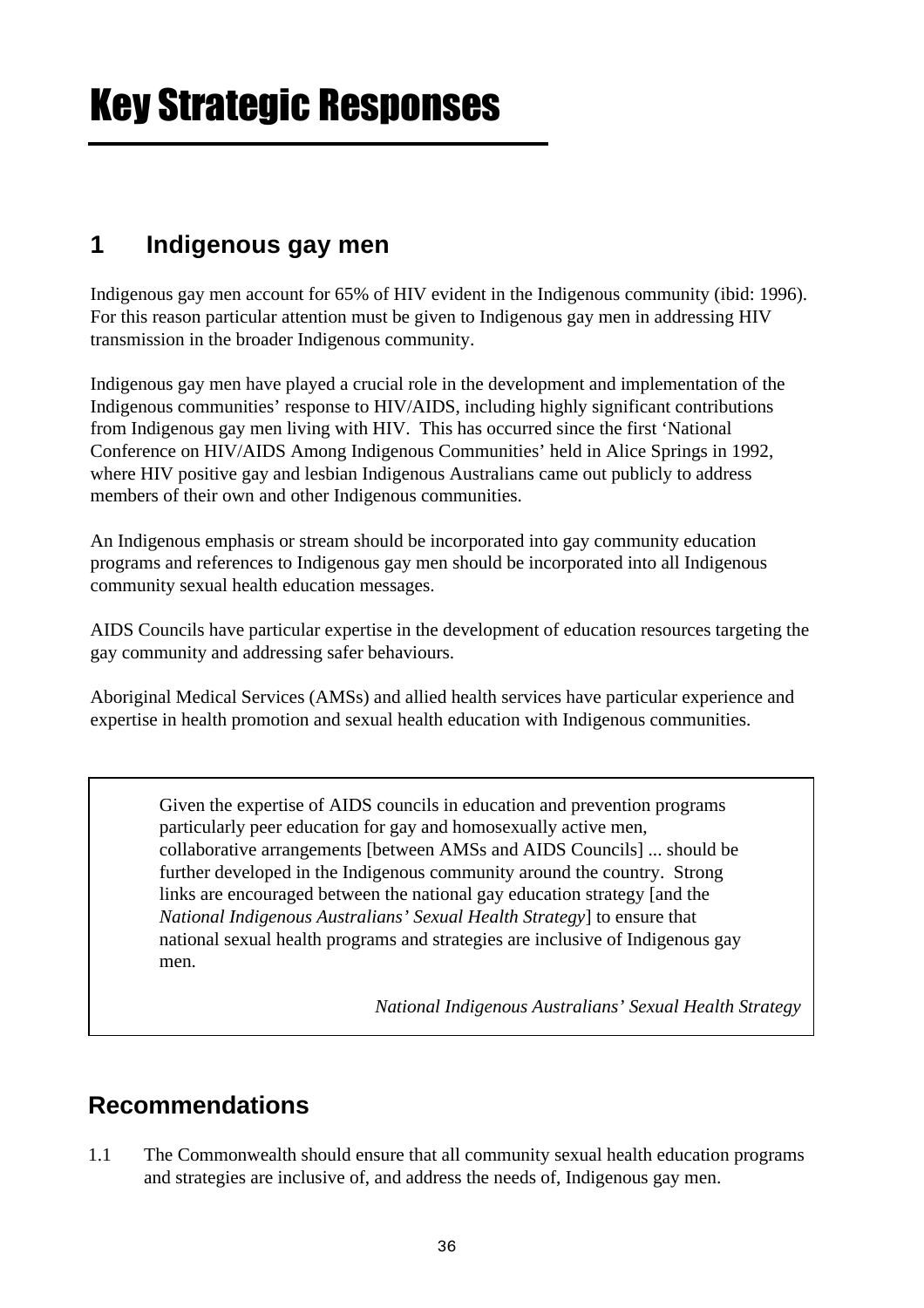- 1.2 The AFAO Indigenous Steering Committee should develop strong links and communication mechanisms with the Advisory Committee to the Review of Education and Development of a National Education Strategy for Gay and Other Homosexually Active Men, to ensure the respective strategies are complementary.
- 1.3 AIDS Councils, gay and lesbian counselling services and gay and lesbian Pride organisations should run self-esteem programs for local Indigenous gay men. These programs should be designed locally with Indigenous gay and/or transgender collaboration to address issues identified and prioritised by local Indigenous gay men.
- 1.4 AIDS Councils should address Indigenous issues in gay community development campaigns and programs targeting people in sexual identity transition ('coming out').
- 1.5 The Commonwealth, State and Territory Health Departments should, in funding AIDS Councils and allied health services, ensure that funding is provided for programs targeting gay, transgender, homosexually active men and other Indigenous men.
- 1.6 AIDS Councils, AMSs and allied health services should, in collaboration with networks of Indigenous gay men, support and facilitate the establishment of local social support groups for Indigenous gay men in urban, rural and remote areas.

#### **2 Men who have sex with men**

In most cases Indigenous homosexually active men, also commonly known as men who have sex with men (MSM), are not identified as gay in a public sense nor are they an identifiable group within Indigenous communities.

The numbers of Indigenous MSM in any given community may be small, and these men may not be a part of a community that is identified by its sexuality. They are more likely to be integrated into a regional and/or Indigenous community as a whole.

In an environment where an individual is not defined by their sexual practices, a person may participate in a range of sexual activity with both men and women. Although these activities may not be promoted or supported in the community, they may however be tolerated. This may make it difficult for an MSM community identity or shared values to develop, precluding the development of a culture of safe sex within such an identity.

This group should be a primary audience for HIV/AIDS and sexual health education within the community as they are likely to have a high level of sexual activity with many male sexual partners, as well as female partners.

As sexually transmitted disease and HIV/AIDS awareness in Indigenous communities is low, and the highest risk group is a 'hidden' group, education should be included in campaigns targeting the general community.

Sexual health and HIV/AIDS education for men who have sex with men should not be carried out in isolation. This needs to be linked with education and support related to drug and alcohol and sexual assault.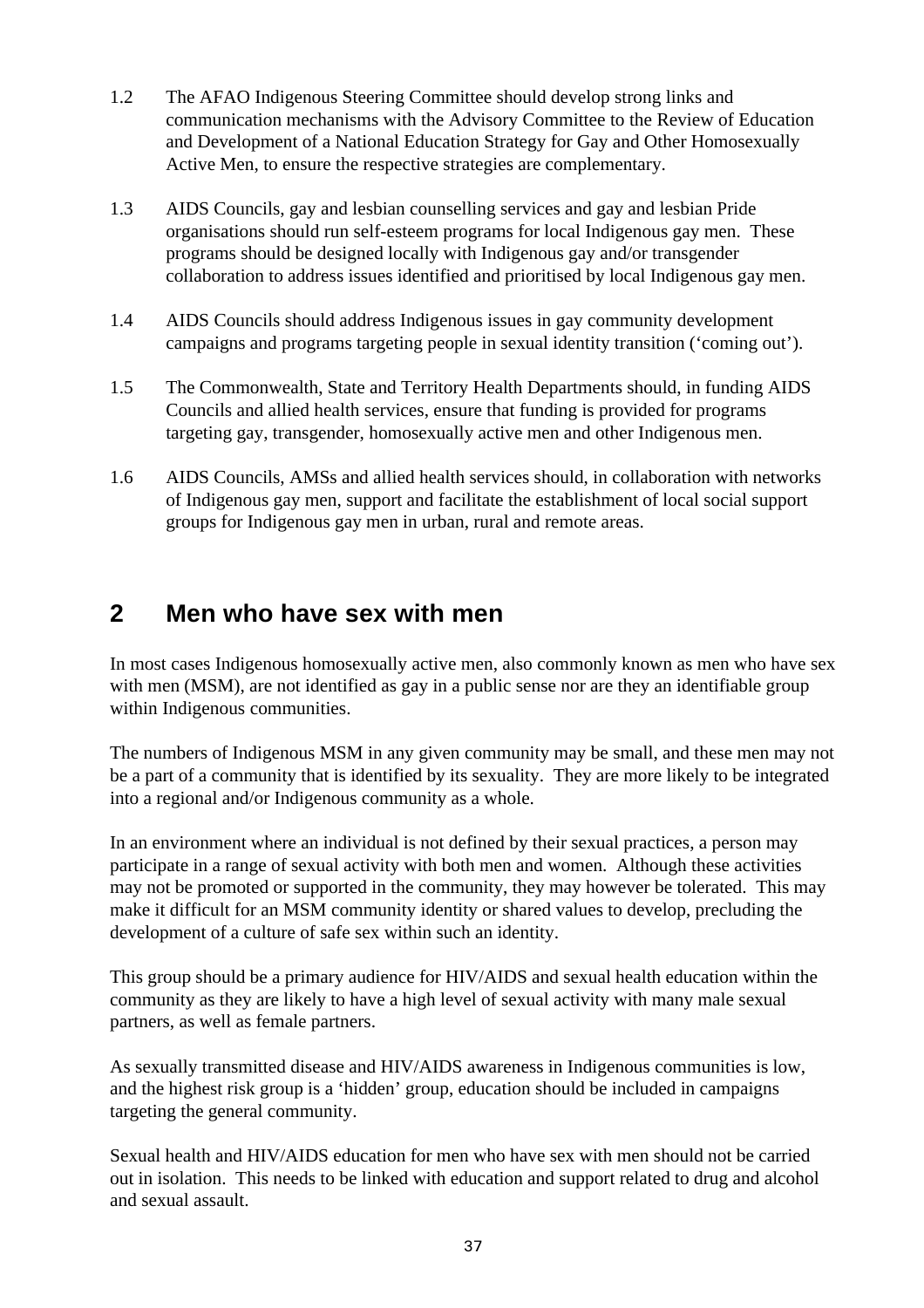Many of the communities involved in the national consultations had histories of sexual activity among people as young as ten. Younger people were often the targets of sexual assault by some alcohol-affected homosexually active men. Community education campaigns would therefore need to address issues of youth sexuality in order to achieve broad community coverage.

MSM were acknowledged to exist in every community visited during the consultation period. This acknowledgment of MSM by women's groups and individual women was accompanied by a denial that this behaviour could occur in their partners. Female partners of MSM, having no knowledge of their husbands'/boyfriends' activity, are powerless and vulnerable to HIV and STD transmission.

As many of the social contexts in which sexual activities occur between men include the use of alcohol, inhibition as well as a sense of responsibility may be reduced. Overall, communities have a very poor understanding of the types and level of sexual activity that occurs within their own community.

There is a generation of younger Indigenous men who have limited awareness of HIV/AIDS and STDs and who require information and education about transmission and safer sex practices. Homosexually active men and men who have sex with men who were the recipients of past education campaigns need support and continued education in order to maintain safe behaviour and protect against complacency.

AFAO Strategic Plan 1996-2000

### Recommendations

- 2.1 AIDS Councils and AMSs should collaborate on developing MSM inclusive, but broad, community targeted HIV/AIDS awareness resources. These campaigns should promote condom use and safer sexual behaviour.
- 2.2 AMSs, AIDS Councils and allied health agencies should carry out drug and alcohol abuse education programs which are inclusive of sexual health issues and which effectively target an MSM audience.
- 2.3 Relevant AIDS Council project workers and AMS education officers should collaborate to offer community development workshops for Indigenous communities which raise issues of Indigenous MSM. These workshops would be intended to overcome issues of denial of MSM activity and offer MSM and people affected by their behaviour an opportunity to discuss relevant issues.
- 2.4 AMSs and Indigenous Community Associations to provide opportunities and resources to enable discussion of specific healthy women's and men's business in relation to MSM and partners of MSM.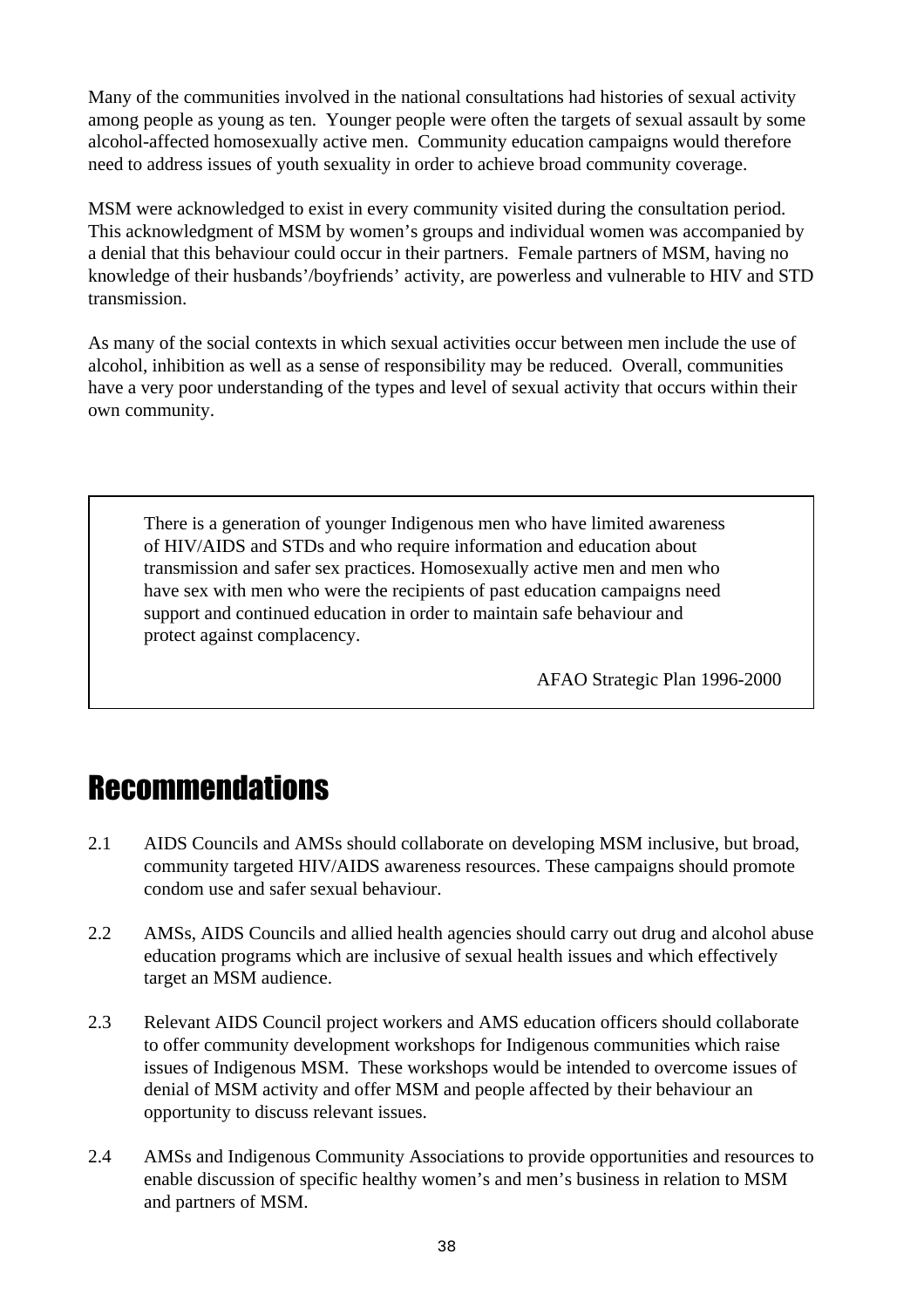- 2.5 State and Territory Government Health Departments should provide funds to primary Indigenous health and counselling services to enable these services to offer education and support to those affected by MSM sexual assault.
- 2.6 AIDS Councils and AMSs should provide support to any community based Indigenous men's groups wanting to offer discussion opportunities and/or peer education on MSM issues.

### **3 Indigenous Australians with transgender issues**

Unlike MSM, people with transgender issues are visible in the community at times when they manifest their transgender nature. The transgender person's visibility may make them a target for vilification, discrimination, violence and sexual assault.

Many people with transgender issues experience high levels of isolation including separation from peers and role models as well as family and other supports. Poverty and drug and alcohol use may lead to sex being exchanged for drugs and alcohol or the taking up of commercial and opportunistic sex work.

Being kicked out of home is a common experience for people, Indigenous or non-Indigenous, with transgender issues. For many, this can lead to forced departure from community, loss of support structures and exchange of sex for accommodation, transport, food and so on.

Poverty experienced by people with transgender issues mitigates against options such as having gender reassignment or moving to a place with a transgender or gay community.

The limited numbers of people with transgender issues in the population as a whole, means that some communities may have no identified people with transgender issues while others may have a few. These low numbers make support for awareness of transgender issues a low priority in many communities.

People with transgender issues are however, at a high level of HIV risk due to factors such as the lack of emotional, psychological and mental health support.

As high profile community members, Indigenous people with transgender issues may become involved in sexual experimentation or may be the targets of assault. This places them at a higher than average risk of HIV transmission.

At the Anwernekenhe conference, transgender representatives identified their specific support and sexual health education needs and welcomed their inclusion in the conference. It was decided from the conference floor that any Indigenous gay community response to HIV/AIDS should be inclusive of transgender issues.

Indigenous transgender people may be in touch with each other through informal networks. Support for Indigenous people with transgender issues could be enhanced through the support and networking of these existing groups.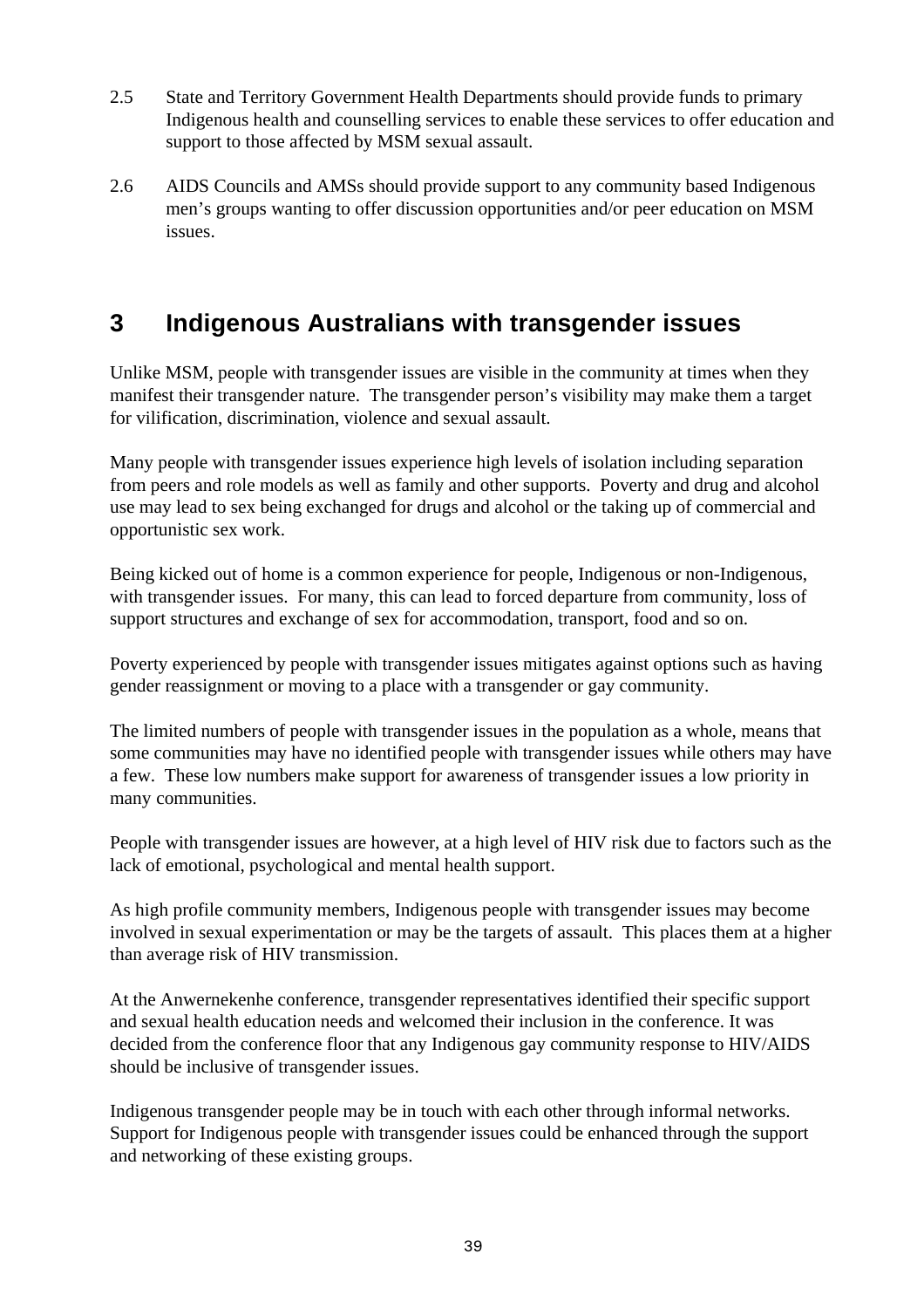#### **Recommendations**

- 3.1 AMSs and community gay, lesbian and transgender organisations should encourage Indigenous media to feature materials that address people with transgender issues.
- 3.2 AMSs and organisations addressing HIV/AIDS and /or transgender issues should meet to make links to address HIV/AIDS risk factors among Indigenous transgender Australians.
- 3.3 HIV/AIDS, sexual health and gay and transgender media should be encouraged to profile Indigenous transgender issues and feature individual transgender people.
- 3.4 AIDS Councils, transgender community organisations and AMSs, should collaborate on the production of a resource booklet aimed specifically at Indigenous transgenders and their issues.
- 3.5 Community based transgender organisations should allocate specific resources to meet the health and community needs of Indigenous transgender people, as well as making existing resources available through Indigenous health services.
- 3.6 AMSs, transgender community organisations and AIDS Councils should undertake to collaborate in the development of networks, the provision of outreach services and the development of support for Indigenous transgender Australians.

### **4 Youth sexual identity formation**

The formation of an individual's sexual identity is a part of their development as a person. It will be influenced by early childhood experiences and other aspects of individual identity such as Aboriginality and gender. The sexual identity developed will have an impact on a range of behaviours and the individuals' relationship to those behaviours. An affirmative sexual identity will assist people to develop a health conscious and sustainable approach to sex and sexuality.

The development of an individual's sexuality can be made more difficult and confusing by discrimination, secrecy, family, religious and cultural pressures and prevailing myths and attitudes. Behaviours such as sexual assault, discrimination and violence inhibit the development of an affirmative sexual identity.

Attachment to a gay community has been identified by social researchers as an indicator of HIV/ AIDS awareness and safe practice among gay men in Australia (Chappel & Kippax, 1996).

In terms of a broader community of sexuality, a person's identification as part of that community will depend on their links and experiences within, and in contact with the community.

Among the issues identified in the *Consultation Report*, young gay and transgender Indigenous Australians were seen to face a higher degree of violence than experienced by other Indigenous Australians. Much of this violence occurs in association with instances of alcohol abuse.

Alcohol abuse and sexual assault have an impact on HIV/AIDS and sexual health in varying ways and perhaps nowhere as prominently as in adult male to youth male rape. This also raises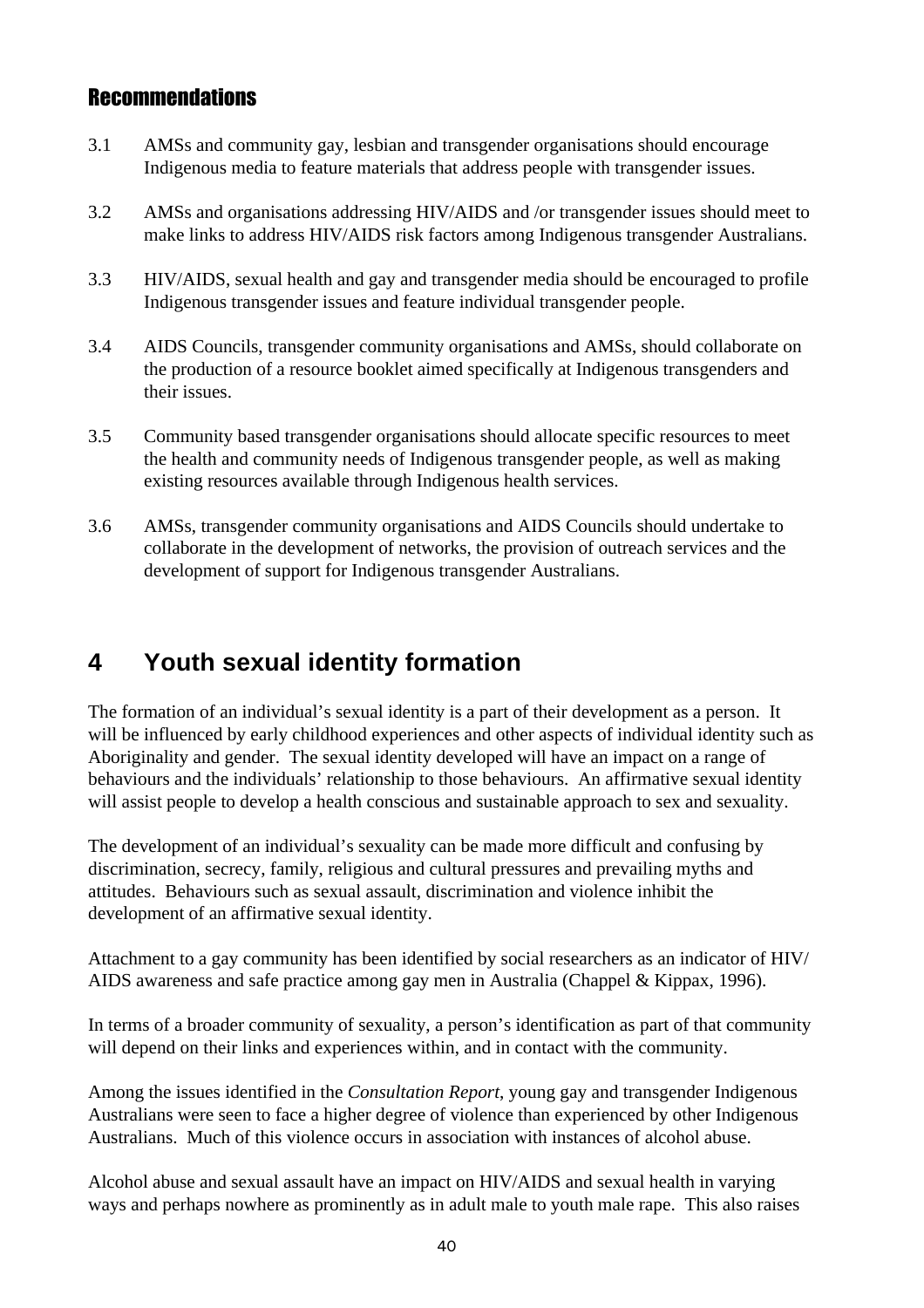the issue of incest, since older male relatives of the young men/boys carry out a large number of these assaults.

Most of the assaults are perpetrated within an environment of high levels of violence, which diminishes youth self-esteem. Low youth self-esteem, resulting from a history of alcoholinduced sexual assaults by older men as well as poverty, hopelessness and depression, has pushed many younger Indigenous males to suicide.

Through the national consultations, it has become apparent that unsafe sex, and hence HIV/AIDS and STD transmission, could result from the behaviour of intoxicated homosexually active males who sexually assault younger men.

It is also apparent that intoxication, detoxification and illicit drug use are also associated with high levels of youth suicide in Indigenous communities.

Although most Indigenous youth grow up in supportive networks, young gay and transgender Indigenous Australians grow up in an environment where it may be difficult to access affirmative Indigenous gay and transgender role models and supportive networks. They may also lack appropriate and targeted information regarding sexually transmitted diseases, including HIV/ AIDS and sexual health education materials, as well as support and treatments information regarding living with HIV.

#### **Recommendations**

- 4.1 AMSs and allied health organisations, AIDS Councils, and gay and lesbian Pride groups should collaborate to promote Indigenous gay and transgender youth through a series of campaigns developing positive affirmation in all media, including Indigenous mainstream and gay press.
- 4.2 AMSs, AIDS Councils, gay Pride groups and allied health organisations should raise the profile of Indigenous gay and transgender youth by placing promotional articles, photos and events relevant to Indigenous gay and transgender youth in the mainstream/non-Indigenous gay media and press.
- 4.3 Commonwealth, State and Territory government health departments should support AMSs and allied health services to address youth sexuality issues through Indigenous health and youth forums.
- 4.4 State, Territory and Commonwealth government health departments, in allocating funds for mental health activities and youth targeted programs, should encourage program providers to address the issue of young people's sexual identity.
- 4.5 The National Centre for HIV/AIDS Social Research, in partnership with specific Indigenous communities, should undertake research into Indigenous youth sexual identity formation and development.
- 4.6 Youth workers, mental health staff, Indigenous drug and alcohol workers, police, sexual health workers and their relevant agencies should develop inter-agency links to discuss the issues arising from alcohol abuse and sexual assault as it impacts on adult male to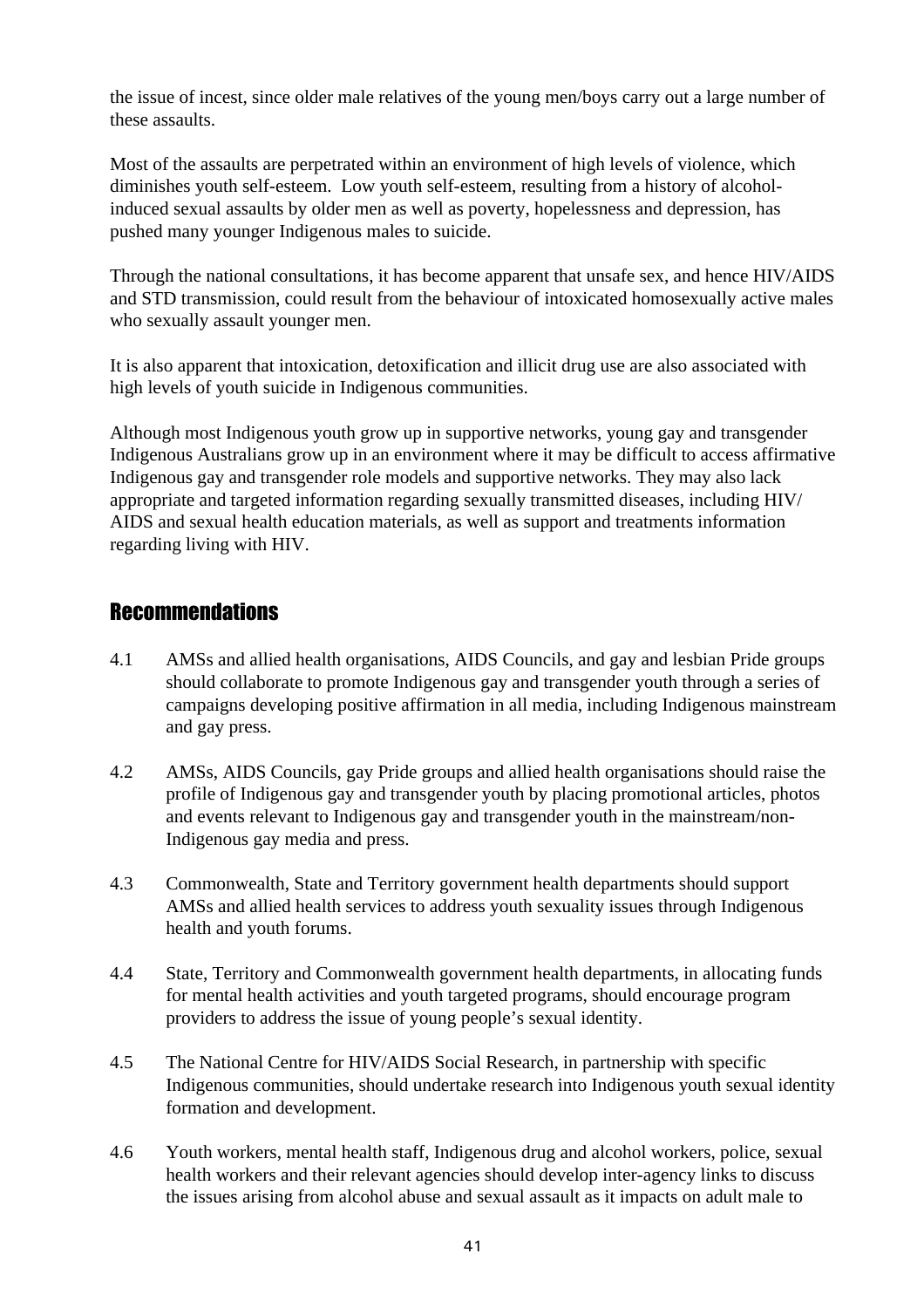youth male rape, and develop programs to address both the perpetrators and the victims.

- 4.7 Youth workers, mental health staff, Indigenous drug and alcohol workers, police, sexual health workers and their relevant agencies should provide culturally appropriate information, support and education in relation to suicide to affected families and communities.
- 4.8 Aboriginal community organisations should carry out Indigenous youth education on sexual boundaries and self-esteem.
- 4.9 Commonwealth, State and Territory government health department funded youth suicide prevention campaigns should address sexual identity, sexual assault issues and Indigenous issues and the counselling and training needs of youth, health, mental health, drug and alcohol and allied health service providers.

### **5 Social and environmental factors affecting health**

Social and environmental factors are recognised as having a significant influence on health outcomes. These factors may include education, drug and alcohol abuse, wealth or poverty, capacity to make decisions that affect health, access to information and homelessness.

Alcohol abuse is a prominent form drug abuse in Indigenous communities. It is recognised that this is a health issue, but it is largely unrecognised that alcohol abuse has a significant impact on sexual health.

Recreational illicit drug use is a significant issue for many Indigenous gay and transgender people. Indigenous health organisations need to work with injecting drug users and sexual health services to address these issues in a harm reduction manner.

The *National Indigenous Australians' Sexual Health Strategy* identified the serious deficiencies relating to research into Indigenous Australians' injecting drug use (IDU). Recommendation 7.7 of this strategy stresses the need for action-based research to be undertaken into injecting drug use and users in Indigenous communities. It also emphasises that such IDU research should focus on the nature of any increase in IDU in Indigenous Australian communities.

Access to health services has a fundamental impact on health outcomes. Many Indigenous Australians have poor access to primary health care and may have even further reduced access to specific health services including appropriate health education, mental health services and sexual health services.

#### Recommendations

- 5.1 State government departments responsible for family and community services should fund and support training for AMS workers to identify and address health and support issues associated with sexual assault.
- 5.2 AMSs, community based drug user organisations and allied health services need to work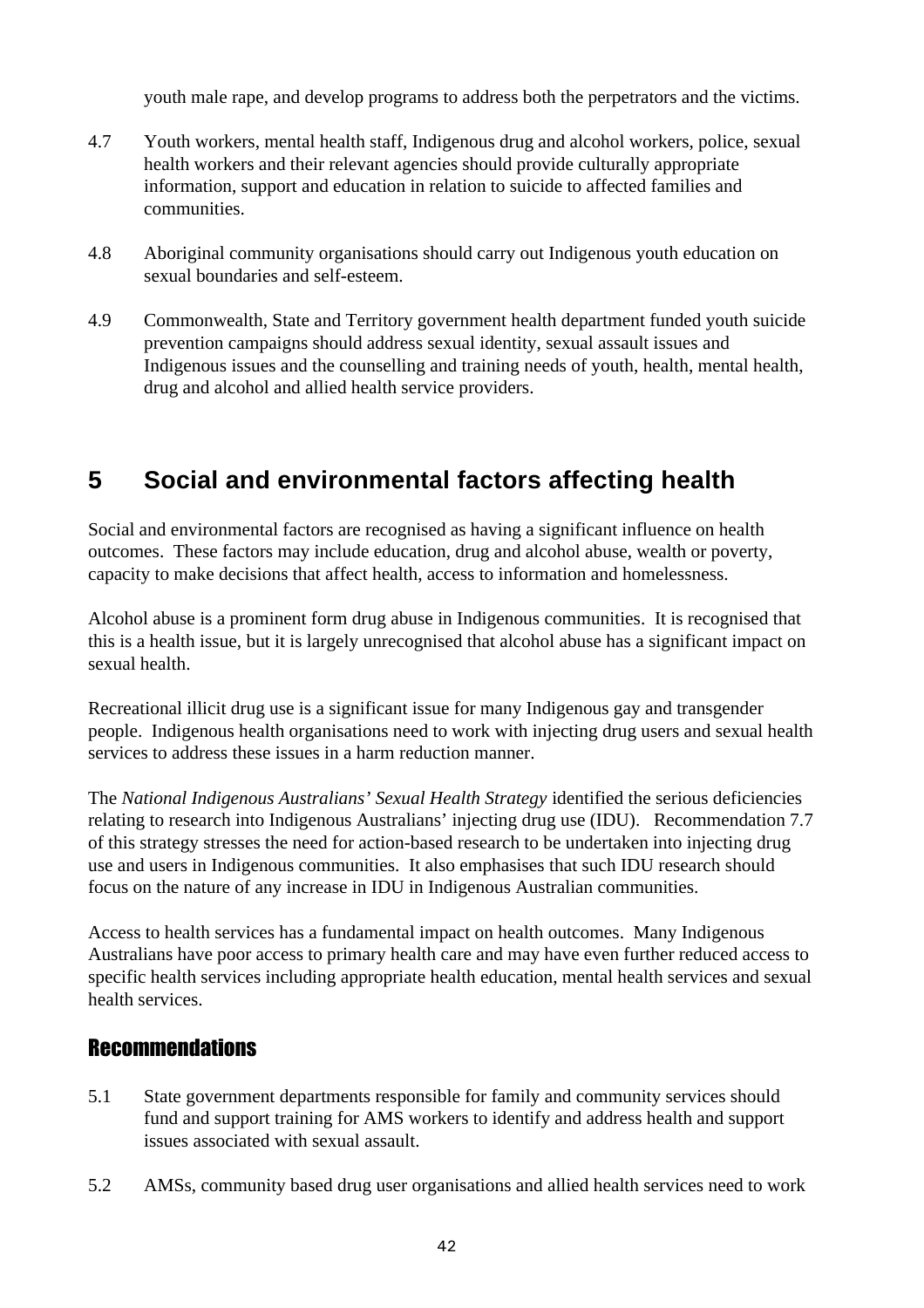with injecting drug users and sexual health services to develop programs to address recreational illicit drug use issues in a harm reduction manner.

- 5.3 State governments and Indigenous health services should identify and develop programs to address sexual assault as a by-product of alcohol abuse.
- 5.4 AMSs should equip and promote their services as a place where sexual assault issues can be addressed.
- 5.5 Commonwealth, State and Territory governments, through their health and community services departments, should conduct culturally appropriate anti-violence education programs targeting Indigenous communities. These programs should be developed in conjunction with Indigenous communities.
- 5.6 Commonwealth, State and Territory health departments should carry out drug and alcohol harm reduction programs including controlled drinking programs in conjunction with, and targeting Indigenous communities.
- 5.7 Commonwealth, State and Territory health departments, AMSs and drug and alcohol and allied services should address the relationship between the negative consequences of substance and alcohol abuse and STDs, HIV/AIDS and sexual assault.

#### **6 Indigenous people living with HIV/AIDS**

Limited work addressing Indigenous people living with HIV/AIDS (PLWHA) has been carried out to date, yet the number of Indigenous PLWHA could be expected to increase as only a small proportion of people at risk have been tested for HIV.

Confidentiality is critical and difficult to maintain in smaller communities. Many Indigenous people may be deterred from taking a HIV test as it would involve admitting to their participation in risk behaviours. Those who are aware of their or others' risk behaviours may choose not to have a HIV test for fear of ostracism and rejection.

Lack of community and individual awareness about HIV/AIDS, treatments, care and support may also inhibit individuals from seeking knowledge of their status as they may expect that it will result in cultural and social problems.

Poverty, drug and alcohol issues, fears around disclosure of their HIV status, and competing community interests and priorities, such as land claims, compete with people's abilities to self care and monitor health and well being.

Access to services is an important issue for HIV positive Indigenous Australians. Access to services is made difficult by isolation and by a reluctance among Indigenous Australians to visit services that are viewed to be mainstream services. Fear of disclosing status or sexual behaviour to mainstream or community health services can be a barrier to access.

Disclosure of a sexual history to a person of the opposite sex may be culturally inappropriate. This may have particular implications for contact tracing protocols for each area or region.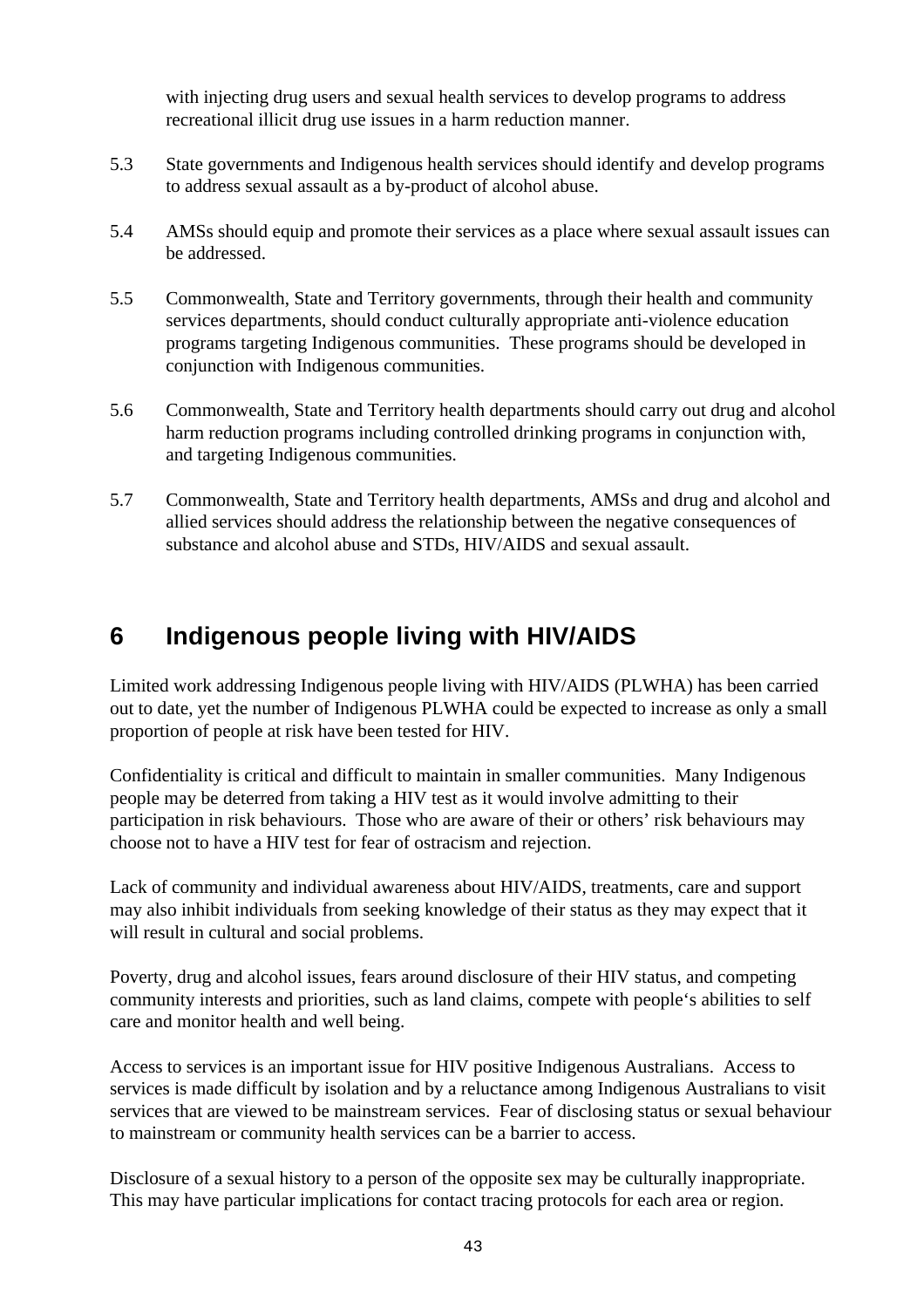The distance to be travelled to services that can monitor and manage HIV may be beyond the financial capacity of people in isolated or remote communities. Many of the HIV positive Indigenous Australians who are choosing to access treatments are doing so in the larger cities.

Indigenous PLWHA face and fear family rejection if their behaviour is openly known in a discriminatory community. This problem can be addressed through raising community awareness of sexuality and positive people's issues.

Indigenous HIV positive people may choose not to access Indigenous services for a range of reasons including:

- · perceived lack of confidentiality;
- · fear of being outed;
- · the absence of an AMS in their area;
- · the AMS not being equipped to deal with HIV, sexual health, drug and alcohol issues or homosexuality;
- · AMSs not being experienced in HIV treatments, care & support issues; and
- · community and social relations where potential service-users are related to service employees.

The Positive Information and Education (PIE) Project consultation report, which looked at key themes and issues of positive people, identified the primary information needs of HIV positive Indigenous people as:

- · the need for basic information;
- · the need for compliance education;
- · early intervention; and
- · access to treatments, services and clinical trials (AFAO & NAPWA, 1997).

Other findings in the PIE consultation report which concern Indigenous Australians are consistent with the findings of the *National Indigenous Gay and Transgender Consultation Report*.

HIV positive Indigenous Australians can play an important role in HIV prevention education, treatments education and support. Well-supported HIV positive people can play a lead role in providing treatments advice, information and support to other positive people. For instance, Indigenous HIV positive people have been crucial for the development of the OATSIHS *Indigenous HIV/AIDS Care and Support Manual*.

#### Recommendations

- 6.1 AMSs, AIDS Councils and allied health services should work with Indigenous health organisations to raise awareness among health workers of discrimination against PLWHA, of values and attitudes regarding lifestyle choices, including homophobia, and the importance of confidentiality.
- 6.2 The Commonwealth, State and Territory governments and allied health services should train and resource government medical officers, general practitioners and health care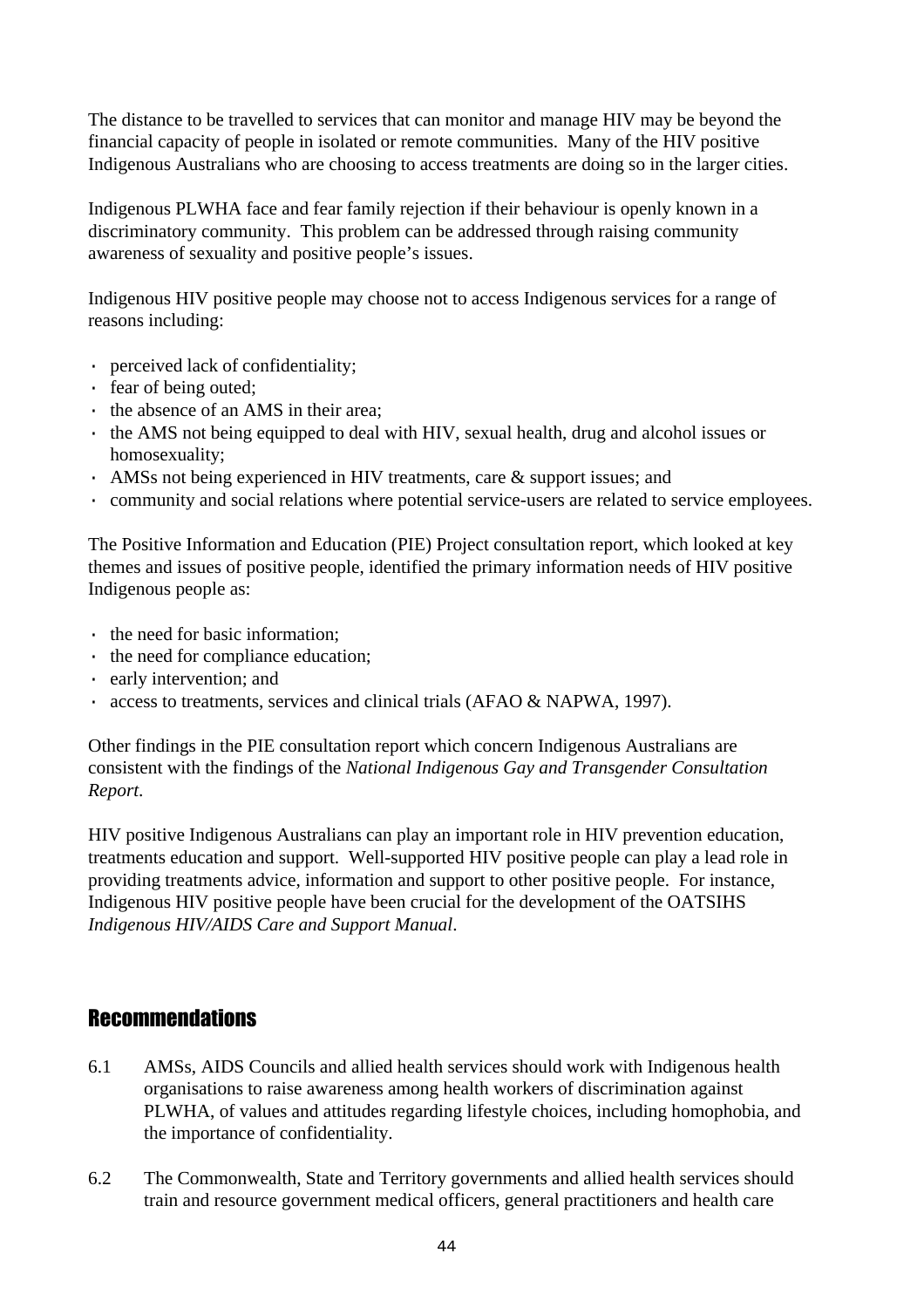workers in remote and isolated communities to provide HIV treatments and care as part of their service.

- 6.3 The *Indigenous HIV/AIDS Care and Support Manual* should be promoted by OATSIHS through all AMSs, AIDS Councils, PLWHA organisations and allied health services.
- 6.4 AMSs and PLWHA organisations should make links to ensure AMS staff are offered training in relation to HIV/AIDS treatment, care, support, and issues for PLWHA.
- 6.5 AMSs, AIDS Councils and allied health services should engage in networking activities, such as staff exchange, to promote better working relationships between Indigenous health care workers and HIV/AIDS organisations.
- 6.6 HIV/AIDS statistics from the National Centre for HIV/AIDS Epidemiology and Clinical Research should record Indigenous status and regularly report on numbers of HIV positive Indigenous Australians and on their disease progression.
- 6.7 AMS and allied health services should ensure staff are trained in values and attitudes around sexuality, in HIV and STDs and in confidentiality issues and policies.
- 6.8 The Australian National Council on AIDS and Related Diseases (ANCARD), through its Indigenous sexual health working party, and AFAO should collaboratively develop strategies to ensure Aboriginal and Torres Strait Islander people have equitable access to HIV treatment trials and the latest treatments.
- 6.9 AMSs, AIDS Councils and PLWHA organisations should incorporate aspects of the *National Indigenous Australians' Sexual Health Strategy* and the *Indigenous Care and Support Manual* in the development of their responses to Indigenous people with HIV and AIDS.
- 6.10 AIDS Councils, PLWHA organisations and positive speakers bureaus should promote speaking and writing skills among positive Indigenous people.

#### **7 Treatment, Care and Support**

Issues of distance, isolation and access to primary and specialised health services will have a significant impact on outcomes for, and experiences of Indigenous PLWHA. Other issues of significance will include housing, poverty, language, education, unemployment and living conditions.

Specific negotiations that include reference to the person's living conditions, lifestyle, level of knowledge and geographical location may need to be made regarding dosing, timing and treatment regimes.

Information on many of the key issues in HIV treatments are not adequately available to staff of AMSs and to the clients that they serve.

Issues of 'shame' and discrimination directed particularly against Indigenous gay men and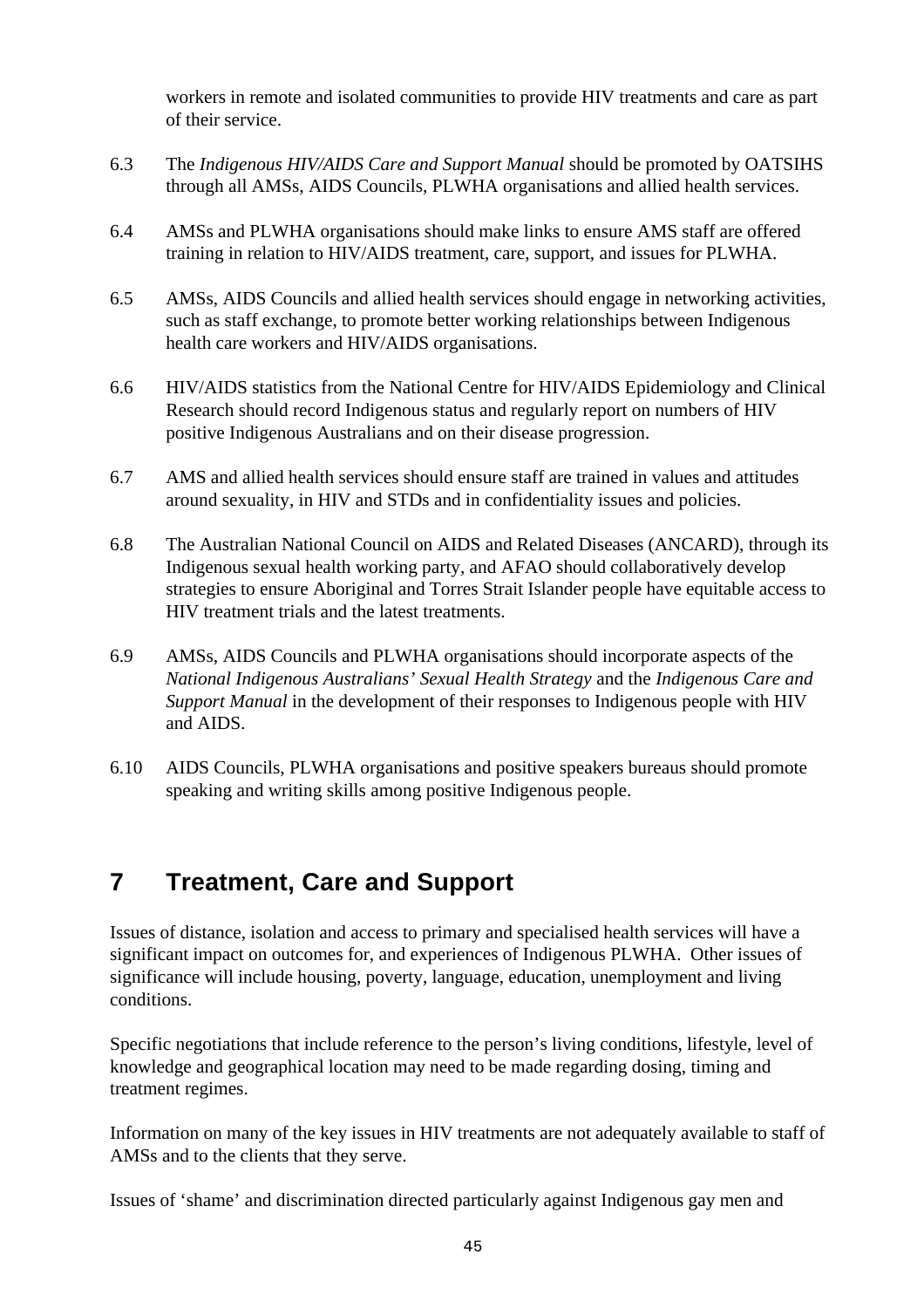transgender people may also have an impact on those seeking testing and the delivery of treatments and support.

Fear of alienation and rejection from the family may inhibit disclosure and therefore remove the opportunity for support, education and treatment.

#### Recommendations

- 7.1 AIDS Council treatments officers should run workshops for AMS staff on dosing, timing, treatments regimes and social determinants, such as housing, income and discrimination, which operate in relation to multi-drug treatment regimes.
- 7.2 Resources produced for prevention, positive people and treatments information, including the *National AIDS Bulletin*, *Positive Living* and the *HIV Herald*, should be provided to AMSs and NACCHO networks.
- 7.3 NACCHO should work collaboratively with AMSs, AIDS Councils and allied health services to develop and promote a resource, or resources, which articulates Indigenous concepts of sexuality, health, disease, pain and injury to assist in understanding issues such as whole health, health maintenance and monitoring.
- 7.4 The National Centre for HIV/AIDS Epidemiology and Clinical Research should monitor HIV disease progression in Indigenous Australians and report annually on comparisons with non-Indigenous Australians.

#### **8 Partnership building in Indigenous health and HIV/AIDS organisations**

AMSs are in an ideal position to respond to the needs of Indigenous peoples and communities around the issues of HIV/AIDS and sexual health. Their expertise in partnership building could go a long way towards alleviating many problems faced by individuals and communities. However, as clinically based services, AMSs may lack experience with HIV/AIDS, gay and transgender people, counselling, care and support and education issues.

As community-based services, AIDS Councils have expertise in working with a community, mostly gay male, at risk of HIV. However, AIDS Councils may lack experience in Indigenous social issues, cultural sensitivity, Men's and Women's Business and culturally appropriate ways of providing Indigenous sexual health education, including an understanding of Indigenous concepts of health, sexuality, pain, injury and sickness.

'Partnership building' has been identified in the National Indigenous Australians' Sexual Health Strategy as a key response to dealing with sexual health in the Indigenous community in Australia. Collaboration between AMSs and AIDS Councils should extend to cross-committee and cross-board membership, in a representative or ex-officio capacity, and the development of memoranda of understanding to facilitate working relationships.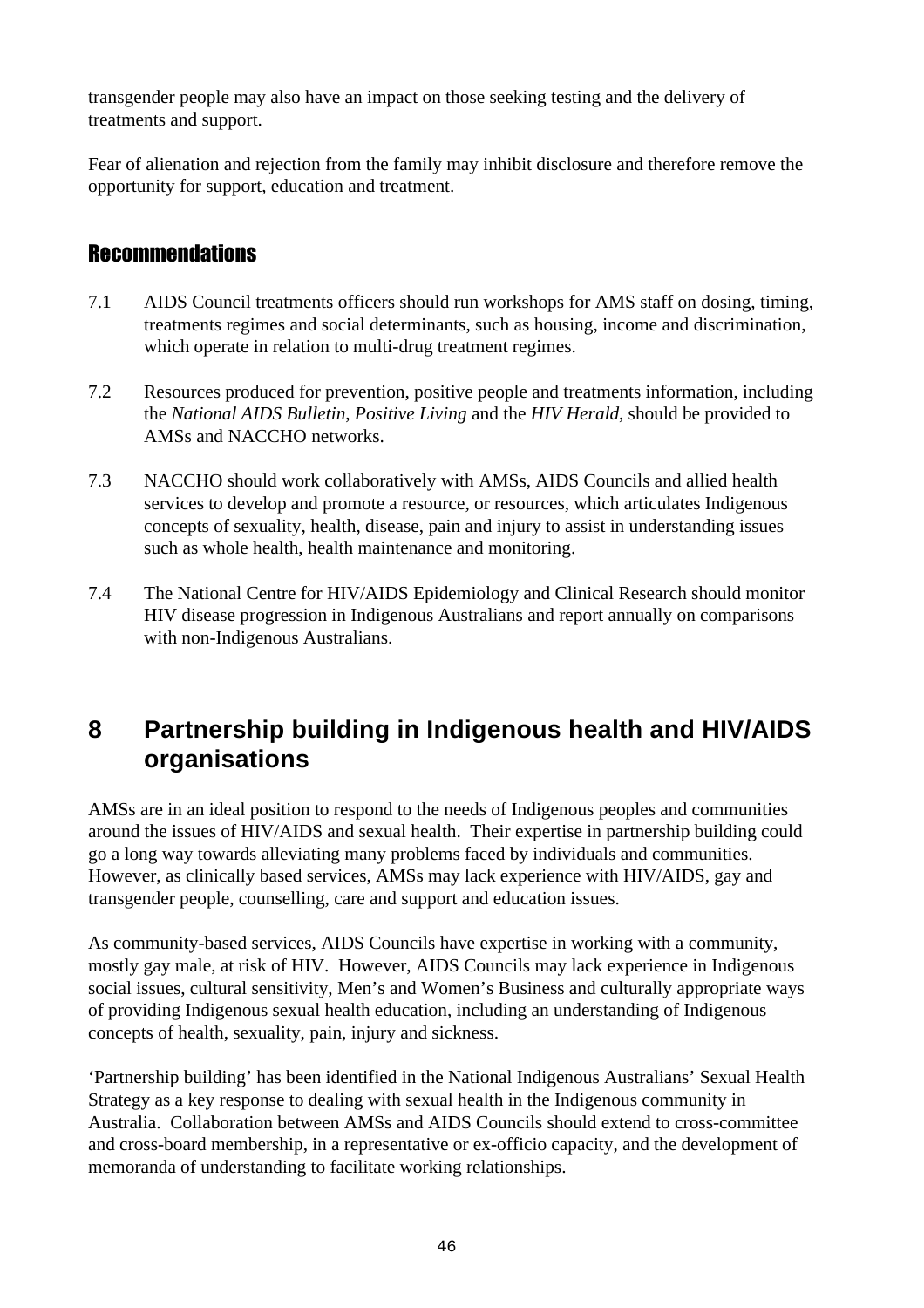The Anwernekenhe Report of the First National Aboriginal and Torres Strait Islander Gay Men and Transgender Sexual Health Conference also states the need for AIDS Councils, and PLWHA organisations to establish alliances with Indigenous gay and transgender communities.

Consultative and collaborative approaches to the development of HIV/AIDS and sexual health initiatives are encouraged by the National Indigenous Australians' Sexual Health Strategy. Funding has been provided to individual projects through the various state and territory implementation plans developed following the Sexual Health Strategy. These plans have involved all parties to the Aboriginal health framework agreements including state and territory health departments, Aboriginal community controlled health organisations and the Aboriginal and Torres Strait Islander Commission (ATSIC).

AMSs, AIDS Councils and regional Indigenous health organisations, in conjunction with OATSIHS, should develop Indigenous-targeted HIV/AIDS education on the basis that such education initiatives should be:

- · regionally specific;
- · cooperatively managed; and
- · inclusive of regional Indigenous gay communities/groups as partners in resource production and strategic development.

Continued financial support is required to ensure the development and sustainability of programs to address HIV/AIDS issues.

A commitment to Indigenous health is best made as a part of a commitment to the well being and future of the Indigenous people of Australia. HIV/AIDS and gay and transgender community organisations should build on Land Rights/Reconciliation statements by AIDS and gay community groups to ensure that each organisation has policies relating to Indigenous gay and transgender Australians which identify health care as a basic human right.

#### Recommendations

- 8.1 AMSs should provide skills exchange and training in the areas of cultural appropriateness and Indigenous sensibilities to AIDS Councils.
- 8.2 AIDS Councils should provide a continuity of campaign development information and support to AMS<sub>s</sub>.
- 8.3 AIDS Councils should run regional courses for AMS staff, based on local need, to address care, treatment and support issues for people living with HIV/AIDS including values and attitudes, sexuality and peer education.
- 8.4 AIDS Council youth-targeted campaigns should include an Indigenous component.
- 8.5 AIDS Councils should contact and provide support to gay and transgender Indigenous groups for the development and production of HIV prevention and awareness resources.
- 8.6 AMS networks and AIDS Councils should work together to develop regional plans to meet the HIV/AIDS needs of Indigenous Australians.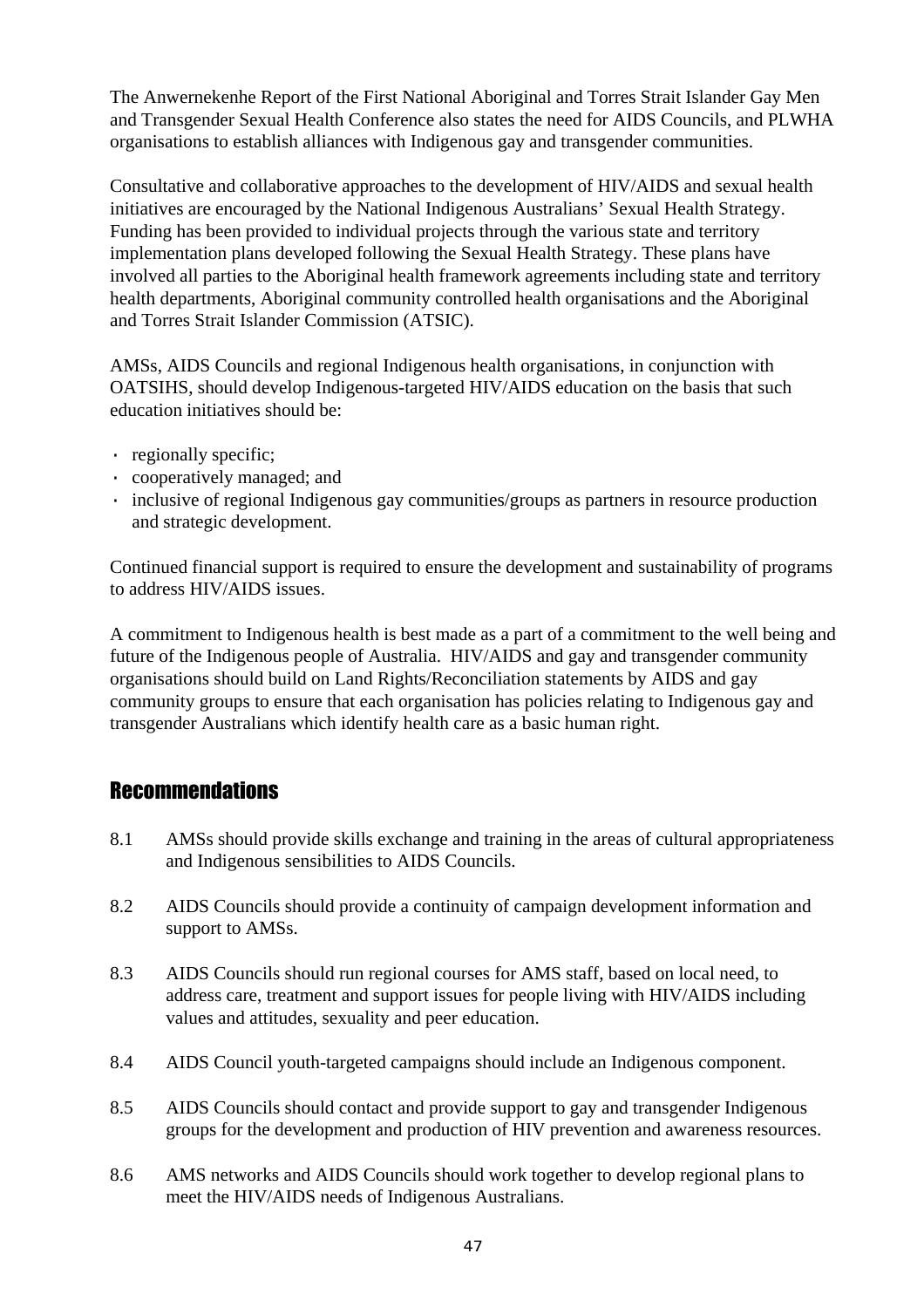- 8.7 AFAO, with NACCHO, should develop national train the trainer and peer education training schemes for Indigenous health services.
- 8.8 AIDS Councils and AMSs should promote opportunities for staff exchange with a view to increasing links and understanding between service delivery organisations.
- 8.9 All AIDS Councils and affiliates in collaboration with State and Territory Indigenous health organisations should establish, support and maintain a position responsible for Indigenous issues and projects addressing Indigenous issues.
- 8.10 Each AIDS council should develop policies and strategies to address HIV/AIDS and STDs among gay and transgender Indigenous Australians.
- 8.11 AMSs should consult with Indigenous PLWHA in the development of programs for and responses to PLWHA.
- 8.12 AIDS Councils and Indigenous health services should undertake partnership building through shared positions or ex-officio positions on respective boards.
- 8.13 NACCHO and AFAO Executive Directors and Presidents should build partnerships to address HIV/AIDS issues.
- 8.14 NACCHO and AFAO should coordinate an Annual General Meeting to address issues of mutual interest.
- 8.15 In conjunction with AFAO, NACCHO and social researchers, AMSs should be encouraged to carry out local mapping of sexual behaviour, risk activities and HIV prevention.
- 8.16 All HIV/AIDS and sexual health campaigns targeting Indigenous Australians should be focus tested with the target group to assess cultural appropriateness and contextual relevance.
- 8.17 State, Territory and Commonwealth governments should make financial commitments to ensure the development and sustainability of HIV/AIDS and sexual health programs targeting Indigenous gay and transgender Australians.
- 8.18 A national process should be funded by OATSIHS to assist Indigenous community health organisations to develop policies dealing with HIV/AIDS related issues in community organisations.
- 8.19 A special category of the AFAO Media Awards should be established to recognise excellence in HIV/AIDS and Indigenous broadcasting.
- 8.20 OATSIHS and State and Territory health departments should ensure that successful efforts in Indigenous and non-Indigenous community cooperation are evaluated and promoted.
- 8.21 HIV/AIDS and gay and transgender community organisations should build on Land Rights/ Reconciliation statements by AIDS and gay community groups to ensure that each organisation has policies relating to Indigenous gay and transgender Australians which identify health care as a basic human right.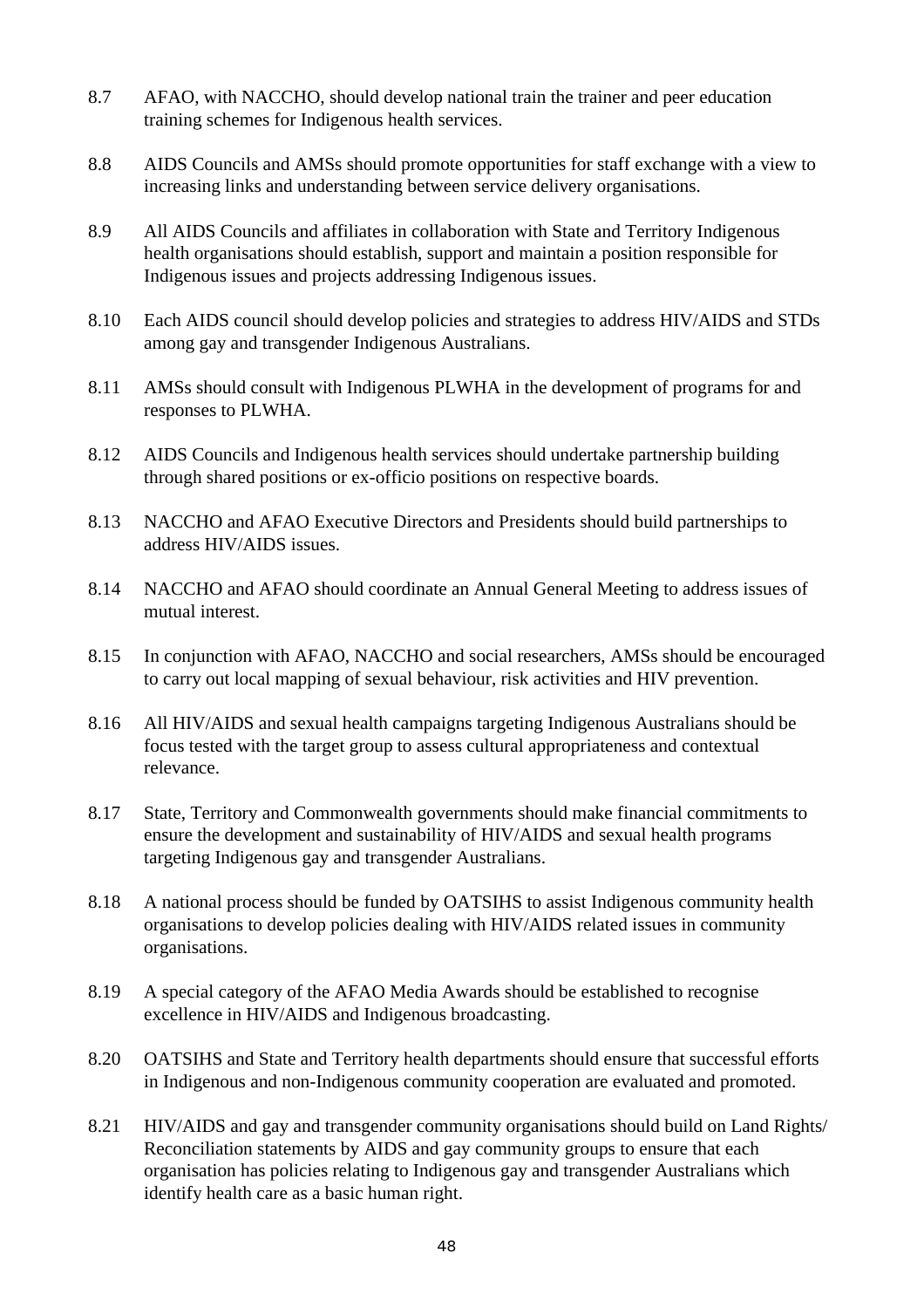### **9 Other related issues**

NACCHO and the AMSs are in the best position to carry out education for health service providers and to deliver primary health services and community safe sex education to indigenous communities. This can be achieved best in a supportive legislative framework where issues of discrimination, marginalisation and sensitive social issues can be discussed.

Aboriginal Legal Services should ensure that gay and transgender Indigenous Australians' have access to legal support to address issues of discrimination, violence and access to rights.

In order to develop locally informed and relevant safe sex education campaigns, AIDS Council project workers and AMS health care workers should be trained in social research techniques that enable the sexual stories of communities to be collected, discussed and used to develop programs to address sexual health issues. AIDS Council project workers could also assist AMSs in addressing the need for HIV and sexual health information and education.

In order for HIV prevention and sexual health promotion to occur in a coordinated and strategic fashion, Commonwealth, State and Territory agencies will need to allocate funds for health and community workers to be trained in Indigenous cultural awareness and sensitivities in relation to HIV/AIDS and sexual health.

Commonwealth, State and Territory funding bodies have a role in ensuring that HIV and AIDS Indigenous education campaigns are carried out and that they occur in a broader sexual health context. This responsibility lies mainly with OATSIHS. OATSIHS works with an array of community and government organisations and carries out planning studies and evaluations of programs. OATSIHS should encourage and fund research into sexuality, sexual activity, identity and gender orientation in Indigenous communities.

Other groups are also producing educational resources and programs that have an impact on Indigenous communities. Commonwealth, State and Territory governments should ensure that agencies carrying out education in Indigenous communities in areas of violence, sexually transmitted diseases, drug and alcohol use, and general health promotion should coordinate their activity to best tailor resources and information to the needs of specific communities and regions.

Addressing issues such as sexuality, sexual orientation and drug use can be a challenge to any community. OATSIHS should explore Indigenous conflict resolution and community development models and promote their effective use in Indigenous community organisations and their utilisation in Indigenous community forums.

#### **Recommendations**

- 9.1 NACCHO and the AMSs should carry out general Indigenous community safe sex education. Education should include community dialogue on HIV risk behaviours. Safesex should also be part of alcohol education campaigns.
- 9.2 Aboriginal Legal Services should ensure that gay and transgender Indigenous Australian's have access to legal support to assist in addressing issues of discrimination,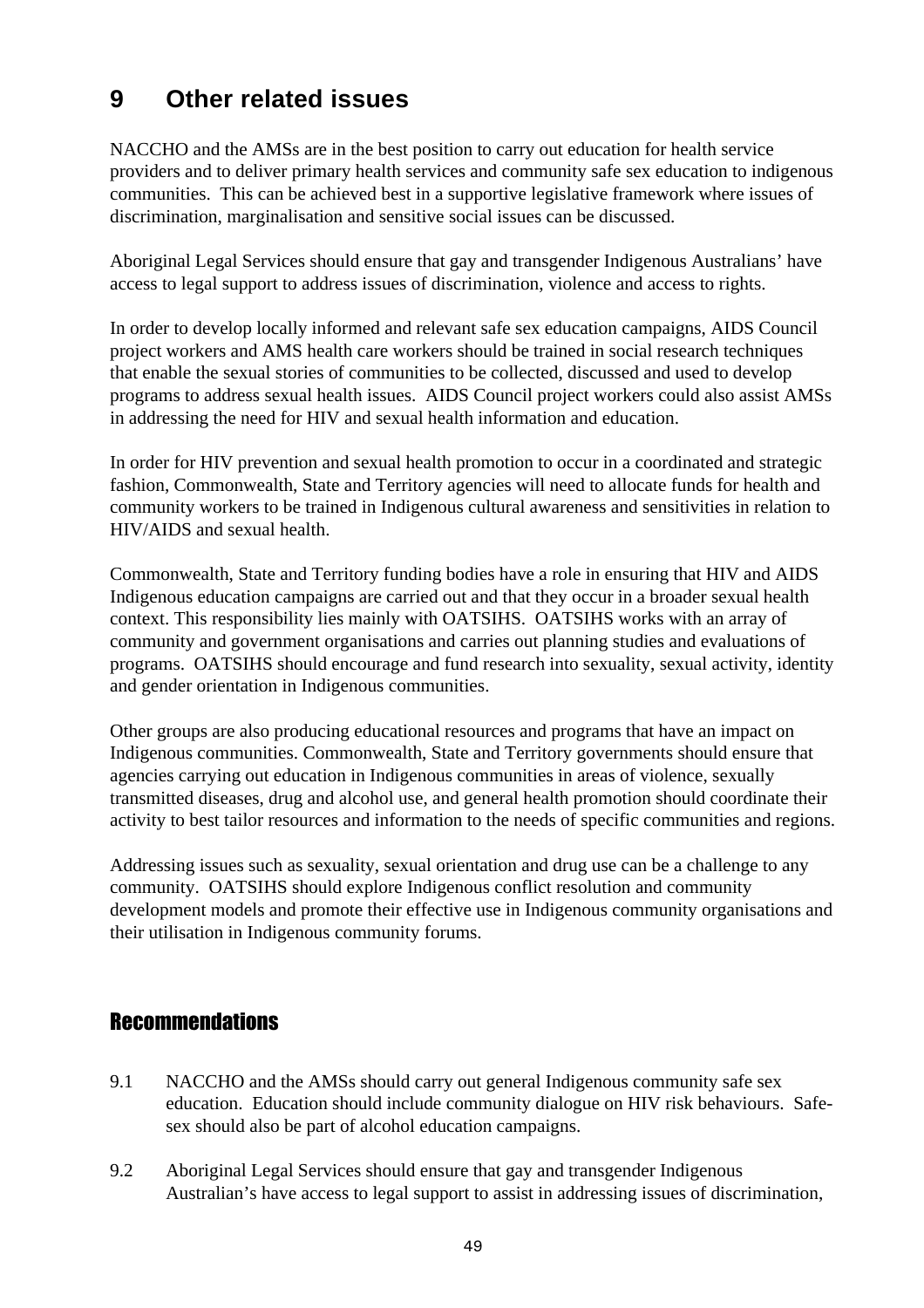violence and access to rights.

- 9.3 AIDS Council project workers and AMS health care workers in should be trained in social research techniques that enable the sexual stories of communities to be collected, discussed and then used to develop programs to address sexual health issues.
- 9.4 Commonwealth, State and Territory agencies to allocate funds for health and community workers to be trained in Indigenous cultural awareness and sensitivities in relation HIV/ AIDS and sexual health.
- 9.5 Commonwealth, State and Territory funding bodies should ensure that HIV and AIDS Indigenous education campaigns are carried out and that they occur in a broader sexual health context.
- 9.6 OATSIHS should encourage and fund research into sexuality, sexual activity, identity and gender orientation in Indigenous communities.
- 9.7 State and Territory governments should ensure agencies carrying out education in Indigenous communities in the areas of violence, sexually transmitted diseases, alcohol use and drug use, coordinate their activity to best tailor resources and information to the needs of specific communities and regions.
- 9.8 OATSIHS should explore Indigenous conflict resolution and community development models and promote their effective use in Indigenous community organisations and their utilisation in Indigenous community forums.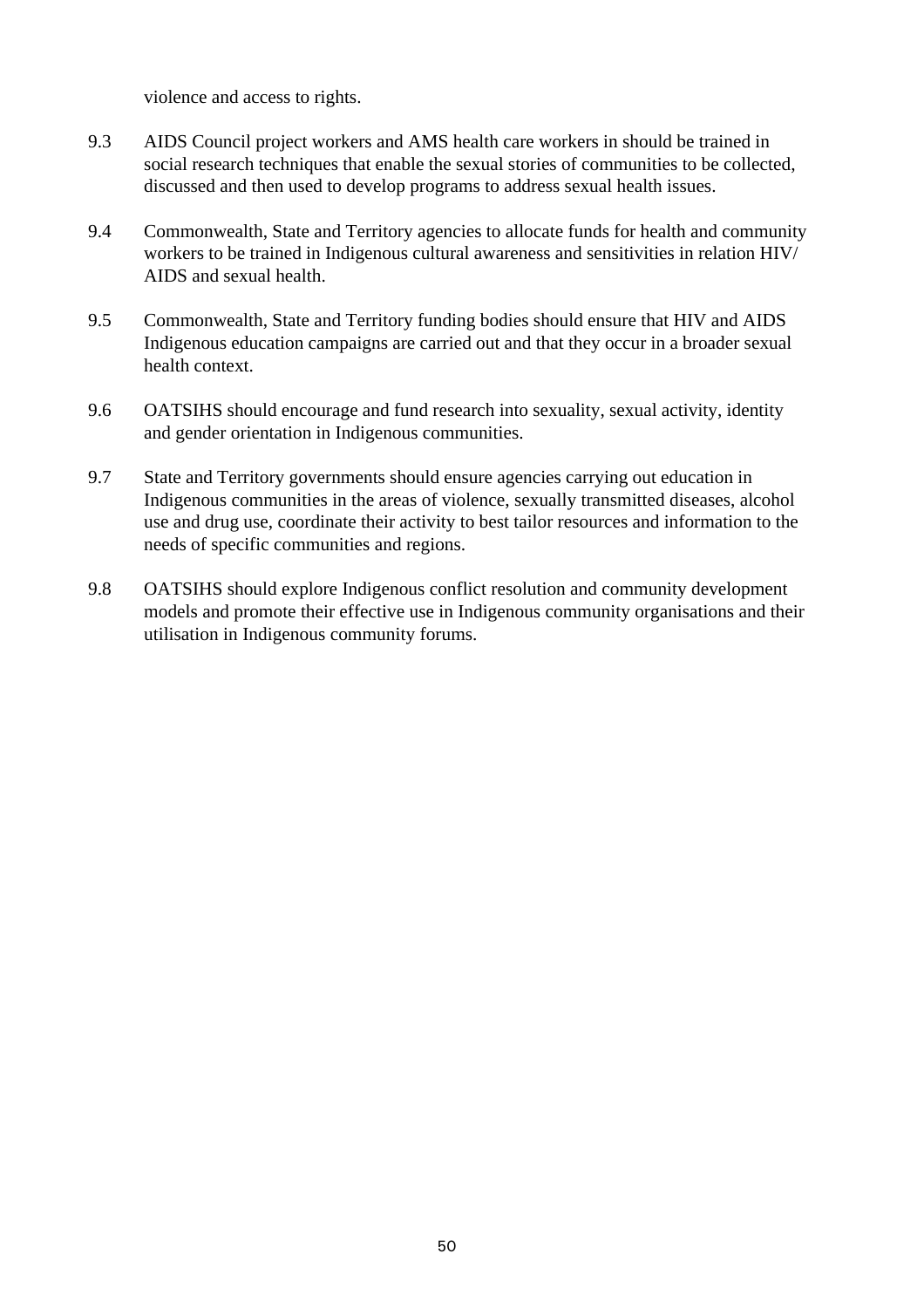While all the recommendations contained in this Strategy are important, the AFAO Indigenous Steering Committee has nominated the following as requiring urgent attention.

#### **1 Indigenous gay men**

- 1.1 The Commonwealth should ensure that all community sexual health education programs and strategies are inclusive of, and address the needs of, Indigenous gay men.
- 1.5 The Commonwealth, State and Territory Health Departments should, in funding AIDS Councils and allied health services, ensure that funding is provided for programs targeting gay, transgender, homosexually active men and other Indigenous men.
- 1.6 AIDS Councils, AMSs and allied health services should, in collaboration with networks of Indigenous gay men, support and facilitate the establishment of local social support groups for Indigenous gay men in urban, rural and remote areas.

#### **2 Men who have sex with men**

- 2.1 AIDS Councils and AMSs should collaborate on developing MSM inclusive, but broad, community targeted HIV/AIDS awareness resources. These campaigns should promote condom use and safer sexual behaviour.
- 2.5 State and Territory Government Health Departments should provide funds to primary Indigenous health and counselling services to enable these services to offer education and support to those affected by MSM sexual assault.
- 2.6 AIDS Councils and AMSs should provide support to any community based Indigenous men's groups wanting to offer discussion opportunities and/or peer education on MSM issues.

#### **3 Indigenous Australians with transgender issues**

3.4 AIDS Councils, transgender community organisations and AMSs, should collaborate on the production of a resource booklet aimed specifically at Indigenous transgenders and their issues.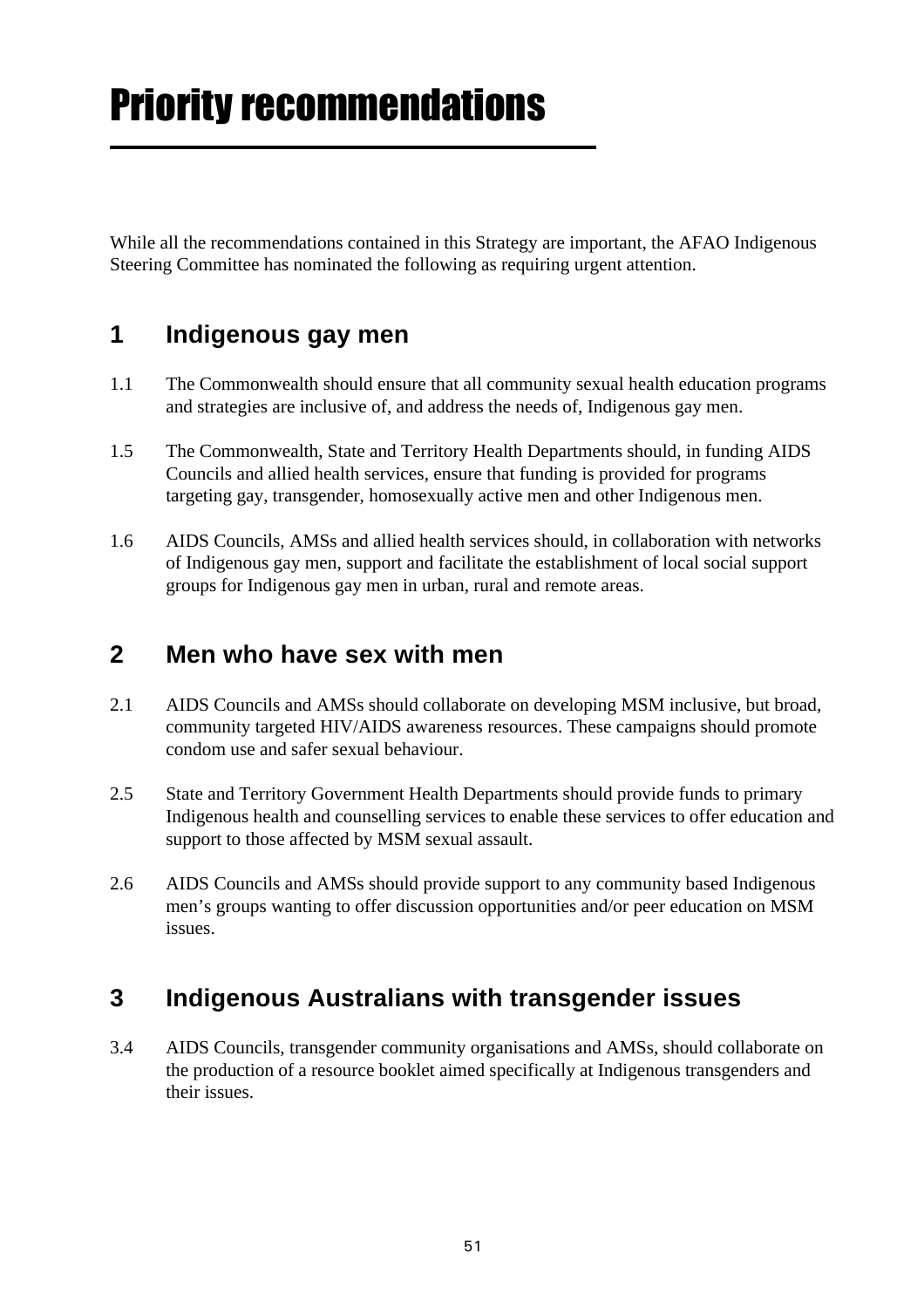### **4 Youth sexual identity formation**

- 4.3 Commonwealth, State and Territory government health departments should support AMSs and allied health services to address youth sexuality issues through Indigenous health and youth forums.
- 4.4 State, Territory and Commonwealth government health departments, in allocating funds for mental health activities and youth targeted programs, should encourage program providers to address the issue of young people's sexual identity.
- 4.9 Commonwealth, State and Territory government health department funded youth suicide prevention campaigns should address sexual identity, sexual assault issues and Indigenous issues and the counselling and training needs of youth, health, mental health, drug and alcohol and allied health service providers.

### **5 Social and environmental factors affecting health**

5.6 Commonwealth, State and Territory health departments should carry out drug and alcohol harm reduction programs including controlled drinking programs in conjunction with, and targeting Indigenous communities.

#### **6 Indigenous People Living with HIV/AIDS**

- 6.1 AMSs, AIDS Councils and allied health services should work with Indigenous health organisations to raise awareness among health workers of discrimination against PLWHA, of values and attitudes regarding lifestyle choices, including homophobia, and the importance of confidentiality.
- 6.7 AMS and allied health services should ensure staff are trained in values and attitudes around sexuality, in HIV and STDs and in confidentiality issues and policies.
- 6.9 AMSs, AIDS Councils and PLWHA organisations should incorporate aspects of the *National Indigenous Australians' Sexual Health Strategy* and the *Indigenous Care and Support Manual* in the development of their responses to Indigenous people with HIV and AIDS.

#### **7 Treatment, care and support**

- 7.1 AIDS Council treatments officers should run workshops for AMS staff on dosing, timing, treatments regimes and social determinants, such as housing, income and discrimination, which operate in relation to multi-drug treatment regimes.
- 7.3 NACCHO should work collaboratively with AMSs, AIDS Councils and allied health services to develop and promote a resource, or resources, which articulates Indigenous concepts of sexuality, health, disease, pain and injury to assist in understanding issues such as whole health, health maintenance and monitoring.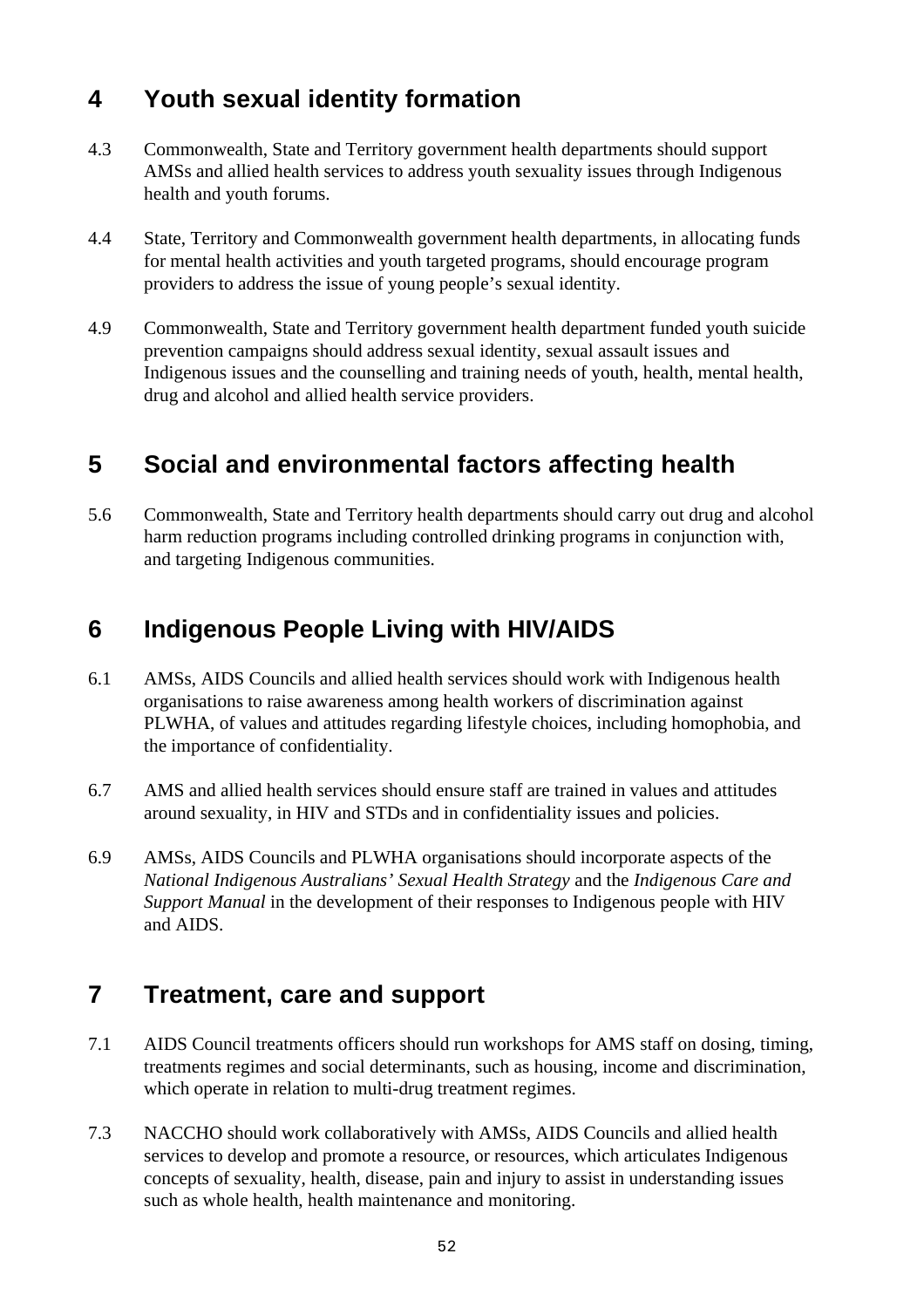7.4 The National Centre for HIV/AIDS Epidemiology and Clinical Research should monitor HIV disease progression in Indigenous Australians and report annually on comparisons with non-Indigenous Australians.

#### **8 Partnership building in Indigenous health and HIV/AIDS organisations**

- 8.6 AMS networks and AIDS Councils should work together to develop regional plans to meet the HIV/AIDS needs of Indigenous Australians.
- 8.14 NACCHO and AFAO should coordinate an Annual General Meeting to address issues of mutual interest.
- 8.15 In conjunction with AFAO, NACCHO and social researchers, AMSs should be encouraged to carry out local mapping of sexual behaviour, risk activities and HIV prevention.

#### **9 Other related issues**

- 9.1 NACCHO and the AMSs should carry out general Indigenous community safe sex education. Education should include community dialogue on HIV risk behaviours. Safesex should also be part of alcohol education campaigns.
- 9.2 Aboriginal Legal Services should ensure that gay and transgender Indigenous Australian's have access to legal support to assist in addressing issues of discrimination, violence and access to rights.
- 9.3 AIDS Council project workers and AMS health care workers in should be trained in social research techniques that enable the sexual stories of communities to be collected, discussed and then used to develop programs to address sexual health issues.
- 9.6 OATSIHS should encourage and fund research into sexuality, sexual activity, identity and gender orientation in Indigenous communities.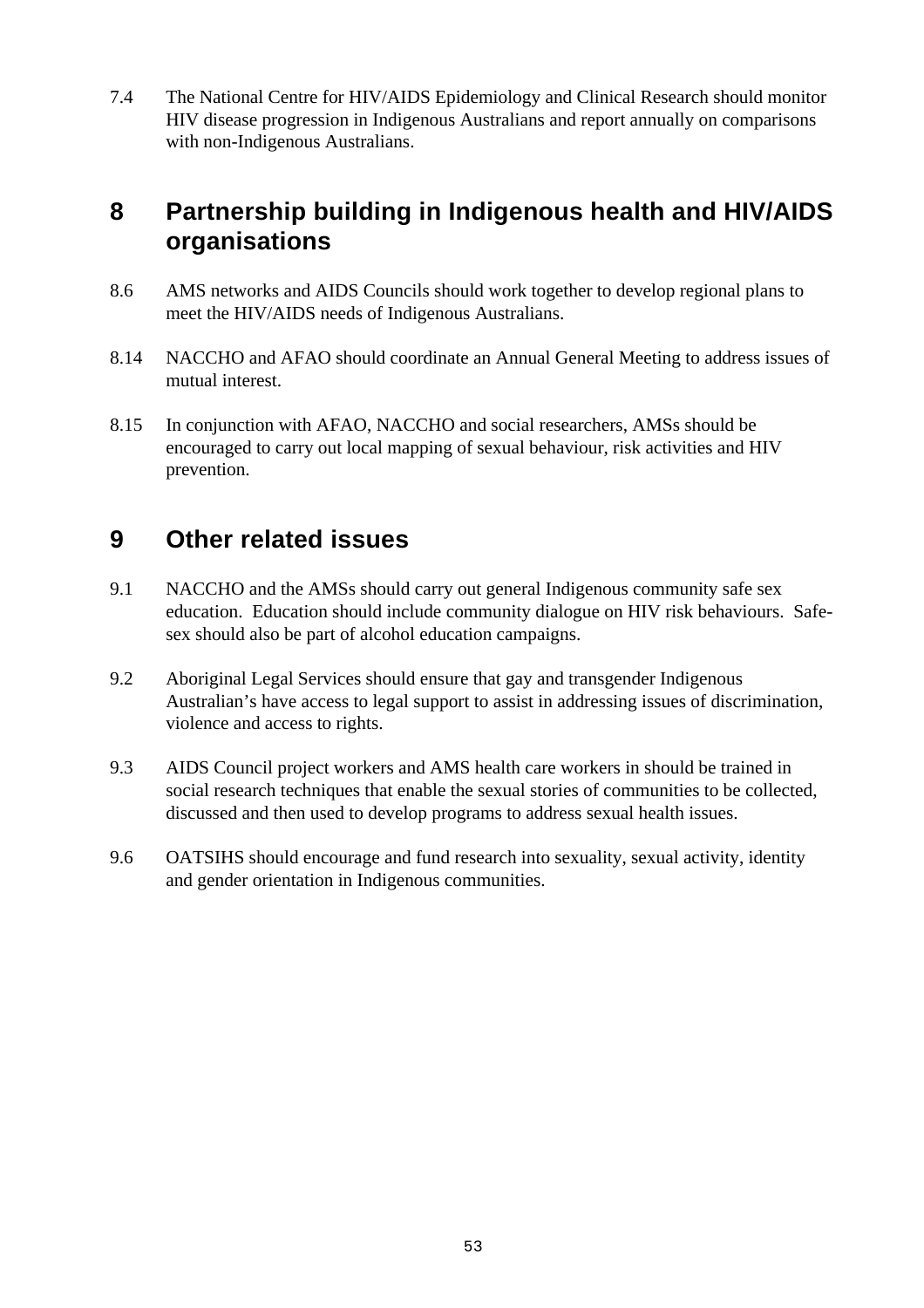#### **1 Indigenous gay men**

- 1.1 The Commonwealth should ensure that all community sexual health education programs and strategies are inclusive of, and address the needs of, Indigenous gay men.
- 1.2 The AFAO Indigenous Steering Committee should develop strong links and communication mechanisms with the Advisory Committee to the Review of Education and Development of a National Education Strategy for Gay and Other Homosexually Active Men, to ensure the respective strategies are complementary.
- 1.3 AIDS Councils, gay and lesbian counselling services and gay and lesbian Pride organisations should run self-esteem programs for local Indigenous gay men. These programs should be designed locally with Indigenous gay and/or transgender collaboration to address issues identified and prioritised by local Indigenous gay men.
- 1.4 AIDS Councils should address Indigenous issues in gay community development campaigns and programs targeting people in sexual identity transition ('coming out').
- 1.5 The Commonwealth, State and Territory Health Departments should, in funding AIDS Councils and allied health services, ensure that funding is provided for programs targeting gay, transgender, homosexually active men and other Indigenous men.
- 1.6 AIDS Councils, AMSs and allied health services should, in collaboration with networks of Indigenous gay men, support and facilitate the establishment of local social support groups for Indigenous gay men in urban, rural and remote areas.

#### **2 Men who have sex with men**

- 2.1 AIDS Councils and AMSs should collaborate on developing MSM inclusive, but broad, community targeted HIV/AIDS awareness resources. These campaigns should promote condom use and safer sexual behaviour.
- 2.2 AMSs, AIDS Councils and allied health agencies should carry out drug and alcohol abuse education programs which are inclusive of sexual health issues and which effectively target an MSM audience.
- 2.3 Relevant AIDS Council project workers and AMS education officers should collaborate to offer community development workshops for Indigenous communities which raise issues of Indigenous MSM. These workshops would be intended to overcome issues of denial of MSM activity and offer MSM and people affected by their behaviour an opportunity to discuss relevant issues.
- 2.4 AMSs and Indigenous Community Associations to provide opportunities and resources to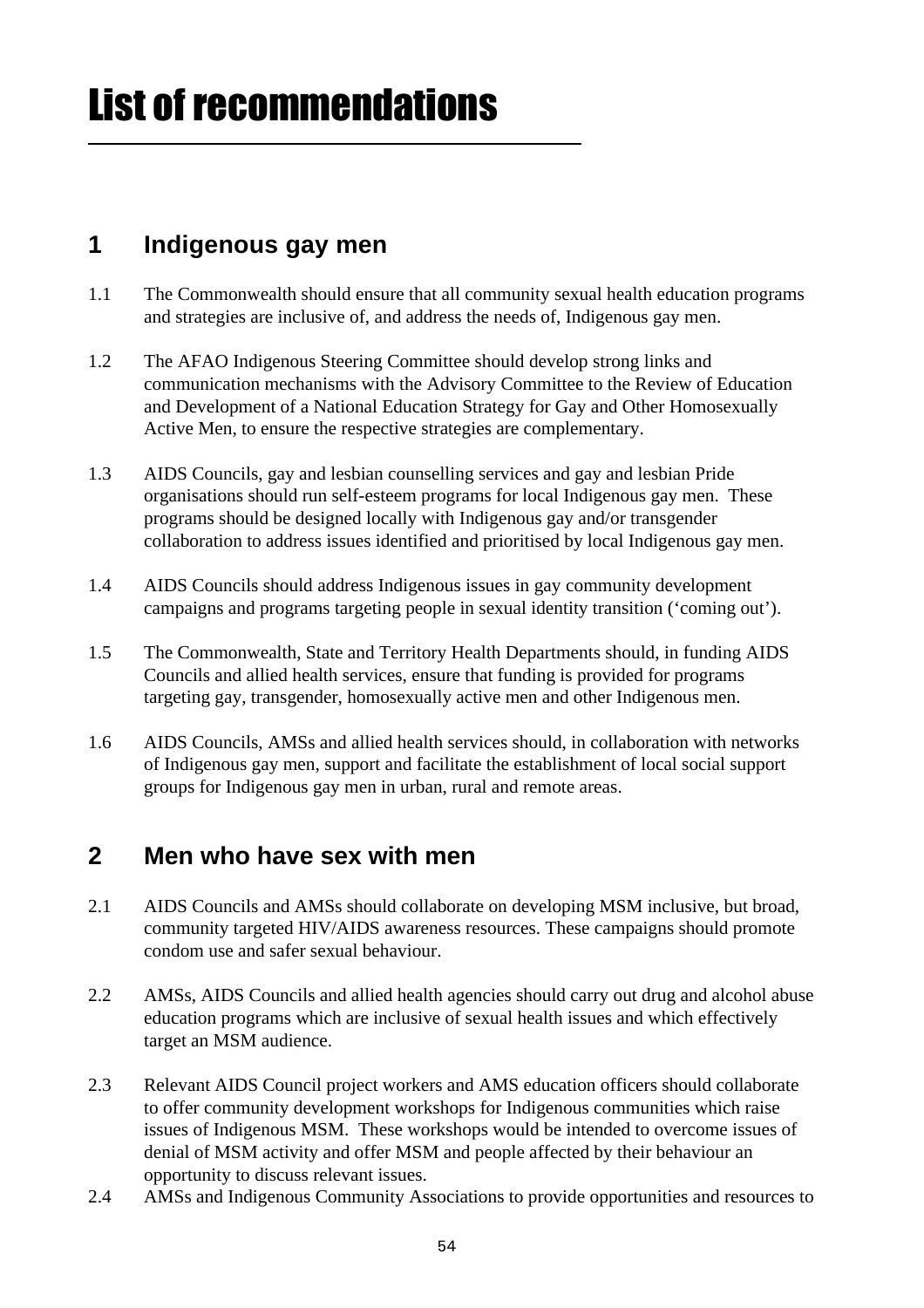enable discussion of specific healthy women's and men's business in relation to MSM and partners of MSM.

- 2.5 State and Territory Government Health Departments should provide funds to primary Indigenous health and counselling services to enable these services to offer education and support to those affected by MSM sexual assault.
- 2.6 AIDS Councils and AMSs should provide support to any community based Indigenous men's groups wanting to offer discussion opportunities and/or peer education on MSM issues.

#### **3 Indigenous Australians with transgender issues**

- 3.1 AMSs and community gay, lesbian and transgender organisations should encourage Indigenous media to feature materials that address people with transgender issues.
- 3.2 AMSs and organisations addressing HIV/AIDS and /or transgender issues should meet to make links to address HIV/AIDS risk factors among Indigenous transgender Australians.
- 3.3 HIV/AIDS, sexual health and gay and transgender media should be encouraged to profile Indigenous transgender issues and feature individual transgender people.
- 3.4 AIDS Councils, transgender community organisations and AMSs, should collaborate on the production of a resource booklet aimed specifically at Indigenous transgenders and their issues.
- 3.5 Community based transgender organisations should allocate specific resources to meet the health and community needs of Indigenous transgender people, as well as making existing resources available through Indigenous health services.
- 3.6 AMSs, transgender community organisations and AIDS Councils should undertake to collaborate in the development of networks, the provision of outreach services and the development of support for Indigenous transgender Australians.

#### **4 Youth sexual identity formation**

- 4.1 AMSs and allied health organisations, AIDS Councils, and gay and lesbian Pride groups should collaborate to promote Indigenous gay and transgender youth through a series of campaigns developing positive affirmation in all media, including Indigenous mainstream and gay press.
- 4.2 AMSs, AIDS Councils, gay Pride groups and allied health organisations should raise the profile of Indigenous gay and transgender youth by placing promotional articles, photos and events relevant to Indigenous gay and transgender youth in the mainstream/non-Indigenous gay media and press.
- 4.3 Commonwealth, State and Territory government health departments should support AMSs and allied health services to address youth sexuality issues through Indigenous health and youth forums.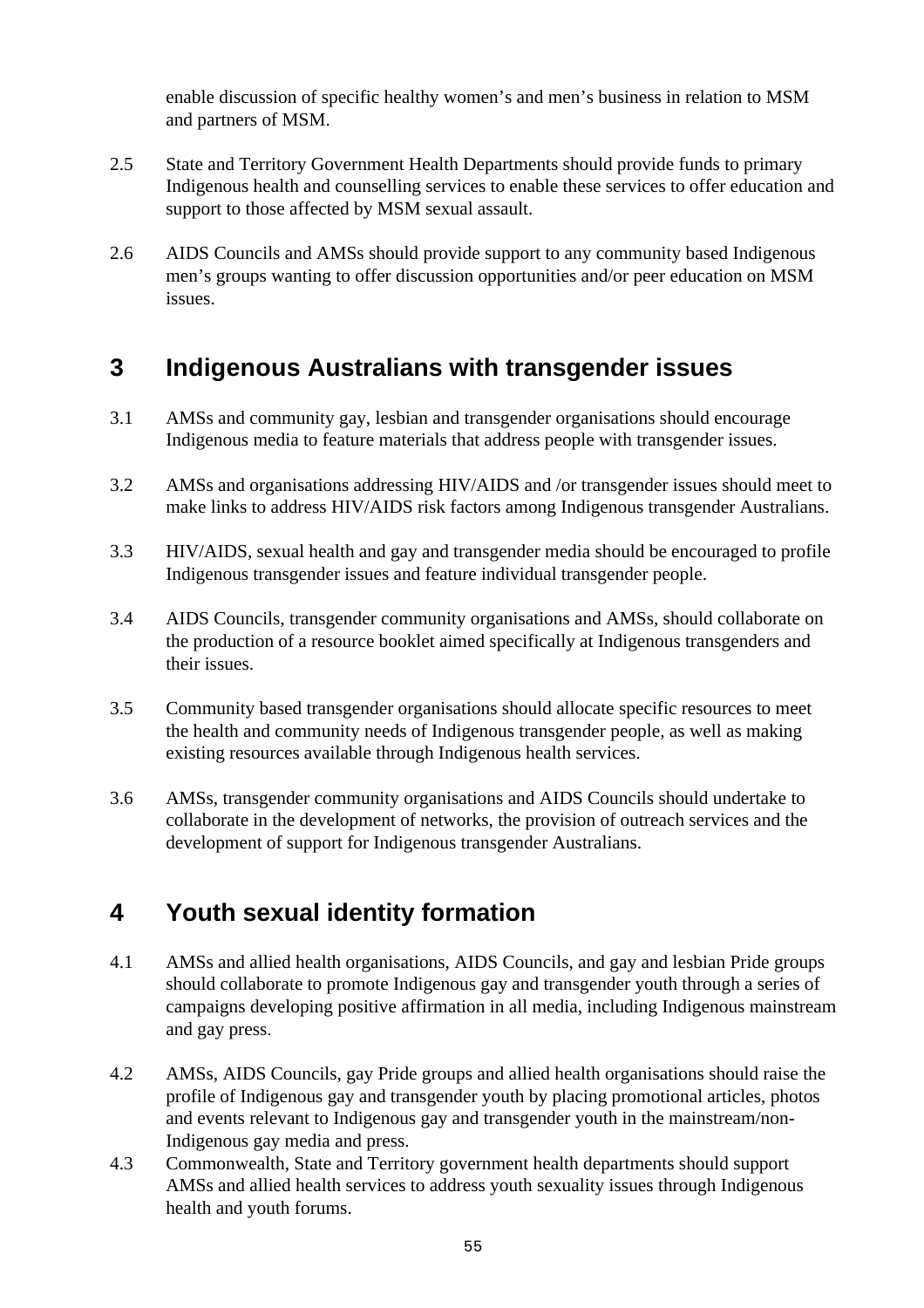- 4.4 State, Territory and Commonwealth government health departments, in allocating funds for mental health activities and youth targeted programs, should encourage program providers to address the issue of young people's sexual identity.
- 4.5 The National Centre for HIV/AIDS Social Research, in partnership with specific Indigenous communities, should undertake research into Indigenous youth sexual identity formation and development.
- 4.6 Youth workers, mental health staff, Indigenous drug and alcohol workers, police, sexual health workers and their relevant agencies should develop inter-agency links to discuss the issues arising from alcohol abuse and sexual assault as it impacts on adult male to youth male rape, and develop programs to address both the perpetrators and the victims.
- 4.7 Youth workers, mental health staff, Indigenous drug and alcohol workers, police, sexual health workers and their relevant agencies should provide culturally appropriate information, support and education in relation to suicide to affected families and communities.
- 4.8 Aboriginal community organisations should carry out Indigenous youth education on sexual boundaries and self-esteem.
- 4.9 Commonwealth, State and Territory government health department funded youth suicide prevention campaigns should address sexual identity, sexual assault issues and Indigenous issues and the counselling and training needs of youth, health, mental health, drug and alcohol and allied health service providers.

### **5 Social and environmental factors affecting health**

- 5.1 State government departments responsible for family and community services should fund and support training for AMS workers to identify and address health and support issues associated with sexual assault.
- 5.2 AMSs, community based drug user organisations and allied health services need to work with injecting drug users and sexual health services to develop programs to address recreational illicit drug use issues in a harm reduction manner.
- 5.3 State governments and Indigenous health services should identify and develop programs to address sexual assault as a by-product of alcohol abuse.
- 5.4 AMSs should equip and promote their services as a place where sexual assault issues can be addressed.
- 5.5 Commonwealth, State and Territory governments, through their health and community services departments, should conduct culturally appropriate anti-violence education programs targeting Indigenous communities. These programs should be developed in conjunction with Indigenous communities.
- 5.6 Commonwealth, State and Territory health departments should carry out drug and alcohol harm reduction programs including controlled drinking programs in conjunction with, and targeting Indigenous communities.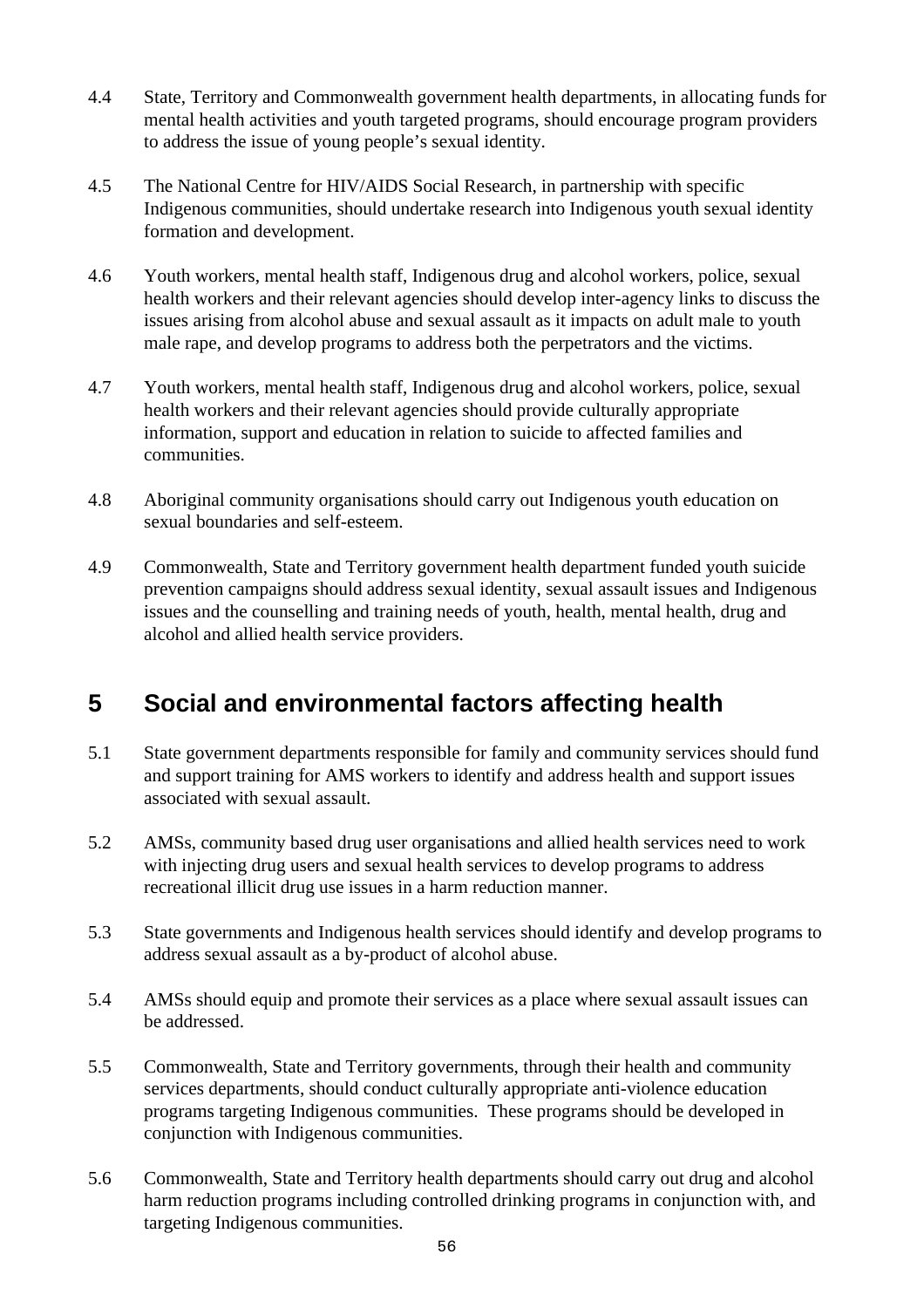5.7 Commonwealth, State and Territory health departments, AMSs and drug and alcohol and allied services should address the relationship between the negative consequences of substance and alcohol abuse and STDs, HIV/AIDS and sexual assault.

#### **6 Indigenous people living with HIV/AIDS**

- 6.1 AMSs, AIDS Councils and allied health services should work with Indigenous health organisations to raise awareness among health workers of discrimination against PLWHA, of values and attitudes regarding lifestyle choices, including homophobia, and the importance of confidentiality.
- 6.2 The Commonwealth, State and Territory governments and allied health services should train and resource government medical officers, general practitioners and health care workers in remote and isolated communities to provide HIV treatments and care as part of their service.
- 6.3 The *Indigenous HIV/AIDS Care and Support Manual* should be promoted by OATSIHS through all AMSs, AIDS Councils, PLWHA organisations and allied health services.
- 6.4 AMSs and PLWHA organisations should make links to ensure AMS staff are offered training in relation to HIV/AIDS treatment, care, support, and issues for PLWHA.
- 6.5 AMSs, AIDS Councils and allied health services should engage in networking activities, such as staff exchange, to promote better working relationships between Indigenous health care workers and HIV/AIDS organisations.
- 6.6 HIV/AIDS statistics from the National Centre for HIV/AIDS Epidemiology and Clinical Research should record Indigenous status and regularly report on numbers of HIV positive Indigenous Australians and on their disease progression.
- 6.7 AMS and allied health services should ensure staff are trained in values and attitudes around sexuality, in HIV and STDs and in confidentiality issues and policies.
- 6.8 The Australian National Council on AIDS and Related Diseases (ANCARD), through its Indigenous sexual health working party, and AFAO should collaboratively develop strategies to ensure Aboriginal and Torres Strait Islander people have equitable access to HIV treatment trials and the latest treatments.
- 6.9 AMSs, AIDS Councils and PLWHA organisations should incorporate aspects of the *National Indigenous Australians' Sexual Health Strategy* and the *Indigenous Care and Support Manual* in the development of their responses to Indigenous people with HIV and AIDS.
- 6.10 AIDS Councils, PLWHA organisations and positive speakers bureaus should promote speaking and writing skills among positive Indigenous people.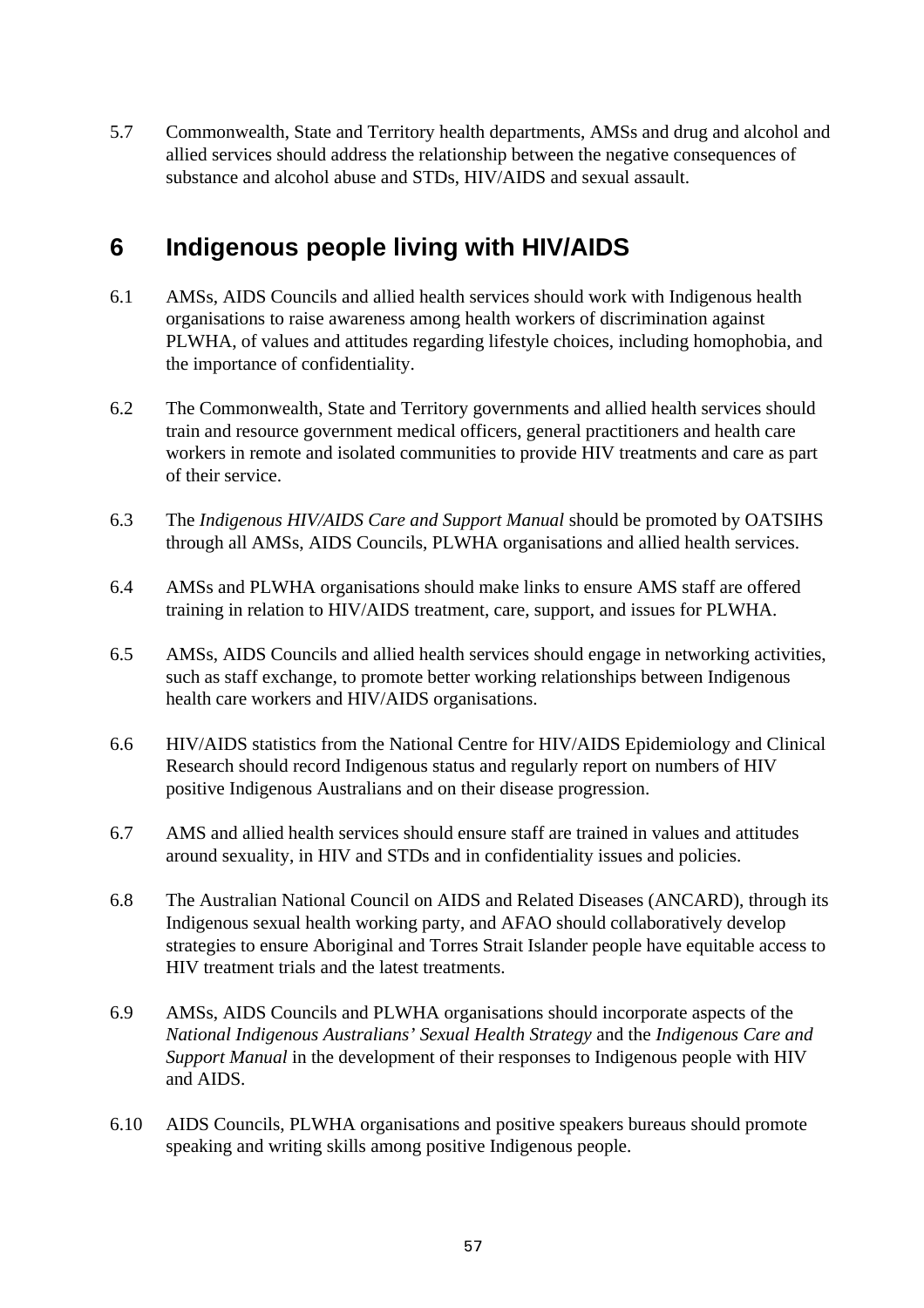### **7 Treatment, care and support**

- 7.1 AIDS Council treatments officers should run workshops for AMS staff on dosing, timing, treatments regimes and social determinants, such as housing, income and discrimination, which operate in relation to multi-drug treatment regimes.
- 7.2 Resources produced for prevention, positive people and treatments information, including the *National AIDS Bulletin*, *Positive Living* and the *HIV Herald*, should be provided to AMSs and NACCHO networks.
- 7.3 NACCHO should work collaboratively with AMSs, AIDS Councils and allied health services to develop and promote a resource, or resources, which articulates Indigenous concepts of sexuality, health, disease, pain and injury to assist in understanding issues such as whole health, health maintenance and monitoring.
- 7.4 The National Centre for HIV/AIDS Epidemiology and Clinical Research should monitor HIV disease progression in Indigenous Australians and report annually on comparisons with non-Indigenous Australians.

#### **8 Partnership building in Indigenous health and HIV/AIDS organisations**

- 8.1 AMSs should provide skills exchange and training in the areas of cultural appropriateness and Indigenous sensibilities to AIDS Councils.
- 8.2 AIDS Councils should provide a continuity of campaign development information and support to AMS<sub>s</sub>.
- 8.3 AIDS Councils should run regional courses for AMS staff, based on local need, to address care, treatment and support issues for people living with HIV/AIDS including values and attitudes, sexuality and peer education.
- 8.4 AIDS Council youth-targeted campaigns should include an Indigenous component.
- 8.5 AIDS Councils should contact and provide support to gay and transgender Indigenous groups for the development and production of HIV prevention and awareness resources.
- 8.6 AMS networks and AIDS Councils should work together to develop regional plans to meet the HIV/AIDS needs of Indigenous Australians.
- 8.7 AFAO, with NACCHO, should develop national train the trainer and peer education training schemes for Indigenous health services.
- 8.8 AIDS Councils and AMSs should promote opportunities for staff exchange with a view to increasing links and understanding between service delivery organisations.
- 8.9 All AIDS Councils and affiliates in collaboration with State and Territory Indigenous health organisations should establish, support and maintain a position responsible for Indigenous issues and projects addressing Indigenous issues.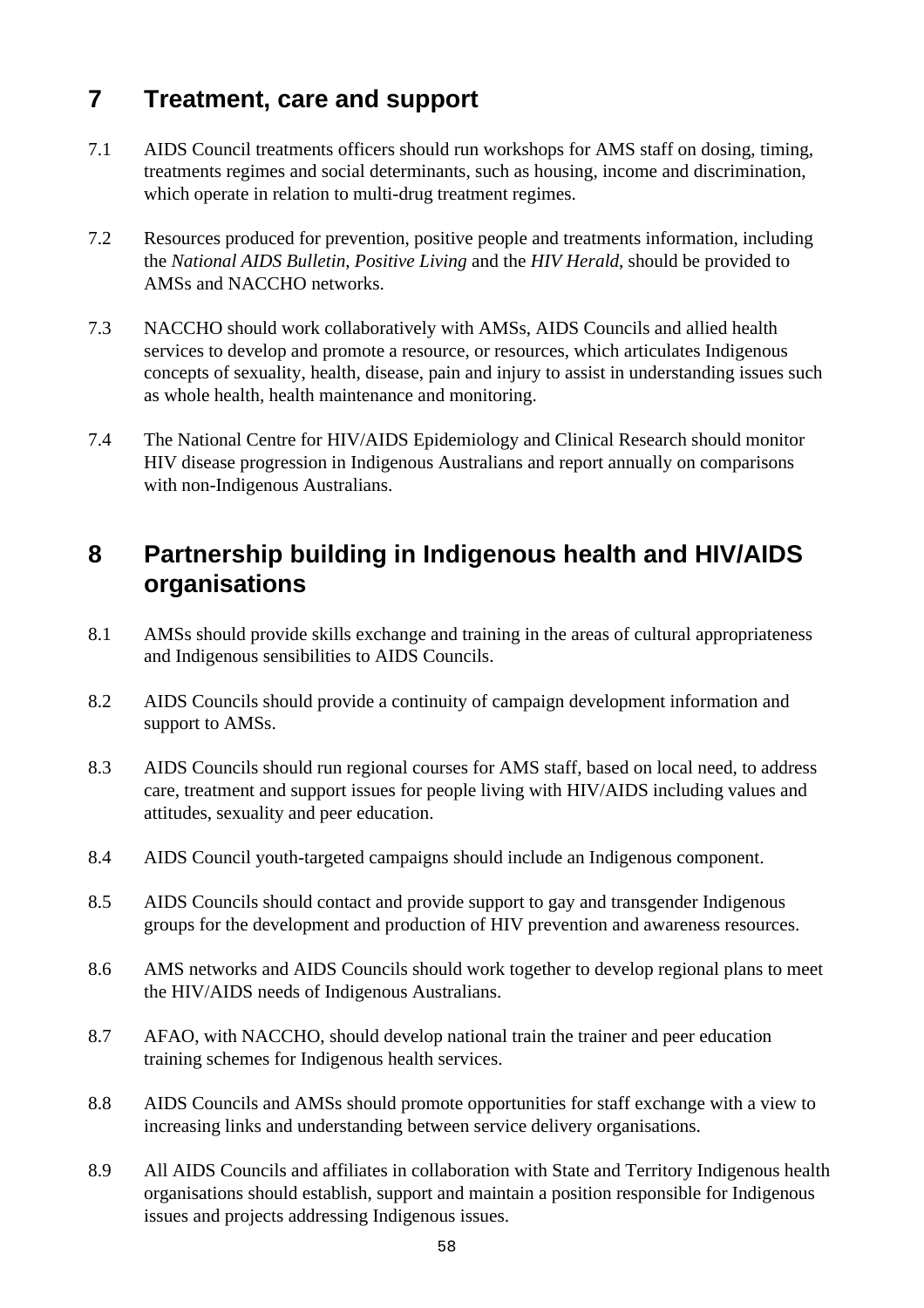- 8.10 Each AIDS council should develop policies and strategies to address HIV/AIDS and STDs among gay and transgender Indigenous Australians.
- 8.11 AMSs should consult with Indigenous PLWHA in the development of programs for and responses to PLWHA.
- 8.12 AIDS Councils and Indigenous health services should undertake partnership building through shared positions or ex-officio positions on respective boards.
- 8.13 NACCHO and AFAO Executive Directors and Presidents should build partnerships to address HIV/AIDS issues.
- 8.14 NACCHO and AFAO should coordinate an Annual General Meeting to address issues of mutual interest.
- 8.15 In conjunction with AFAO, NACCHO and social researchers, AMSs should be encouraged to carry out local mapping of sexual behaviour, risk activities and HIV prevention.
- 8.16 All HIV/AIDS and sexual health campaigns targeting Indigenous Australians should be focus tested with the target group to assess cultural appropriateness and contextual relevance.
- 8.17 State, Territory and Commonwealth governments should make financial commitments to ensure the development and sustainability of HIV/AIDS and sexual health programs targeting Indigenous gay and transgender Australians.
- 8.18 A national process should be funded by OATSIHS to assist Indigenous community health organisations to develop policies dealing with HIV/AIDS related issues in community organisations.
- 8.19 A special category of the AFAO Media Awards should be established to recognise excellence in HIV/AIDS and Indigenous broadcasting.
- 8.20 OATSIHS and State and Territory health departments should ensure that successful efforts in Indigenous and non-Indigenous community cooperation are evaluated and promoted.
- 8.21 HIV/AIDS and gay and transgender community organisations should build on Land Rights/Reconciliation statements by AIDS and gay community groups to ensure that each organisation has policies relating to Indigenous gay and transgender Australians which identify health care as a basic human right.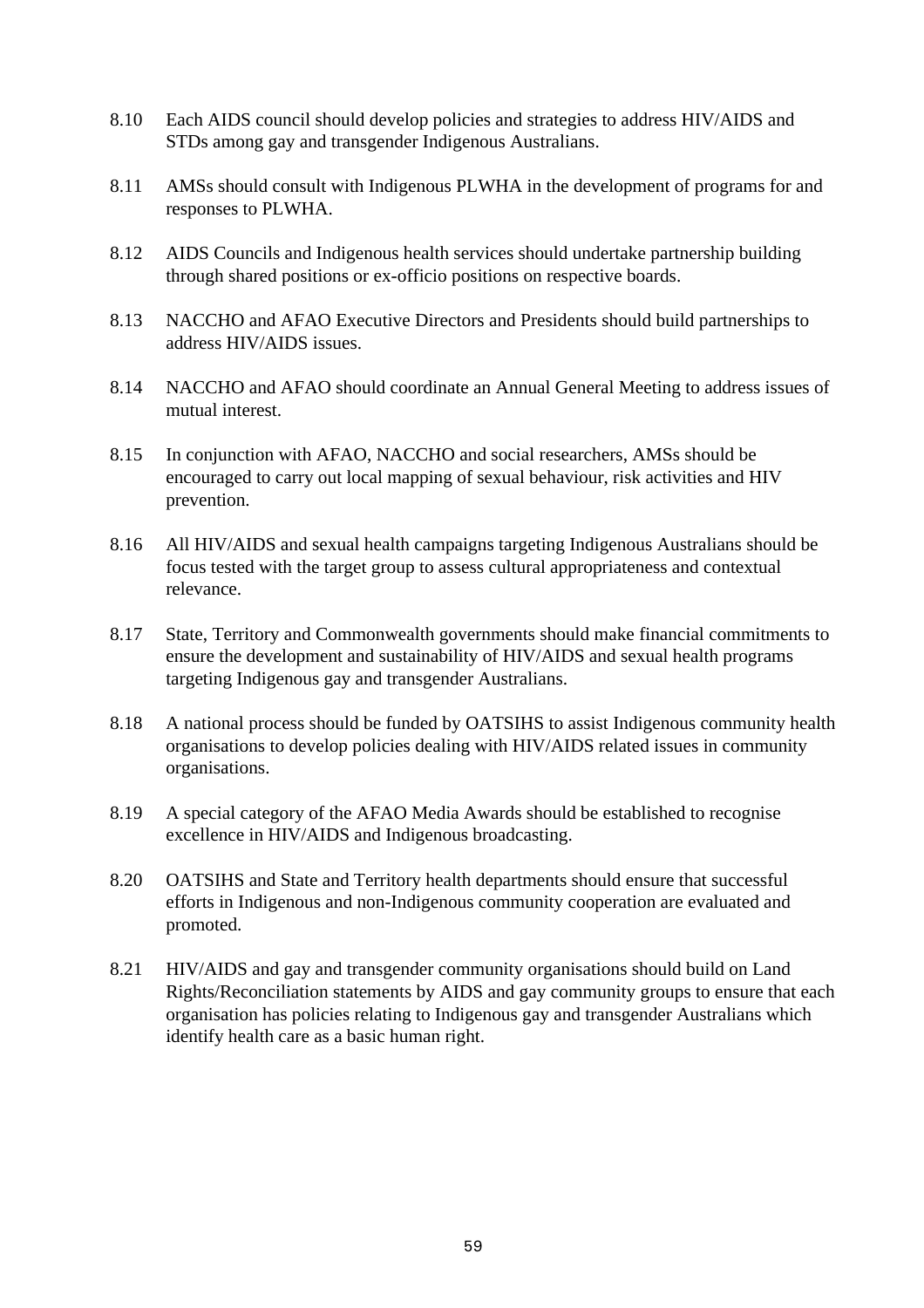#### **9 Other related issues**

- 9.1 NACCHO and the AMSs should carry out general Indigenous community safe sex education. Education should include community dialogue on HIV risk behaviours. Safesex should also be part of alcohol education campaigns.
- 9.2 Aboriginal Legal Services should ensure that gay and transgender Indigenous Australian's have access to legal support to assist in addressing issues of discrimination, violence and access to rights.
- 9.3 AIDS Council project workers and AMS health care workers in should be trained in social research techniques that enable the sexual stories of communities to be collected, discussed and then used to develop programs to address sexual health issues.
- 9.4 Commonwealth, State and Territory agencies to allocate funds for health and community workers to be trained in Indigenous cultural awareness and sensitivities in relation HIV/ AIDS and sexual health.
- 9.5 Commonwealth, State and Territory funding bodies should ensure that HIV and AIDS Indigenous education campaigns are carried out and that they occur in a broader sexual health context.
- 9.6 OATSIHS should encourage and fund research into sexuality, sexual activity, identity and gender orientation in Indigenous communities.
- 9.7 State and Territory governments should ensure agencies carrying out education in Indigenous communities in the areas of violence, sexually transmitted diseases, alcohol use and drug use, coordinate their activity to best tailor resources and information to the needs of specific communities and regions.
- 9.8 OATSIHS should explore Indigenous conflict resolution and community development models and promote their effective use in Indigenous community organisations and their utilisation in Indigenous community forums.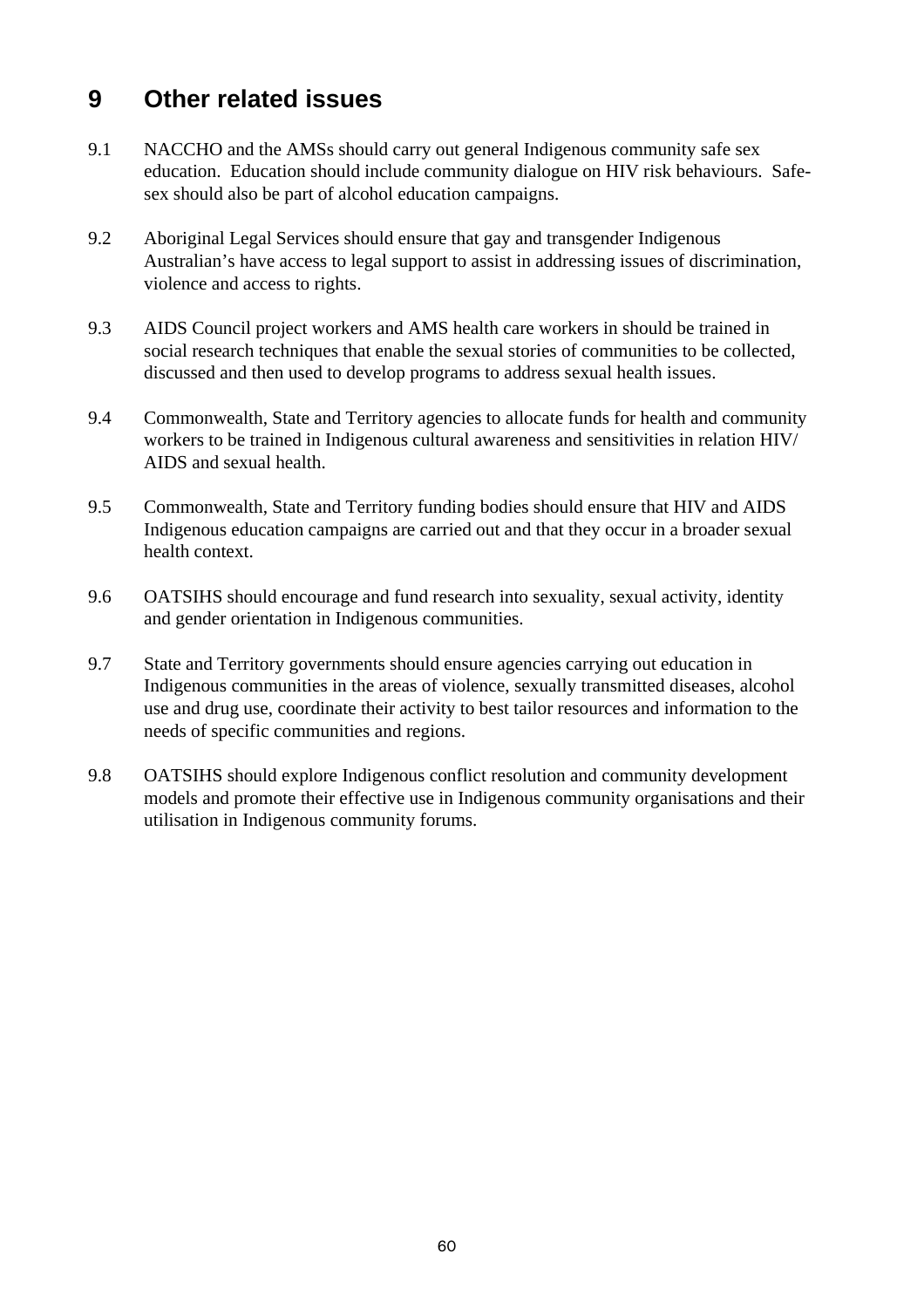# **Bibliography**

AFAO, 1996, *Indigenous Australian's Sexual Health- Scan of AFAO Constituent's Service Delivery, Planning Gaps and Barriers,* AFAO Briefing Papers, unpublished.

AFAO and National Association of People With HIV/AIDS (NAPWA), 1997, *Positive Information and Education Project*, AFAO and NAPWA, Sydney.

Anwernekenhe Conference Working Party, 1996, *ANWERNEKENHE - First National Aboriginal and Torres Strait Islander Gay Men and Transgender Sexual Health Conference Report*, AFAO, Sydney.

Chappel, M., and Kippax, S., 1996 'Gay and homosexually active men in Sydney', National Centre in HIV Social Research, School Of Behavioural Sciences, Macquarie University, *HIV, AIDS and Society Publications,* Sydney.

Commonwealth Department of Health and Family Services, 1996, *Partnerships in Practice - National HIV/AIDS Strategy 1996-97 to 1998-99*, Australian Government Printing Service, Canberra.

\_\_\_\_\_\_\_\_\_\_\_\_\_\_\_\_\_\_\_\_\_\_\_\_\_\_\_\_\_\_\_\_\_\_\_\_\_\_\_\_\_\_\_\_\_\_\_\_\_\_\_\_\_\_\_\_, 1997, *The National Indigenous Australians' Sexual Health Strategy 1996-97 to 1998-99: A report of the ANCARD Working Party on Indigenous Australians' Sexual Health*, Looking Glass Press, Canberra.

Forrest, B., 1995, 'The sexual health of indigenous gay men and transgender people', *Veneriology*, 8 (1), pp 13-14.

Human Rights and Equal Opportunity Commission (HREOC), 1997, *Bringing them home: A guide to the findings and recommendations of the national inquiry into the separation of Aboriginal and Torres Strait Islander children from their families,* HREOC*.*

Kaldor, John, 1996, National Centre for HIV/AIDS Epidemiology and Clinical Research.

Lee, G., 1993, 'Gay Racism', 'Gay and Lesbian Aboriginal Alliance', 'Peopling the Empty Mirror: prospects for lesbian and gay Aboriginal history', in Aldrich, R. (ed), *Gay Perspectives,* No. 11, pp 15-20*,* Sydney University Press.

\_\_\_\_\_\_, 1996, *Malaga to Malaga-Man to Man: Aboriginal and Torres Strait Islander HIV/AIDS Research Report*, Danila Dilba Biluru Butji Binnilutlum Medical Service Aboriginal Corporation and Northern Territory AIDS Council, Darwin.

\_\_\_\_\_\_, 1997, *Dealing with HIV among Indigenous peoples in northern Australia*, National AIDS Bulletin, Sept/Oct issue, Vol. 11, No. 5, p 8.

Timothy Moore*,* November 1996*, Update on HIV programmes targeting Injecting Drug Use among Aboriginal & Torres Strait Islander Communities*, unpublished.

National AIDS Bulletin, April 1989 issue, *Aborigines and AIDS*, Vol. 3, No. 3, pp 14-31.